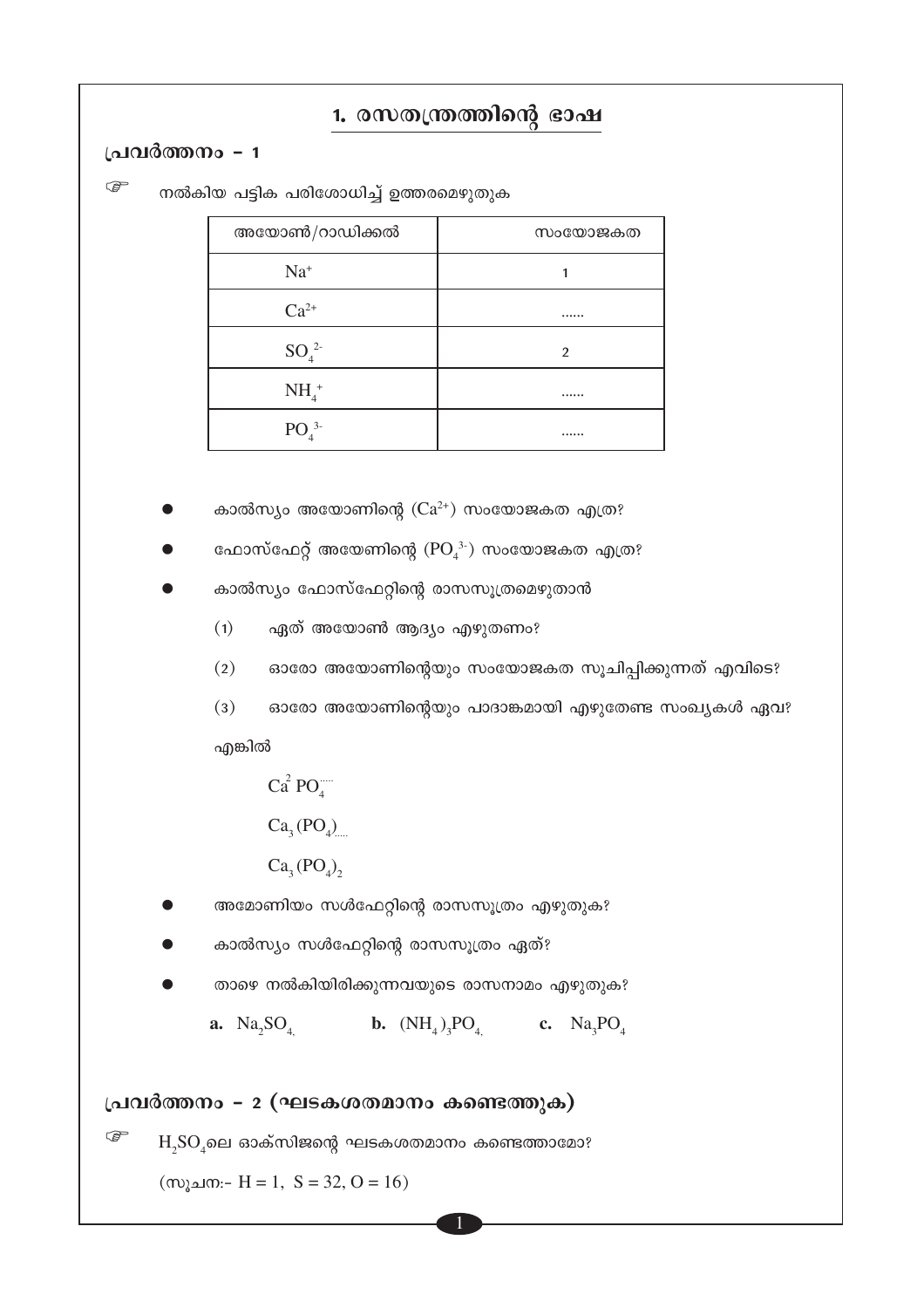

- 
- എങ്കിൽ 32 ഗ്രാം ഓക്സിജനിലെ ആറ്റങ്ങൾ എത്ര?

സൂചന: ആറ്റങ്ങളുടെ എണ്ണം = ഗ്രാമിലുളള മാസ്  $X$  അവോഗാഡ്രോ സംഖ്യ ഗ്രാം-ആറ്റോമിക മാസ് /

ആറ്റോമിക ഭാരം

### പ്രവർത്തനം - 4 (തന്മാത്രകളുടെ എണ്ണം കണ്ടെത്തുക)

64ഗ്രാം ഓക്സിജനിലെ തന്മാത്രകൾ എത്രയാണ്?

ഓക്സിജന്റെ തന്മാത്ര ഭാരം എത്ര?

ক্টে

- എങ്കിൽ ഓക്സിജന്റെ ഗ്രാം-തന്മാത്രഭാരം എത്ര?
- 32ഗ്രാം ഓക്സിജനിലെ തന്മാത്രകളുടെ എണ്ണം എത്ര?
- എങ്കിൽ 64ഗ്രാം ഓക്സിജനിലെ തന്മാത്രകളുടെ എണ്ണം എത്ര?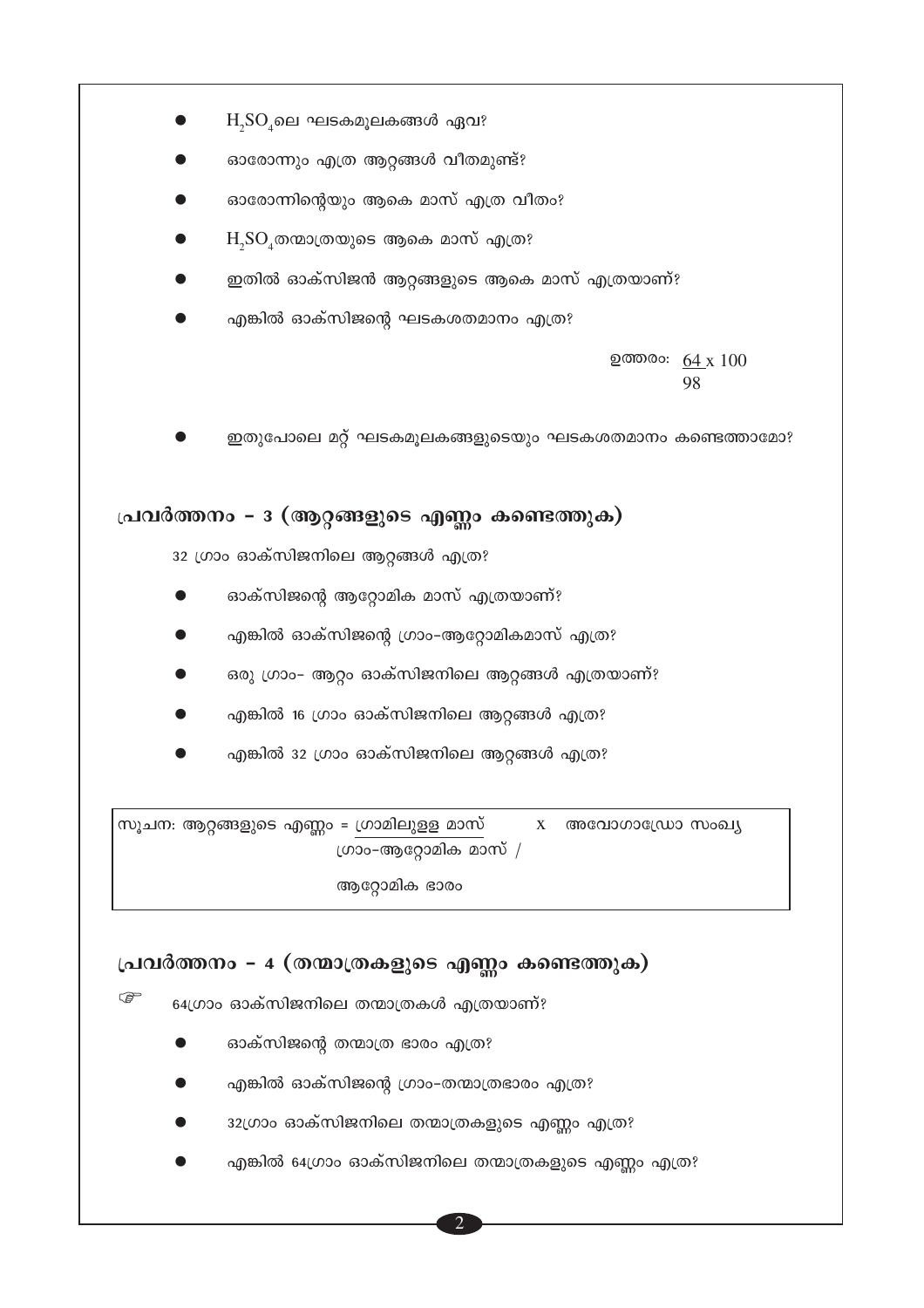തന്മാത്രകളുടെ എണ്ണം = ഗ്രാമിലുളള മാസ്  $x$  അവോഗാഡ്രോ സംഖ്യ സൂചന:  $(\overline{\omega\omega}$ ാരാഭാരം)

## പ്രവർത്തനം - 5 (മോളിക്യുലാർ ഫോർമുല കണ്ടെത്തൽ (എം.എഫ്) ক্লে ഒരു പദാർത്ഥത്തിന്റെ പ്രയോഗസൂത്രം (ഇ.എഫ്) CH ആണ്. മോളിക്യൂലാർ മാസ് 78. എങ്കിൽ ഇതിന്റെ മോളിക്യൂലാർ ഫോർമുല (എം.എഫ്) കണ്ടെത്താമോ?  $(C = 12, H = 1)$ തന്നിരിക്കുന്ന പദാർത്ഥത്തിന്റെ പ്രയോഗസൂത്രം (ഇ. എഫ്) എഴുതുക പ്രയോഗ സൂത്രത്തിലെ ആറ്റങ്ങൾ ഏവ? എത്ര വീതം? എങ്കിൽ പ്രയോഗസൂത്രമാസ് (ഇ.എഫ്.എം) കണ്ടെത്തുക.  $\bullet$  മോളിക്യൂലാർ ഫോർമുല = മോളിക്യൂലാർ മാസ് x പ്രയോഗസൂത്രം സൂചന : പ്രയോഗസൂത്ര മാസ് ▶ പ്രയോഗസൂത്രമാസ് എന്നത് പ്രയോഗസൂത്രത്തിലെ (ഇ.എഫ്) ആറ്റങ്ങ

ളുടെ ആറ്റോമിക ഭാരത്തിന്റെ തുകയാണ്.

### **WORK SHEET - 1**

വിട്ടുപോയവ പൂരിപ്പിക്കുക

| $M.F$ (മോളിക്യൂലാർ ഫോർമുല)     | $E.F$ (പ്രയോഗസൂത്രം)    |
|--------------------------------|-------------------------|
| $C_{6}H_{6}$                   | <b>CH</b>               |
| $C_6H_{12}O_6$                 |                         |
| $\text{Al}_2\text{O}_3$        | $\text{Al}_2\text{O}_3$ |
| $C_2H_4$                       |                         |
| Fe <sub>2</sub> O <sub>3</sub> |                         |
| $C_2H_6O_2$                    |                         |
|                                |                         |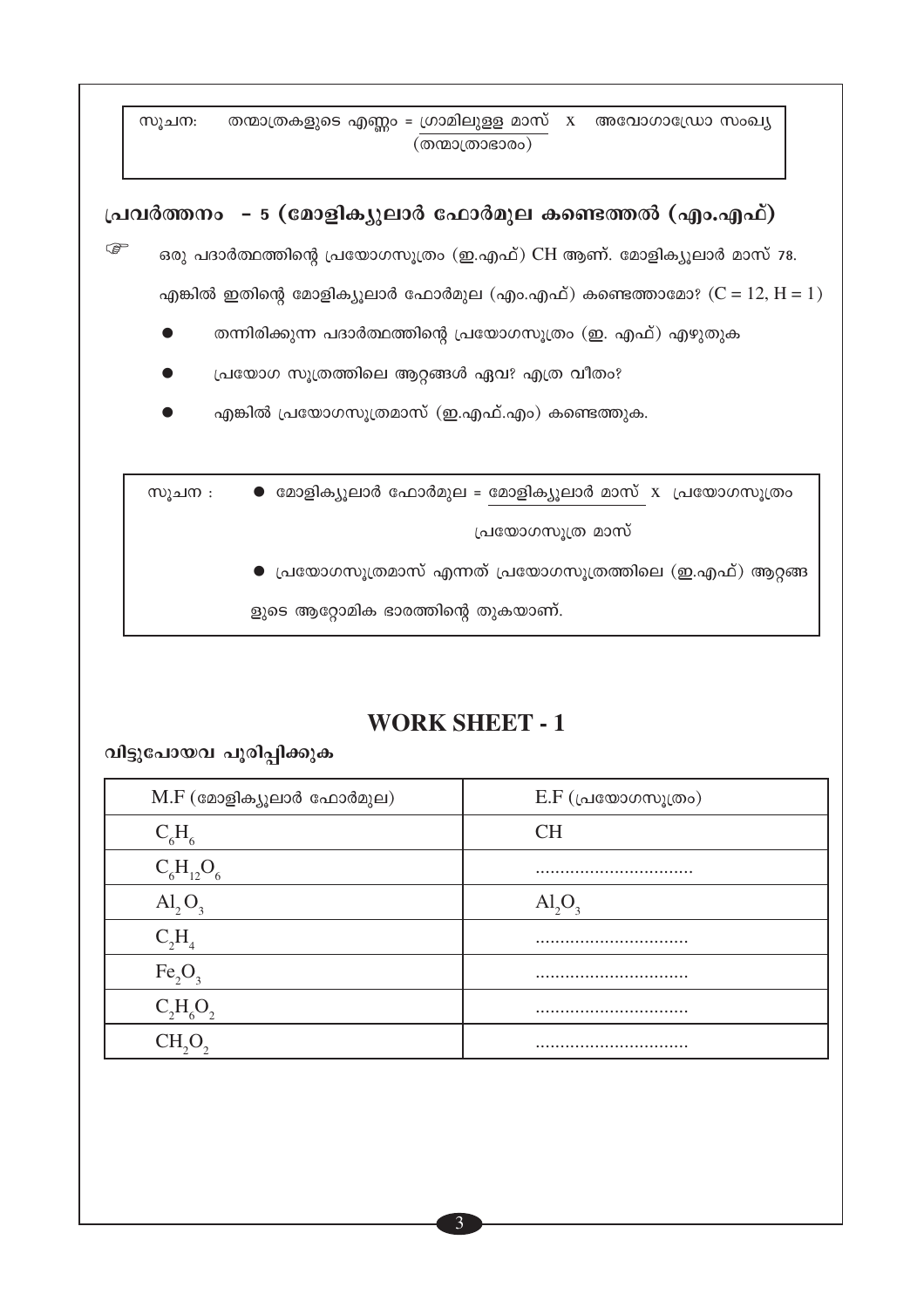### **WORK SHEET - 2**

വിട്ടുപോയവ പൂരിപ്പിക്കുക

ি≅

| ∣പദാർത്ഥം∣      | ആറ്റോ          | തന്മാത്രാ       | എടുത്തി   | ആറ്റങ്ങളുടെ                                                                         | തന്മാത്രക                               | മോൾതന്മാത്മാത്ര | $STP$ യിലെ            |
|-----------------|----------------|-----------------|-----------|-------------------------------------------------------------------------------------|-----------------------------------------|-----------------|-----------------------|
|                 | മിക ഭാരം       | GO <sub>0</sub> | രിക്കുന്ന | എണ്ണം                                                                               | ളുടെ                                    | കളുടെഎണ്ണം      | വ്യാപ്തം              |
|                 |                |                 | അളവ്      |                                                                                     | എണ്ണം                                   |                 |                       |
|                 |                |                 | ഗ്രാമിൽ   |                                                                                     |                                         |                 |                       |
| O <sub>2</sub>  | 16             | 32              | 64        | $\frac{64}{2}$ x 6.022 x 10 <sup>23</sup> $\frac{64}{2}$ x 6.022 x 10 <sup>23</sup> |                                         | $64 = 2$ മോൾ    | $2 x 22.4 = 44.8$ Ltr |
|                 |                |                 |           | 16                                                                                  | 32                                      | 32              |                       |
| $\rm N_{2}$     | 14             | 28              | 112       |                                                                                     |                                         |                 |                       |
| He              | $\overline{4}$ | $\overline{4}$  | 20        |                                                                                     |                                         |                 |                       |
|                 |                |                 |           |                                                                                     |                                         |                 |                       |
| Cl <sub>2</sub> | 35.5           |                 | 426       |                                                                                     | $426 \times 6.022 \times 10^{23}$<br>71 |                 |                       |
| $O_{3}$         | 16             | 48              | 96        |                                                                                     |                                         |                 |                       |
|                 |                |                 |           |                                                                                     |                                         |                 |                       |
| $H_{2}$         | 1              | $\overline{2}$  |           | $20 \times 6.022 \times 10^{23}$                                                    |                                         | 10              |                       |
|                 |                |                 |           |                                                                                     |                                         |                 |                       |

### **WORK SHEET - 3**

പട്ടികയിലെ വിവരങ്ങൾ പരിശോധിച്ച് മോളിക്യൂലാർ ഫോർമുല കണ്ടെത്തുക സുചന:  $C = 12$ ,  $H = 1$ ,  $O = 16$ ,  $Na = 23$ .

|                       | പ്രയോഗസൂത്ര | മോളിക്യൂലാർ മാസ് | മോളിക്യൂലാർ ഫോർമുല |
|-----------------------|-------------|------------------|--------------------|
| പയോഗസൂത്രം<br>(ഇ.എഫ്) | മാസ്        |                  | എം.എഫ്             |
| <b>CH</b>             | 13          | 78               | $\rm C_{_6}H_{_6}$ |
| CH <sub>2</sub>       |             | 56               |                    |
| CH <sub>2</sub> O     |             | 180              |                    |
| <b>NaO</b>            |             | 78               |                    |

### **WORK SHEET - 4**

രണ്ട് നൈട്രജൻ വളങ്ങളാണ് യൂറിയായും (  $\rm NH_2$ -  $\rm CO$  -  $\rm NH_2$ ), അമോണിയം സൾഫേറ്റും

 $\rm (NH_4)_2$   $\rm SO_4$ . ഇതിൽ നൈട്രജന്റെ അളവ് കൂടിയ വളം ഘടകശതമാനത്തിലൂടെ കണ്ടെത്താമോ?

 $(N=14, H=1, C=12, O=16, S=32)$ 

 $\overline{4}$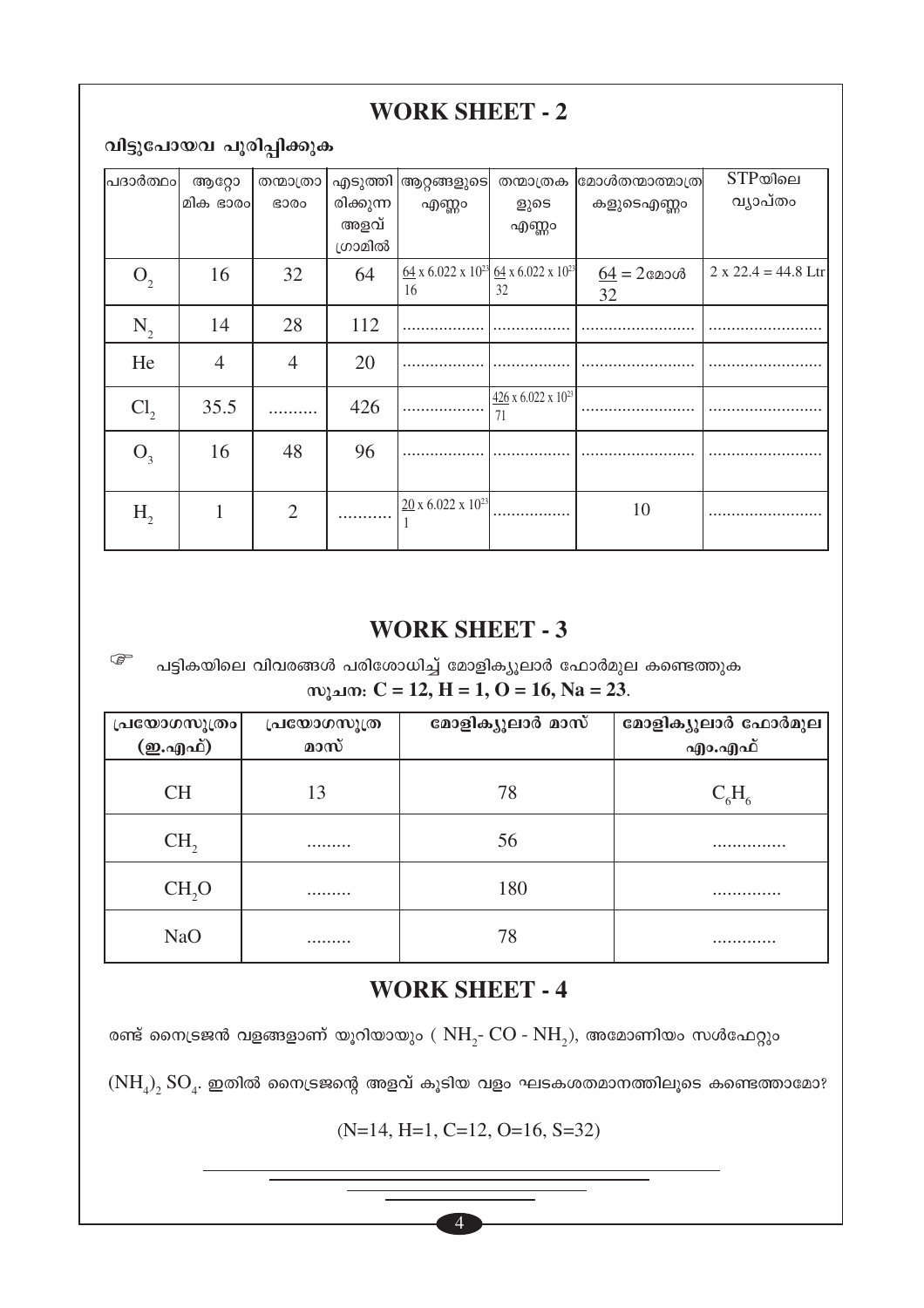### 2. വാതകനിയമങ്ങൾ

#### പ്രവർത്തനം - 1

ক্লে താഴെ നൽകിയിരിക്കുന്ന പ്രസ്താവന ശ്രദ്ധിക്കു...

"ഒരു കുളത്തിന്റെ അടിത്തട്ടിൽ നിന്നും പുറപ്പെടുന്ന വായുകുമിളയുടെ വ്യാപ്തം മുക ളിലേയ്ക്ക് വരുംതോറും കൂടികൂടിവരുന്നു"

കുളത്തിന്റെ അടിത്തട്ടിൽ നിന്നും മുകളിലേയ്ക്ക് വരുംതോറും മർദ്ദത്തിലുള്ള മാറ്റം എന്ത്?

- വായുകുമിളയുടെ വ്യാപ്തത്തിലെ വ്യത്യാസമോ?
- ഇവിടെ വ്യാപ്തവും മർദ്ദവും തമ്മിലുളള ബന്ധം എന്താണ്?
- ഇത് ഏത് വാതക നിയമവുമായി ബന്ധപ്പെട്ടിരിക്കുന്നു?
- ഈ വാതക നിയമത്തിന്റെ ഗണിതരൂപമെന്ത്?
- വാതകകുമിളയുടെ അടിത്തട്ടിലെ വ്യാപ്തം 2 മില്ലിയും മർദ്ദം 10 അന്തരീക്ഷ മർദ്ദവുമായിരുന്നു. മുകൾ തട്ടിൽ എത്തിയപ്പോൾ മർദ്ദം 1 അന്തരീക്ഷ മർദ്ദമാ

യാൽ വായു കുമിളയുടെ വ്യാപ്തം എത്രയായിരിക്കും?

#### പ്രവർത്തനം - 2

#### "വായു നിറച്ച ബലൂൺ വെയിലത്തിട്ടപ്പോൾ പെട്ടന്ന് പൊട്ടിപ്പോയി"

- വെയിലുള്ള സമയത്ത് അന്തരീക്ഷ ഊഷ്മാവ് കുടുമോ, കുറയുമോ?
- ഊഷ്മാവ് വർദ്ധിക്കുമ്പോൾ ബലൂണിനുളളിലെ വായുവിന്റെ വ്യാപ്തത്തിന് എന്ത് മാറ്റം സംഭ്വിക്കുന്നു?
- വാതകത്തിന്റെ വ്യാപ്തവും ഊഷ്മാവും തമ്മിലുളള ബന്ധം എന്ത്?
- ഇത് ഏത് വാതക നിയമവുമായി ബന്ധപ്പെട്ടിരിക്കുന്നു.
- ഈ വാതകനിയമത്തിന്റെ ഗണിതരൂപം എന്ത്?
- 300 K ഊഷ്മാവിലുളള 5 ലിറ്റർ വാതകത്തിന്റെ ഊഷ്മാവ് 420 K ഊഷ്മാവിലേ ക്കുയർത്തിയാൽ അതിന്റെ വ്യാപ്തം എത്രയായിരിക്കും? (മർദ്ദം സ്ഥിരമാണ്)

#### പ്രവർത്തനം - ദ

4 മോൾ കാർബൺഡൈഓക്സൈഡിന്റെ STP യിലെ വ്യാപ്തം എത്രയായി

രിക്കും?

- STPയിൽ 1 മോൾ കാർബൺഡൈഓക്സൈഡിന്റെ വ്യാപ്തം എത്രയാണ്?
- എങ്കിൽ STPയിലെ 4 മോൾ കാർബൺഡൈഓക്സൈഡിന്റെ വ്യാപ്തം എത്ര താണ്?

എങ്കിൽ വാതകത്തിന്റെ വ്യാപ്തവും മോളുകളുടെ എണ്ണവും തമ്മിലുളള ബന്ധം എന്ത്?

- ഇത് ഏത് വാതകനിയമത്തെ സുചിപ്പിക്കുന്നു?
- ഈ നിയമത്തിന്റെ ഗണിതരൂപം എന്ത്?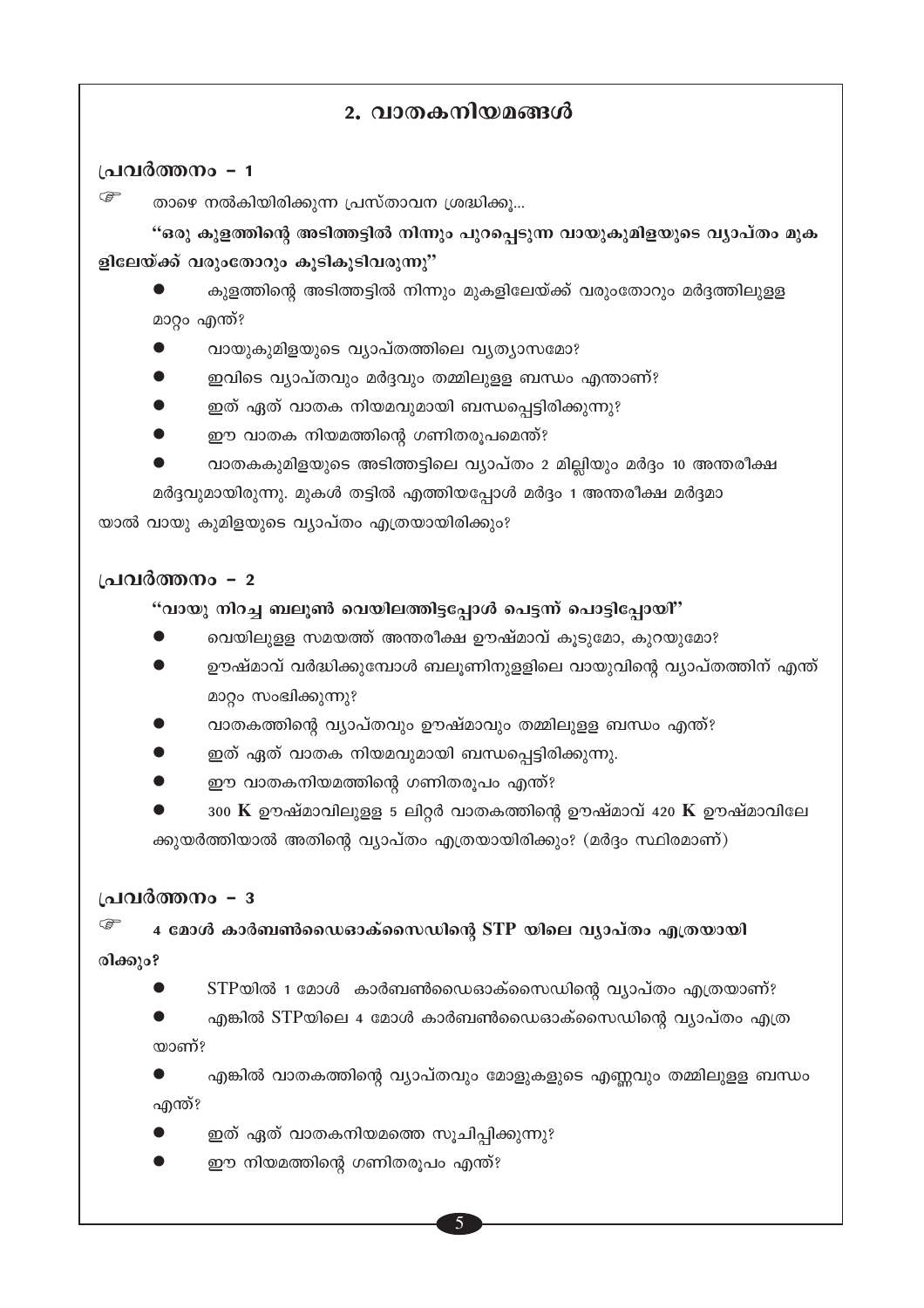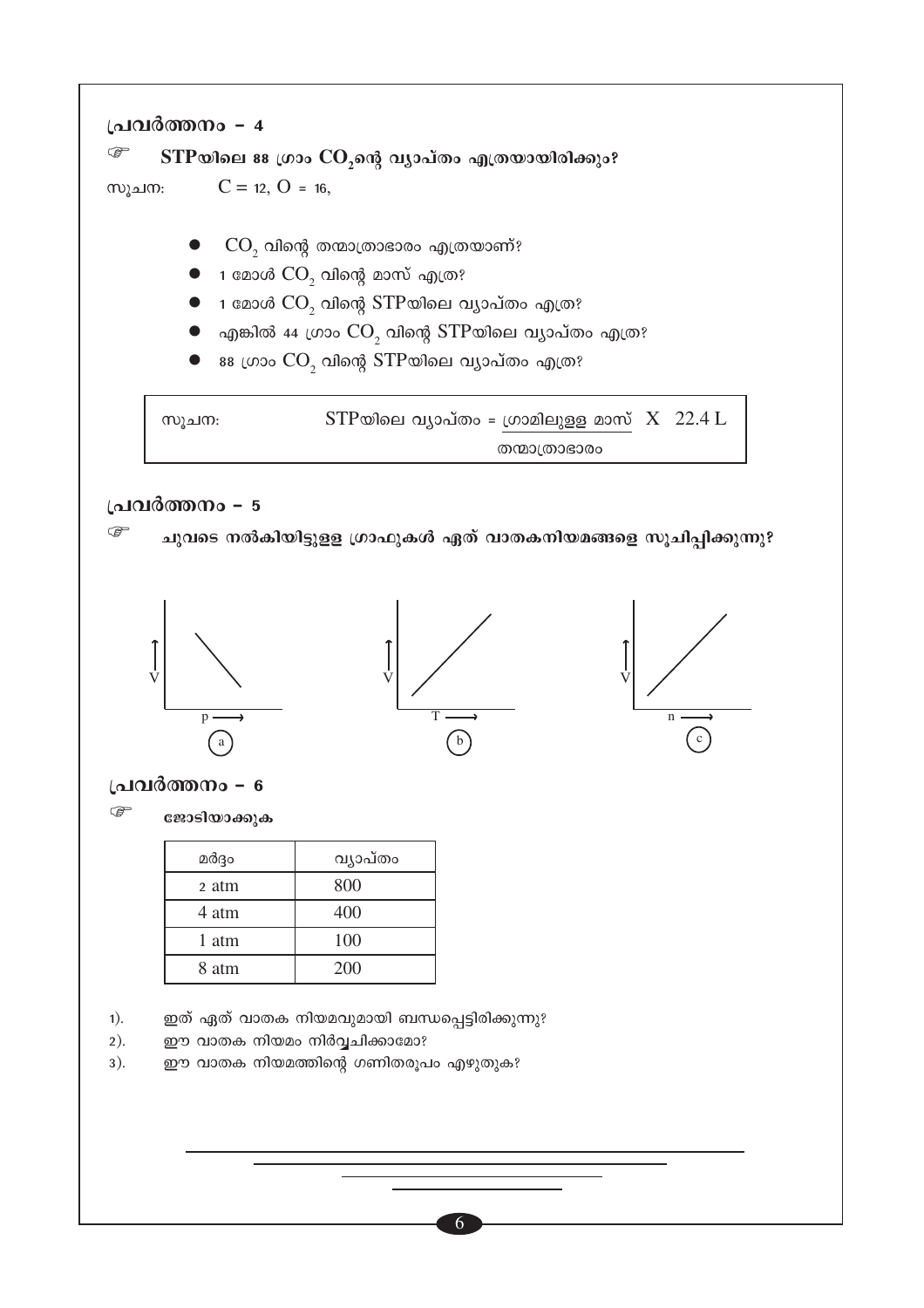### 3. ആറ്റം ഘടനയും പീരിയോഡിക് ടേബിളും

#### പ്രവർത്തനം - 1

G

മഗ്നീഷ്യം, സിങ്ക് എന്നീ മൂലകങ്ങളുടെ സബ്ഷെൽ ഇലക്ട്രോൺ വിന്യാസം പരിശോധിച്ച് നൽകിയിരിക്കുന്ന ചോദ്യങ്ങൾക്ക് ഉത്തരമെഴുതുക.

 $_1$ , Mg - 1S<sup>2</sup>, 2S<sup>2</sup>, 2P<sup>6</sup>, 3S<sup>2</sup>

 $_{30}Zn - 1S^2$ , 2S<sup>2</sup>, 2P<sup>6</sup>, 3S<sup>2</sup>, 3P<sup>6</sup>, 4S<sup>2</sup>, 3d<sup>10</sup>

- മഗ്നീഷ്യത്തിന്റെ സബ്ഷെല്ലുകൾ ഏവ?
- സിങ്കിന്റെ സബ്ഷെല്ലുകൾ ഏതെല്ലാം?
- ഓരോ സബ്ഷെല്ലിലും ഉള്ള പരമാവധി ഇലക്ട്രോണുകളുടെ എണ്ണം എത്രവീത മാണ്?
- മുകളിൽ നൽകിയിട്ടുളള സബ്ഷെൽ ഇലക്ട്രോൺ വിന്യാസത്തിൽ ഉൾപ്പെടാത്ത സബ്ഷെൽ ഏതാണ്?
- വിവിധ സബ്ഷെല്ലുകളുടെ ഊർജ്ജം കുടിവരുന്ന ക്രമം എഴുതാമോ?
- മുകളിലെ മുലകങ്ങളുടെ ആറ്റോമിക നമ്പരും സബ്ഷെല്ലുകളിലെ ഇലക്ട്രോണു കളുടെ ആകെ എണ്ണവും തമ്മിലുളള ബന്ധം എന്താണ്?
- $_{20}Ca, _{17}Cl, _{26}Fe$  എന്നീ മൂലകങ്ങളുടെ സബ്ഷെൽ ഇലക്ട്രോൺ വിന്യാസം എഴുതി നോക്കൂ...

#### പ്രവർത്തനം - 2

☞ നൽകിയിരിക്കുന്ന പട്ടിക പരിശോധിച്ച് ചോദ്യങ്ങൾക്ക് ഉത്തരമെഴുതുക..

| ക്രമ<br>നമ്പർ | മുലകം | സബ്ഷെൽ ഇലക്ട്രോൺ<br>വിന്യാസം                                                                                    | ബ്ലോക്ക് | പിരീഡ് | ശൂപ്പ് |
|---------------|-------|-----------------------------------------------------------------------------------------------------------------|----------|--------|--------|
|               | Li    | $1S^2 2S^1$                                                                                                     | S        | ာ      |        |
| ⌒             | Cl    | $1S^2 2S^2 2P^6 3S^2 3P^5$                                                                                      | P        | 2      |        |
| $\mathbf 3$   | Fe    | 1S <sup>2</sup> 2S <sup>2</sup> 2P <sup>6</sup> 3S <sup>2</sup> 3P <sup>6</sup> 4S <sup>2</sup> 3d <sup>6</sup> |          |        |        |

 $Li$ - ന്റെ ഏറ്റവും അവസാനത്തെ ഇലക്ട്രോൺ ഏത് സബ്ഷെല്ലിലാണ് ഉള്ളത്?

- Li- ന്റെ ബ്ലോക്കും അവസാന സബ്ഷെല്ലും തമ്മിൽ എന്ത് ബന്ധമാണുളളത്?
- എങ്കിൽ ബ്ലോക്കും അവസാന സബ്ഷെല്ലും തമ്മിലുളള ബന്ധം എന്താണ്?
- Li- ന്റെ അവസാന ഷെല്ലിൽ എത്ര ഇലക്ട്രോൺ ഉണ്ട്?
- ഈ ഇലക്ട്രോണിന്റെ എണ്ണവും അതിന്റെ ഗ്രൂപ്പു നമ്പറും തമ്മിൽ ബന്ധമുണ്ടോ?
- Cl- ന്റെ അവസാന ഷെല്ലിലെ ഇലക്ട്രോണിന്റെ എണ്ണവും 12ഉം കുട്ടിയാൽ അതിന്റെ ഗ്രൂപ്പ് നമ്പർ ലഭിക്കുമോ?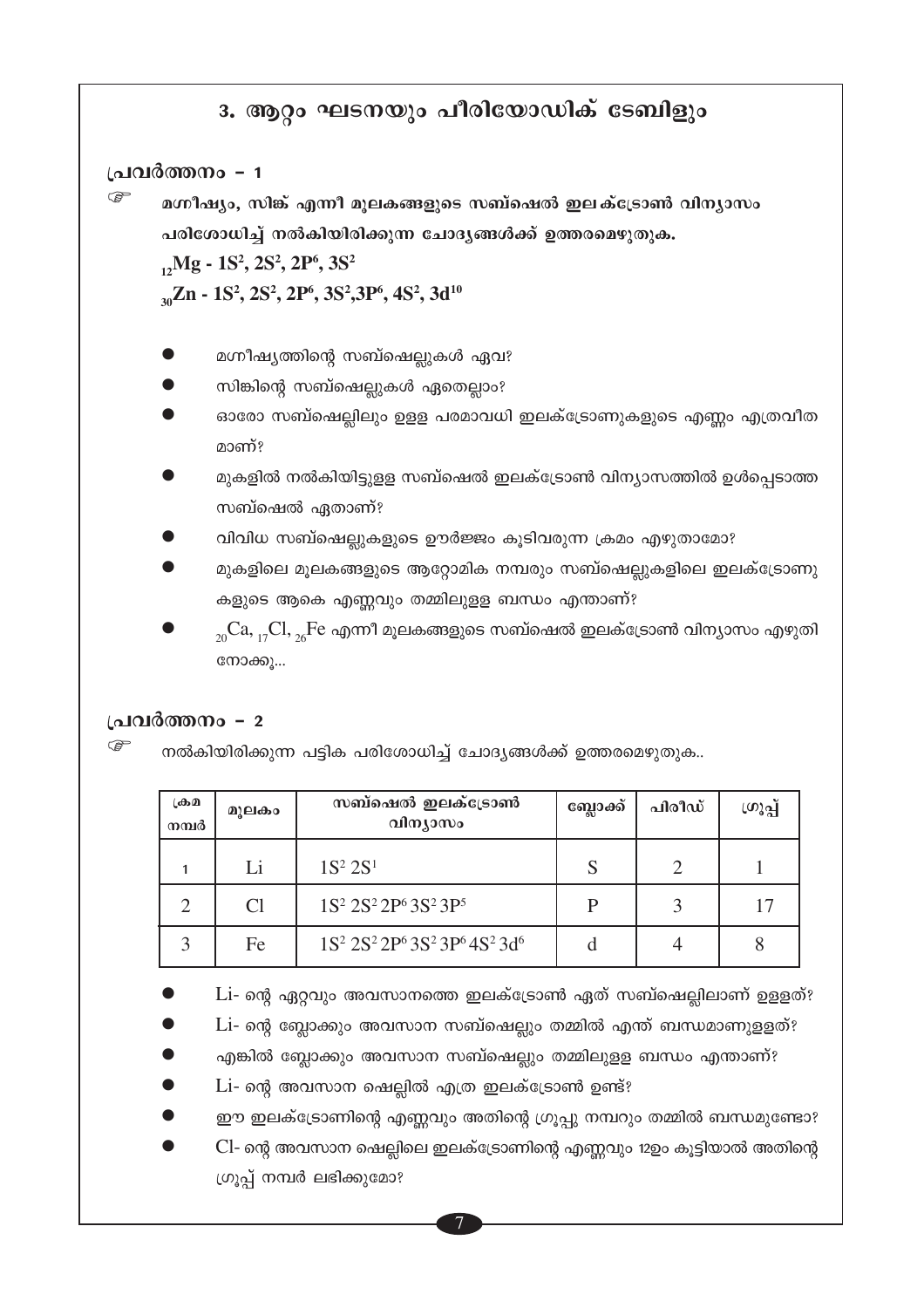$Fe$ - യുടെ അവസാന ഷെല്ലിലെ ഇലക്ട്രോണുകളുടെ എണ്ണത്തോട് 2 കൂട്ടിയാൽ  $\bullet$ അതിന്റെ ഗ്രൂപ്പ് നമ്പർ ലഭിക്കുമോ? Fe- യുടെ ഏറ്റവും കൂടിയ ഷെൽ നമ്പർ എത്ര?  $Fe$ - യുടെ ഈ ഷെൽ നമ്പറും പീരിഡ് നമ്പറും തമ്മിൽ എന്തെങ്കിലും ബന്ധ മുണ്ടോ?

#### സൂചന:−

- 1. ബ്ലോക്ക് കണ്ടെത്തുന്ന വിധം അവസാന ഇലക്ട്രോൺ വന്ന് ചേരുന്ന ഷെല്ലാണ് അതിന്റെ ബ്ലോക്ക്
- 2. പീരിഡ് കണ്ടെത്തുന്ന വിധം ഏറ്റവും വലിയ ഷെൽ നമ്പറാണ് അതിന്റെ പീരിഡ്
- 3. ഗ്രൂപ്പ് കണ്ടെത്തുന്ന വിധം
	- a) S ബ്ലോക്കാണെങ്കിൽ അവസാന $S$  സബ്ഷെല്ലിലെ ഇലക്ട്രോണുകളുടെ എണ്ണം തന്നെയാണ് അതിന്റെ ഗ്രൂപ്പും.
	- b) $P$  ബ്ലോക്ക് ആണെങ്കിൽ അവസാന  $P$  സബ്ഷെല്ലിലെ ഇല ക്ട്രോണുക ളുടെ എണ്ണത്തോട് 12 കൂട്ടുക.
	- $\mathbf c$ )  $\mathbf d$  -ബ്ലോക്ക് ആണെങ്കിൽ അവസാന  $\mathbf d$  സബ്ഷെല്ലിലെ ഇലക്ട്രോണുകളുടെ $\mathbf s$ എണ്ണത്തോട് 2 കൂട്ടുക.

#### പ്രവർത്തനം - 3

 $\mathbb{Q}$ ഏതാനും മൂലകങ്ങളുടെ സബ്ഷെൽ ഇലക്ട്രോൺ വിന്യാസം നൽകിയിരിക്കുന്നു. ഇത് പരിശോധിച്ച് നൽകിയിട്ടുളള ചോദൃങ്ങൾക്ക് ഉത്തരമെഴുതുക.

| മൂലകം | സബ്ഷെൽ ഇലക്ട്രോൺ         |
|-------|--------------------------|
|       | വിന്യാസം                 |
| А     | $1S^2$ , $2S^2$ , $2P^4$ |
| R     | $1S^2$ , $2S^2$          |
|       | [Ar] $4S^2$ , $3d^5$     |

- $A$  യുടെ ആറ്റോമിക നമ്പർ എത്ര?
- $A,B,C$  -എന്നിവയുടെ ബ്ലോക്കുകൾ ഏവ?
- $C$  യുടെ പീരിഡ് ഏത്?
- $A$  യുടെ ഗ്രൂപ്പ് ഏത്?
- $B$  യുടെ സംയോജകത എത്ര?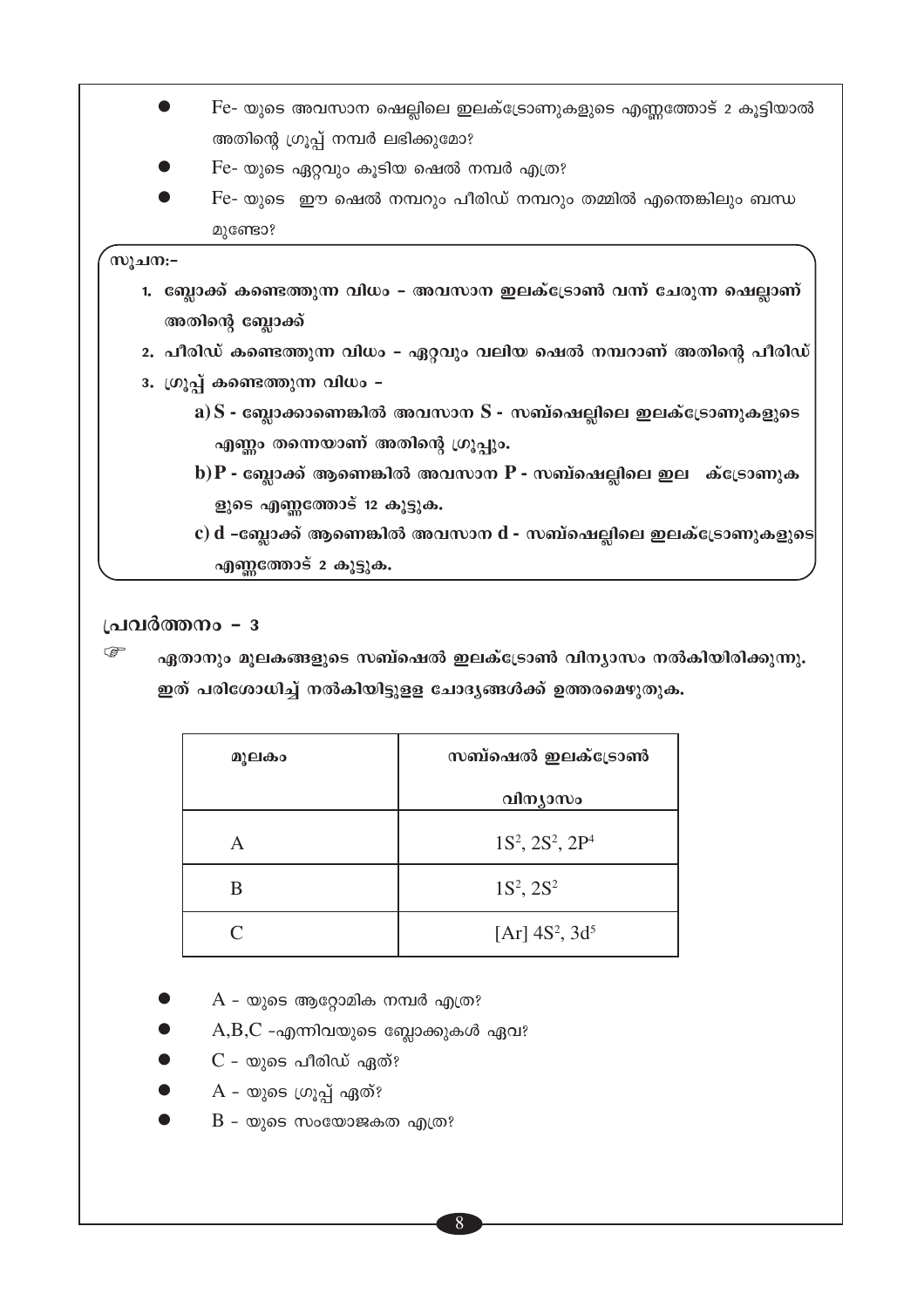$\mathbb{Q}$ മൂലകങ്ങളുടെ അയോണീകരണ ഊർജ്ജവുമായി ബന്ധപ്പെട്ട് നൽകിയിട്ടുളള പ്രസ്താ വനകൾ പരിശോധിച്ച് നൽകിയിട്ടുളള ചോദ്യങ്ങൾക്ക് ഉത്തരമെഴുതാമോ?

#### ്പസ്താവനകൾ

- പീരിഡുകളിൽ അയോണീകരണ ഊർജ്ജം ഏറ്റവും കൂടുതൽ അലസവാതകത്തിനാണ്.  $1.$
- 2. പീരിഡിൽ ഇടത്തുനിന്നും വലത്തേക്ക് പോകുന്നതിൽ ആറ്റത്തിന് വലുപ്പം കുറയുന്നതു കൊണ്ട് അയോണീകരണ ഊർജ്ജം കൂടിവരുന്നു.
- ലോഹങ്ങളുടെ ആറ്റങ്ങൾക്ക് പൊതുവെ വലുപ്പം കൂടുതലായതിനാൽ അവയ്ക്ക് അയോ  $3.$ ണീകരണ ഊർജ്ജം കുറവാണ്.

| മൂലകം         | അയോണീകരണ ഊർജ്ജം |
|---------------|-----------------|
|               | 1500            |
| В             | 650             |
| $\mathcal{C}$ | 1300            |
| רו            | 1000            |
| E             | 500             |

- ഏറ്റവും വലിയ ആറ്റമുളള മൂലകം ഏത്?
- തന്നിരിക്കുന്നവയിലെ ഹാലജൻ ഏത്?
- അലസവാതകം ഏത്?
- ക്രിയാശീലം കൂടിയ ലോഹം ഏത്?
- ക്രിയാശീലം കൂടിയ അലോഹം ഏത്?
- ഇവയെ പീരിഡിൽ ഇടത്ത് നിന്ന് വലത്തേയ്ക്കുളള ക്രമത്തിൽ എഴുതുക?

#### പ്രവർത്തനം - 5

తా വിട്ടുപോയവ പൂരിപ്പിക്കുക

| 1S <sup>2</sup> 2S <sup>2</sup> 2P <sup>6</sup> 3S <sup>2</sup> 3P <sup>6</sup> 4S <sup>2</sup> 3d <sup>5</sup><br>Mn<br>25<br>30<br>Zn<br><br><br><br>17<br><br><br><br>20<br>Ca<br><br><br> | ആറ്റോമിക<br>സംഖ്യ | മൂലകം | സബ്ഷെൽ ഇലക്ട്രോൺ<br>വിന്യാസം | ബ്ലോക്ക് | പിരീഡ് | (ဟၤ့ဂ္ဂူ |
|-----------------------------------------------------------------------------------------------------------------------------------------------------------------------------------------------|-------------------|-------|------------------------------|----------|--------|----------|
|                                                                                                                                                                                               |                   |       |                              |          |        |          |
|                                                                                                                                                                                               |                   |       |                              |          |        |          |
|                                                                                                                                                                                               |                   |       |                              |          |        |          |
|                                                                                                                                                                                               |                   |       |                              |          |        |          |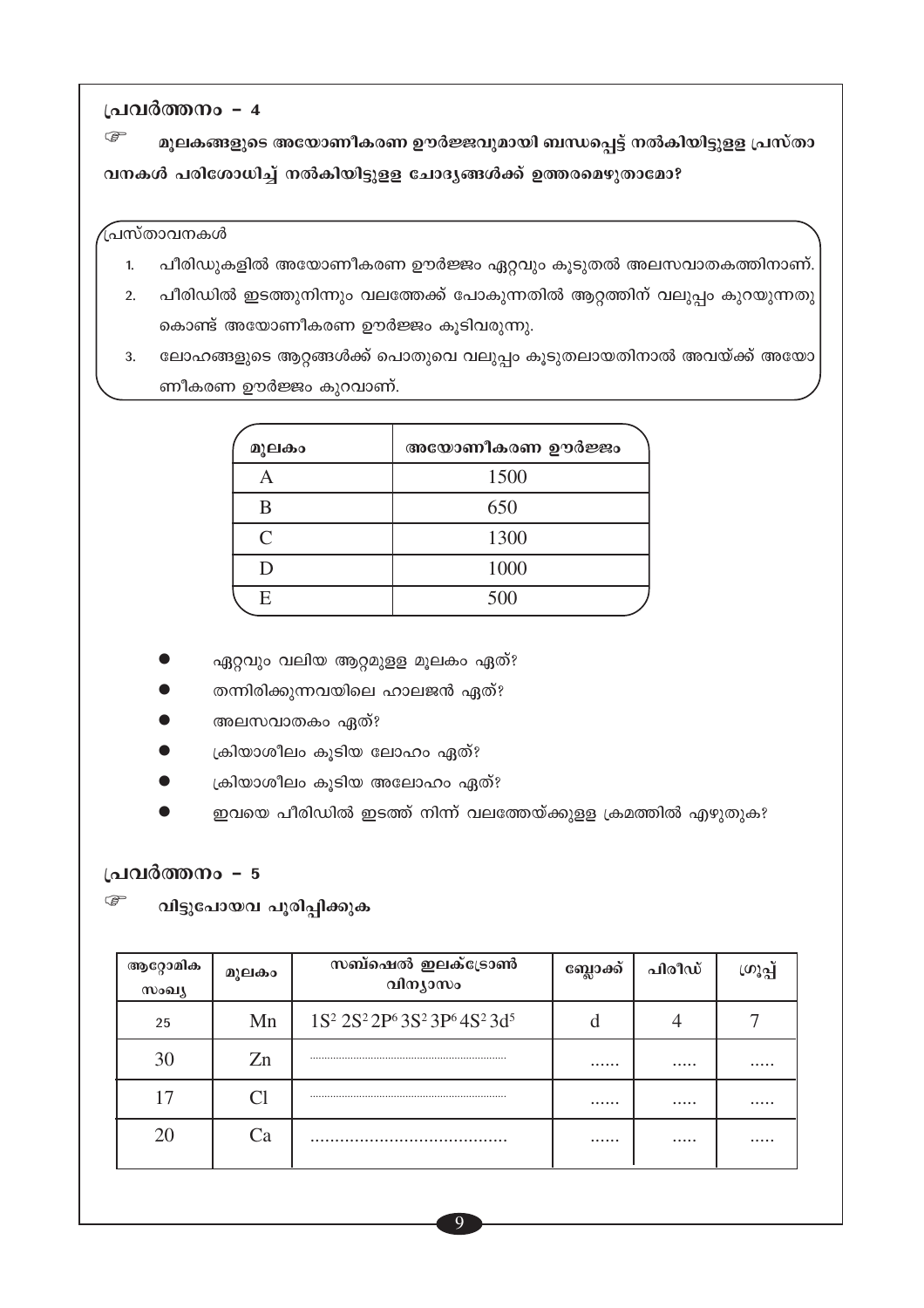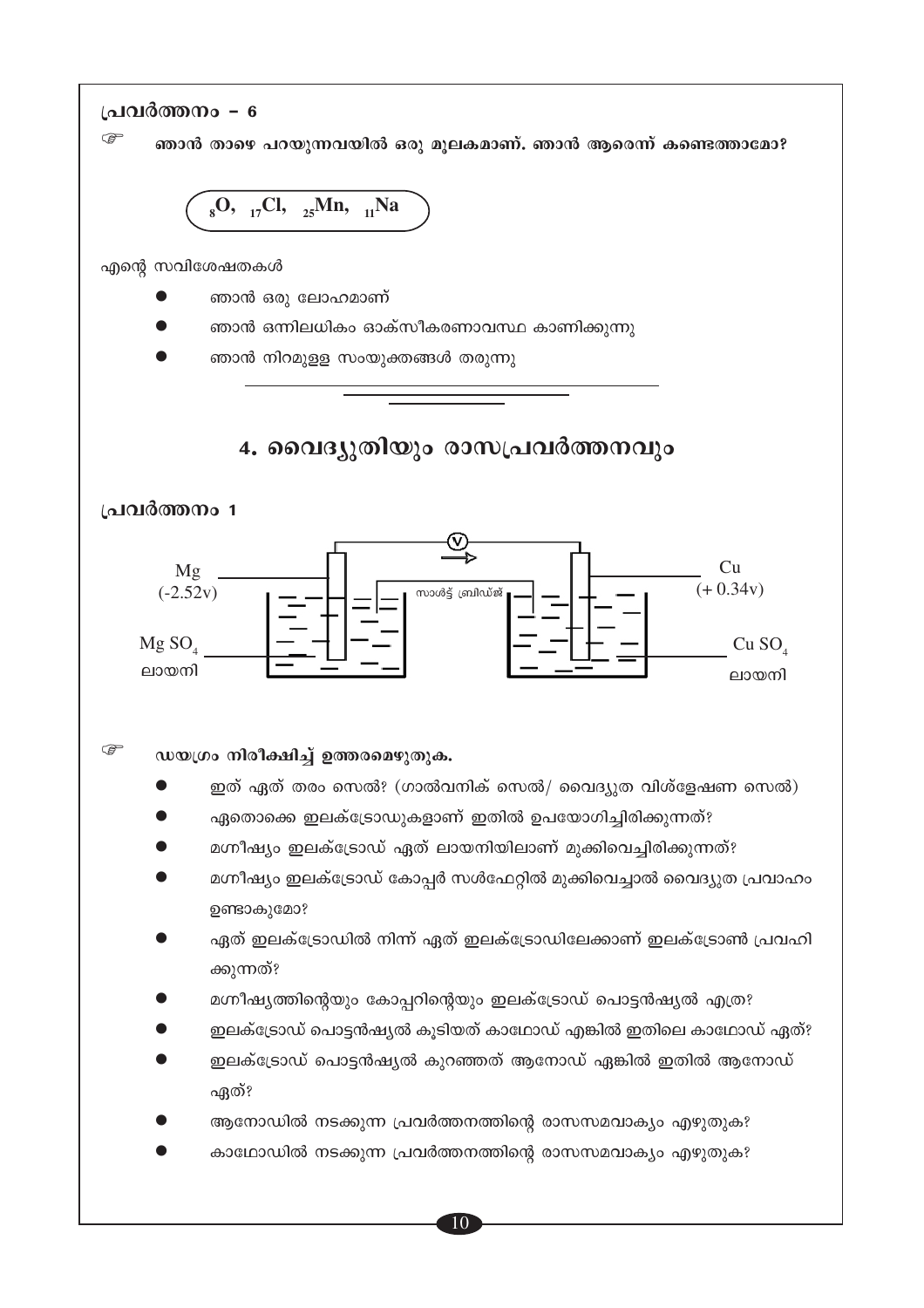- ഓക്സീകരണ ഇലക്ട്രോഡ് ഏത്? ഇതിന് പറയുന്ന പേര് എന്ത്? (കാഥോഡ് / ആനോഡ്)
- നിരോക്സീകരണ ഇലക്ട്രോഡ് ഏത്? ഇതിന് പറയുന്ന പേര് എന്ത്?
- ഈ സെല്ലിന്റെ സെൽ emf കണ്ടെത്താമോ?

 $\mathbb{Q}$ ചില ലോഹങ്ങളുടെ ഇലക്ട്രോഡ് പൊട്ടൻഷ്യൽ താഴെ തന്നിരിക്കുന്നു. പട്ടിക പരി ശോധിച്ച് ചോദ്യങ്ങൽക്ക് ഉത്തരം കണ്ടെത്തുക.

| ഇലക്ട്രോഡ്        | ഇലക്ട്രോഡ് പൊട്ടൻഷൃൽ |
|-------------------|----------------------|
| $Mg^{2+}/Mg$      | $-2.52V$             |
| $Zn^{2+}/Zn$      | $-0.76V$             |
| $Pb^{2+}/Pb$      | $-0.13V$             |
| $H^{+/1}/H$ ,     | 0.00V                |
| $Cu2+/Cu$         | $+0.34V$             |
| $Ag^{\dagger}/Ag$ | $+0.80V$             |

- $Zn$ ,  $Cu$  എന്നീ ഇലക്ട്രോഡുകളിൽ ഏതിനാണ് ഇലക്ട്രോഡ് പൊട്ടൻഷ്യൽ കുടു തൽ?
- ഇവ ഉപയോഗിച്ച് ഗാൽവനിക് സെൽ നിർമ്മിക്കുമ്പോൾ കാഥോഡ് ഏതായിരിക്കും?
- ആനോഡ് ഏത്? എങ്ങനെ തിരിച്ചറിഞ്ഞു?
- ഈ സെല്ലിന്റെ സെൽ emf കണ്ടെത്താമോ?
- തന്നിരിക്കുന്ന ലോഹങ്ങളിൽ ആനോഡായി മാത്രം പ്രവർത്തിക്കുന്ന ലോഹ ഇല ക്ട്രോഡ് ഏത്?
- തന്നിരിക്കുന്ന ലോഹങ്ങളിൽ കാഥോഡ് ആയി മാത്രം പ്രവർത്തിക്കുന്ന ഇലക്ട്രോഡ് ഏത്?
- ഏറ്റവും ഉയർന്ന സെൽ emf ലഭിക്കുന്നതിന് നിങ്ങൾ ഏതൊക്കെ ഇലക്ട്രോഡു കൾ തെരഞ്ഞെടുക്കും

കാഥോഡ് = ഇലക്ട്രോഡ് പൊട്ടൻഷ്യൽ വലിയ മൂല്യമുള്ളത്. സൂചന: ആനോഡ് = ഇലക്ട്രോഡ് പൊട്ടൻഷ്യൽ കുറഞ്ഞ മൂല്യമുള്ളത് സെൽ  $emf = E$  കാഥോഡ് –  $E$  ആനോഡ്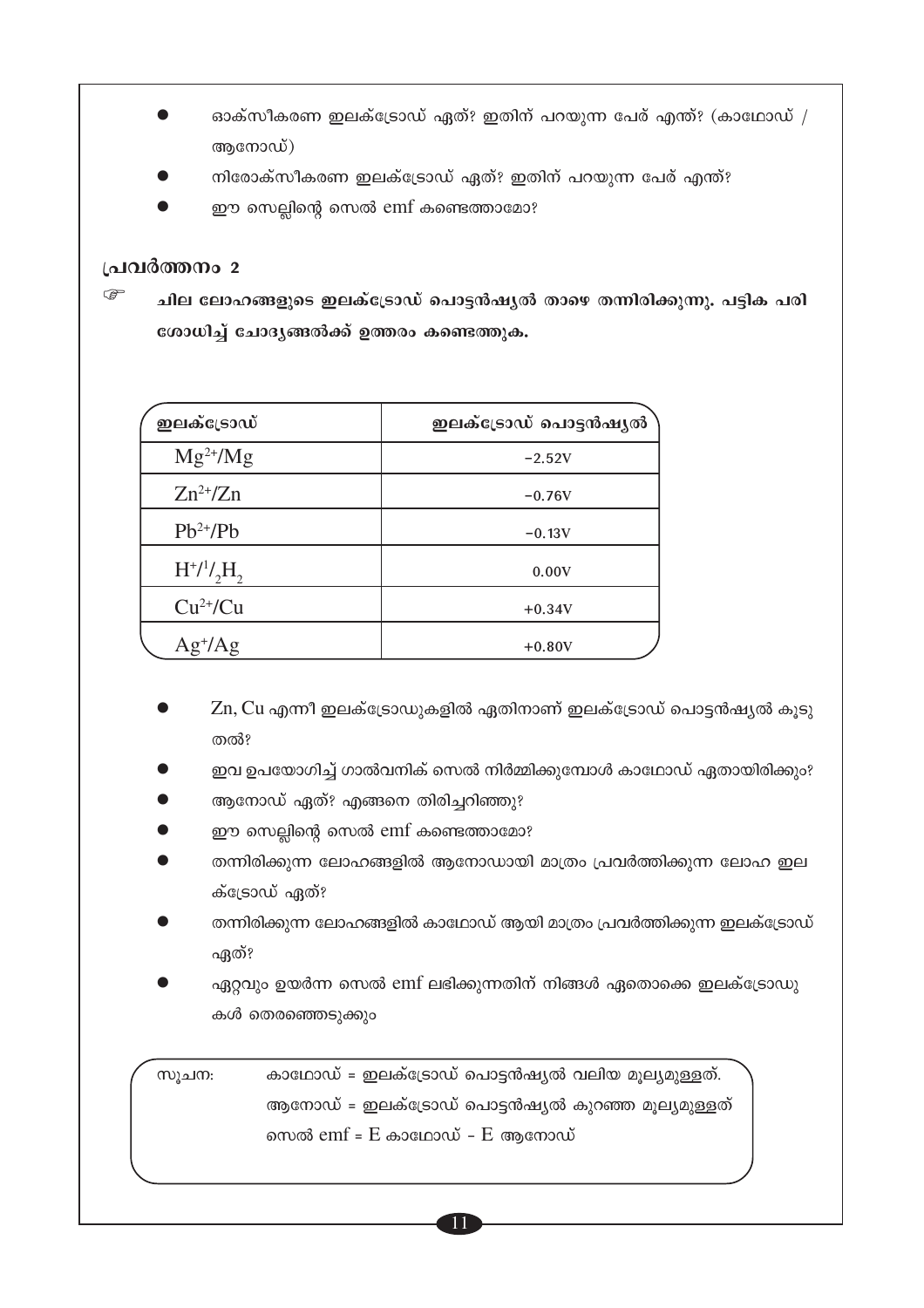$\mathbb{G}$ സോഡിയം ക്ലോറൈഡ് ലായനിയെ വൈദ്യുത വിശ്ലേഷണം നടത്തുമ്പോൾ

- a) കാഥോഡിൽ നടക്കുന്ന പ്രവർത്തനം?
- $b)$ ആനോഡിൽ നടക്കുന്ന പ്രവർത്തനം?
- ഉപ ഉത്പന്നം ഏത്?  $\mathbf{c})$

#### പ്രവർത്തനം 4

 $\mathbb{G}$ പട്ടിക പൂരിപ്പിക്കുക

|                   | ഹൈഡ്രജൻ ഇലക്ട്രോഡിൽ  | വോൾട്ട് മീറ്റർ | ഇലക്ട്രോഡ് |
|-------------------|----------------------|----------------|------------|
| ഇലക്ട്രോഡ്        | നടക്കുന്ന പ്രവർത്തനം | റീഡിംഗ്        | പൊട്ടൻഷൃൽ  |
| $Zn^{2+}/Zn$      | റിഡക്ഷൻ              | 0.76           |            |
| $Cu^{2+}/Cu$      |                      |                | $+0.34V$   |
| $Mg^{2+}/Mg$      |                      |                | $-2.52V$   |
| $Ag^{\dagger}/Ag$ | ഓക്സിഡേഷൻ            | 0.34           |            |

### പ്രവർത്തനം 5 (അദ്ധ്യായം 3)

 $\mathbb{Q}$ രണ്ട് സംക്രമണ മൂലകങ്ങളാണ് മാംഗനീസും കോപ്പറും. ഇവയുടെ ഇലക്ട്രോൺ

വിന്യാസം താഴെ തരുന്നു.

<sub>25</sub>Mn - 1S<sup>2</sup> 2S<sup>2</sup> 2P<sup>6</sup> 3S<sup>2</sup> 3P<sup>6</sup> 4S<sup>2</sup> 3d<sup>5</sup>

<sub>29</sub>Cu - 1S<sup>2</sup> 2S<sup>2</sup> 2P<sup>6</sup> 3S<sup>2</sup> 3P<sup>6</sup> 4S<sup>1</sup> 3d<sup>10</sup>

 $Mn^{2+}$ ,  $Mn4+$ ,  $Mn7+$ ,  $Cu1+$ ,  $Cu2+$  ഇവയുടെ സബ്ഷെൽ ഇലക്ട്രോൺ വിന്യാസം

എഴുതാമോ?

എങ്കിൽ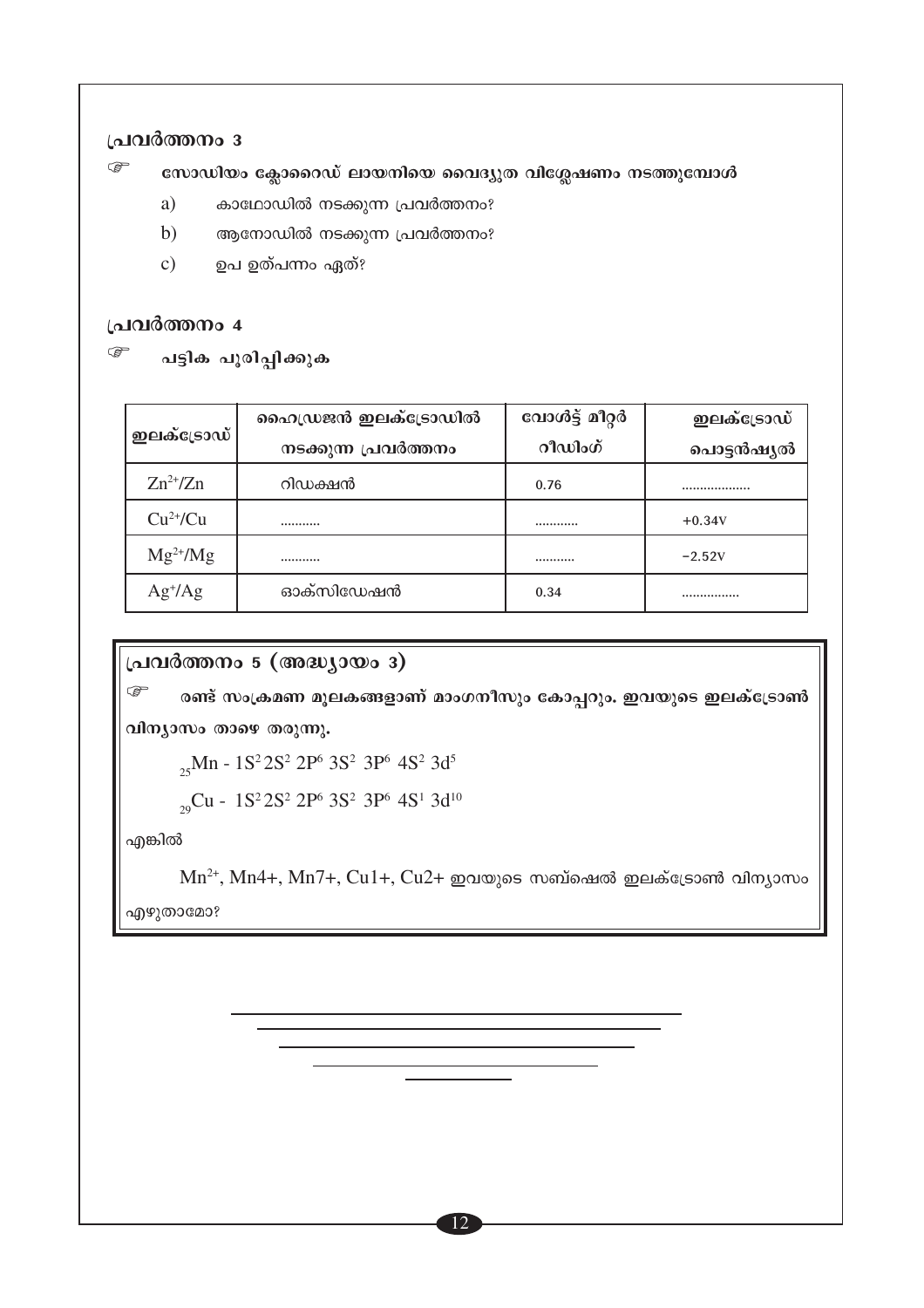## 5. രസതന്ത്രം നിതൃജീവിതത്തിൽ

#### പ്രവർത്തനം 1

|                 | $\sim$ 0000,0110,010,1 0000001 $\sim$ 0000,000, |                                 |
|-----------------|-------------------------------------------------|---------------------------------|
| IА              | В                                               |                                 |
| ജിപ്സം          | ആന്റി ബയോട്ടിക്                                 | മത്സ്യ ബന്ധന വല                 |
| റബ്ബർ           | കളകളുടെ വളർച്ച തടയുന്നു                         | ലെൻസ്                           |
| ഫ്ളിന്റ് ഗ്ലാസ് | തെർമ്മോ പ്ലാസ്റ്റിക്                            | വൾക്കനൈസേഷൻ                     |
| ആംപിസിലിൻ       | സിമന്റ് നിർമ്മാണം                               | രോഗാണുക്കളെ നശിപ്പിക്കുന്നു.    |
| സോഡ ലൈം ഗ്ലാസ്  | ലെഡ് ഓക്സൈഡ്                                    | ജനൽപാളി നിർമ്മാണം               |
| ബേക്കലൈറ്റ്     | സിലിക്ക ഗ്ലാസ്                                  | സ്വിച്ച് നിർമ്മാണം              |
| നൈലോൺ           | തെർമ്മോ സെറ്റിങ് പ്ലാസ്റ്റിക്                   | കളനാശിനി                        |
| ട്രെഫ്ളാൻ       | സൾഫർ                                            | സെറ്റിങ് സമയം നിയന്ത്രിക്കുന്നു |

#### ബന്ധം കണ്ടെത്തി ജോടിയാക്കുക.

#### പ്രവർത്തനം 2

താഴെ തന്നിരിക്കുന്ന പ്രസ്താവന വിശകലനം ചെയ്ത് ചോദൃങ്ങൾക്ക് ഉത്തരം കണ്ടെത്തുക.

"പ്ലാസ്റ്റിക്കിന്റെ ഉപയോഗം നിയമം മൂലം നിരോധിക്കേണ്ടതാണ്."

- എല്ലാ പ്ലാസ്റ്റിക്കുകളും നിരോധിക്കേണ്ടതാണോ?
- നമുക്ക് സഹായകമായ, ദോഷങ്ങളുണ്ടാക്കാത്ത പ്ലാസ്റ്റിക് ഉൽപ്പന്നങ്ങൾ ഉണ്ടോ?
- 30 മൈക്രോണിൽ താഴെയുള്ള പ്ലാസ്റ്റിക് നിരോധിക്കണം എന്ന് പറയാൻ കാരണമെ

അതിലും കൂടു ന്ത്? തൽ കട്ടിയുള്ള പ്ലാസ്റ്റിക് കുഴപ്പമില്ലെന്നാണോ?

- പ്രകൃതിക്ക് എന്തെല്ലാം നാശങ്ങളാണ് പ്ലാസ്റ്റിക് വരുത്തുന്നത്.
- നിരോധനമാണോ, സമൂഹത്തിന്റെ തിരിച്ചറിവുകളാണോ ഇത്തരം സാമൂഹ്യപ്ര ശ്നങ്ങൾക്ക് പ്രതിവിധി?

#### പ്രവർത്തനം 3

#### പ്രസ്താവനകൾ ശ്രദ്ധിക്കുക.

നിർമ്മാണ പ്രവർനങ്ങൾക്ക് സിമന്റ് ഉപയോഗിക്കുന്നു.  $1<sup>1</sup>$ 

സിമന്റ് കൈകാര്യം ചെയ്യുമ്പോൾ തൊഴിലാളികൾ കയ്യുറയും കാലുറയും ഉപയോഗി  $\overline{2}$ .

 $mp<sub>2</sub>$ . ക്കു

- സിമന്റ് ഈർപ്പമുള്ള സ്ഥലത്ത് സൂക്ഷിക്കാറില്ല.  $\mathcal{R}$
- സിമന്റ് കൊണ്ട് നിർമ്മിച്ച വസ്തുക്കളിൽ രണ്ടാഴ്ചക്കാലത്തേക്ക് വെള്ളം ഒഴിച്ചു  $\mathbf{A}$ ക്കാറുണ്ട്. കൊട്ട

മുകളിൽ കൊടുത്ത പ്രസ്താവനകളുടെ കാരണം കണ്ടെത്തമോ.?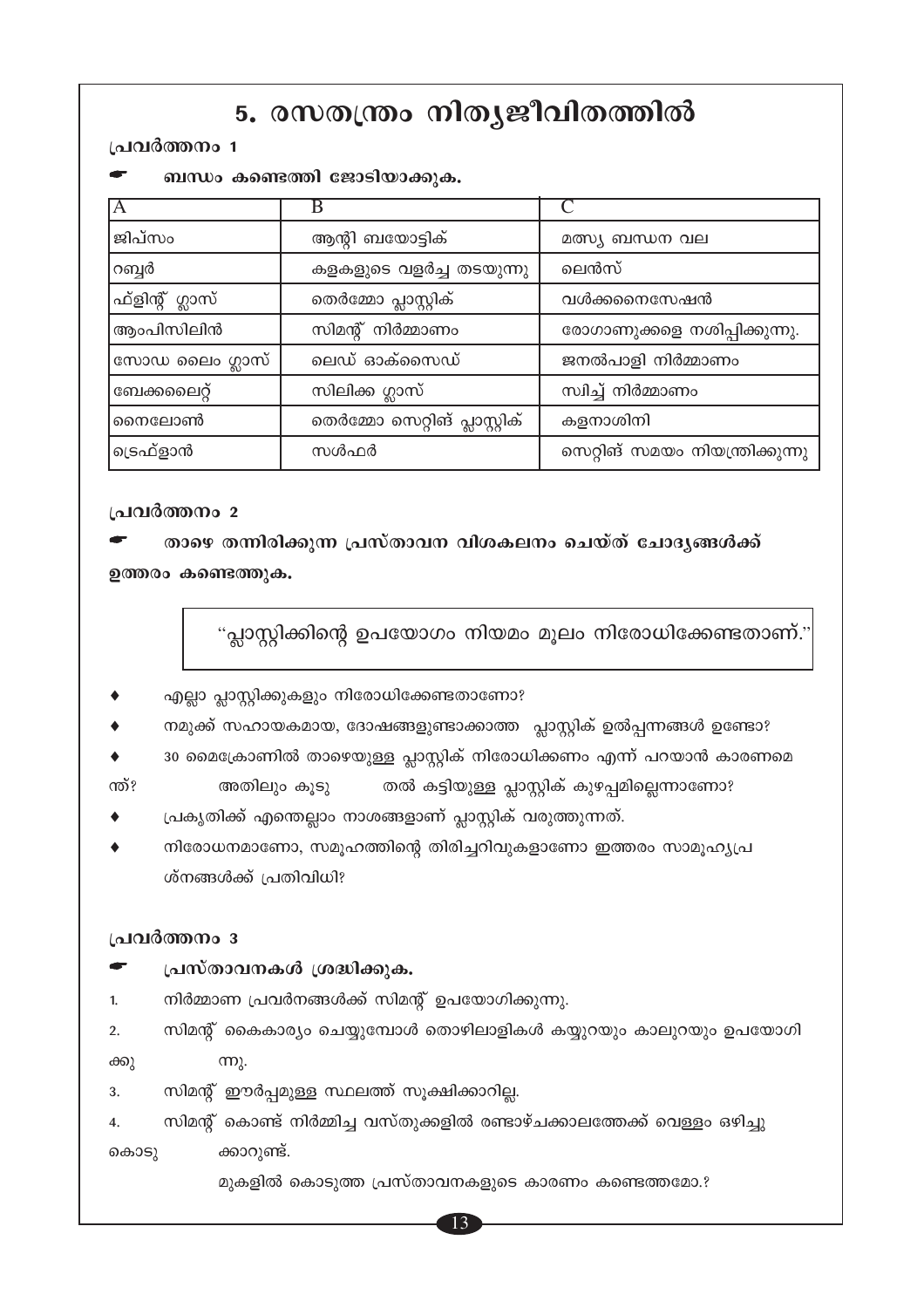കൃഷിയുമായി ബന്ധപ്പെട്ട ചില വസ്തുക്കളാണ് താഴെ തന്നിരിക്കുന്നത്.

എല്ലുപൊടി, ഫ്യുറഡാൻ, പൊട്ടാസ്യം നൈട്രേറ്റ്, ബെയ്ഗൺ, ട്രെഫ്ളാൻ, അമോണിയും ഫോസ്ഫേറ്റ്, യൂറിയ, സെവിൻ, കാൽസ്യം സയനമൈഡ്.

ഇവയെ ഉപയോഗത്തിന്റെ അടിസ്താനത്തിൽ മൂന്നായി തരം തിരിക്കാമോ.?

#### പ്രവർത്തനം 5

താഴെ പറയുന്ന ഉപകരണങ്ങൾ നിർമ്മിക്കാനുപയോഗിക്കുന്ന ഗ്ലാസ് തെരെഞ്ഞെടുക്കുക.

| ഉപകരണം                 | നിർമ്മിക്കാൻ ഉപയോഗിക്കുന്ന ഗ്ലാസ് |
|------------------------|-----------------------------------|
| ജനൽ പാളി               |                                   |
| പ്രിസം                 |                                   |
| വാഹനങ്ങളുടെ വിൻഡ്ഷീൽഡ് |                                   |
| ലബോറട്ടറി ഉപകരണം       |                                   |
| കണ്ണട                  |                                   |
| ബൾബ്                   |                                   |
| ഹെൽമെറ്                |                                   |

#### പ്രവർത്തനം 6

മനുഷ്യ നിർമ്മിതവും പ്രകൃതിദത്തവും വേർതിരിക്കുക.

വാഴനാര്, നൈലോൺ, സിൽക്ക്, കമ്പിളി, സെല്ലുലോയ്ഡ്, റയോൺ, റബ്ബർ ടെഫ്ളോൺ, കയർ (ചകിരി), പരുത്തി, പോളിസ്റ്റർ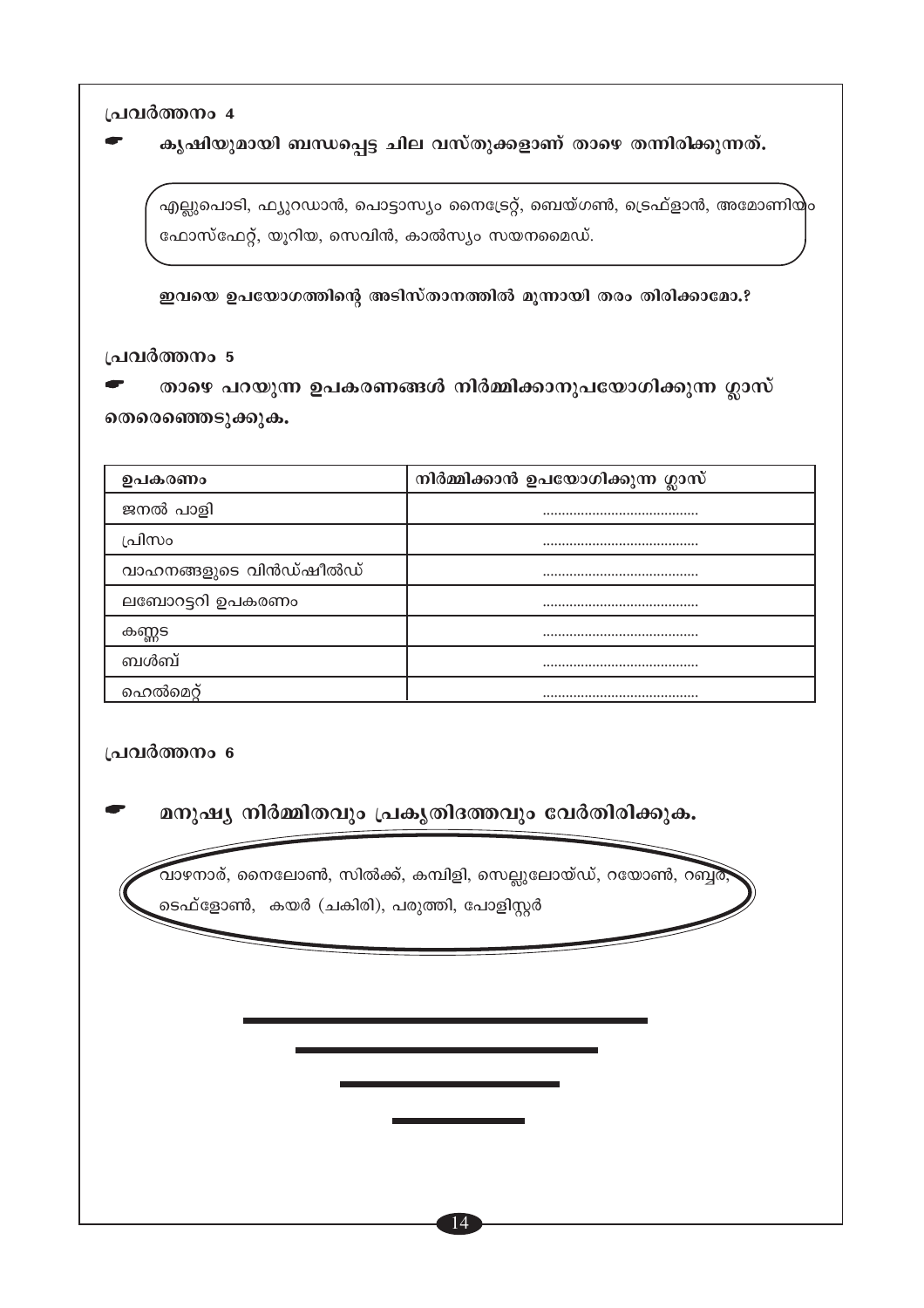|        | 6. ഓർഗാനിക് കെമിസ്ട്രി.                                                                                 |
|--------|---------------------------------------------------------------------------------------------------------|
|        | പ്രവർത്തനം 1                                                                                            |
|        | IUPAC നാമം എഴുതുക.                                                                                      |
| I.     | $CH_3$ - $CH_2$ - $CH$ - $CH_3$                                                                         |
|        | CH <sub>2</sub>                                                                                         |
| സൂചന:  |                                                                                                         |
| 1.     | ശാഖയ്ക്ക് ഏറ്റവും ചെറിയ സംഖ്യ കിട്ടത്തക്ക രീതിയിൽ നമ്പരിടുക.                                            |
|        | പേര് നൽകുന്ന വിധം                                                                                       |
|        | ശാഖയുടെ സ്ഥാനം+ഹൈഫൺ+ശാഖയുടെ പദമൂലം+ഇൽ+പ്രധാന ചെയിനിന്റെ പദ                                              |
|        | മൂലം+എയ്ൻ                                                                                               |
|        | ഉത്തരം: 2-മെഥിൽബ്യൂട്ടെയ്ൻ്                                                                             |
| П.     | $CH_3$ - $CH_3$ - $CH_2$ - $CH$ - $CH_3$                                                                |
|        |                                                                                                         |
|        | $CH3$ $CH3$ $CH3$                                                                                       |
| സൂചന   |                                                                                                         |
| 1.     | ഒന്നിലധികം ശാഖകൾ ഉണ്ടെങ്കിൽ ശാഖകളുടെ സ്ഥാനസംഖ്യകളുടെ തുക ചെറിയ                                          |
|        | സംഖ്യ കിട്ടുന്ന നമ്പർ ക്രമം ഉപയോഗിക്കണം.                                                                |
|        |                                                                                                         |
|        | ഇടത്തുനിന്ന് വലത്തേയ്ക്ക് എണ്ണിയാൽ 2+4+5=11<br>$D(30)$ :<br>വലത്തുനിന്ന് ഇടത്തേയ്ക്ക് എണ്ണിയാൽ 2+3+5=10 |
|        |                                                                                                         |
| 2.     | ശാഖയുടെ സ്ഥാന സംഖ്യയും ശാഖയുടെ എണ്ണവും (ഡൈ, ട്രൈ,)                                                      |
|        | ചേർത്ത്വേണം പേര് നൽകുവാൻ.                                                                               |
|        | 2,3,5 - ട്രൈമെഥിൽഹെക്സെയ്ൻ<br>ഉത്തരം:                                                                   |
| Ш.     | СНЗ - СН - СН - СН2 - СНЗ                                                                               |
|        | CH, CH, CH,                                                                                             |
| ്സൂചന. |                                                                                                         |
| 1.     | മെഥിൽ, എഥിൽ, പ്രൊപ്പിൽ എന്നിങ്ങനെ വ്യത്യസ്ത ഇനം ശാഖകൾ ഒന്നിച്ചു വരിക                                    |
|        | യാണെങ്കിൽ ഇംഗ്ലിഷ് അക്ഷരമാലയിലെ ആൽബബെറ്റിക് ഓർഡറിൽ ശാഖകളെ പറയണം.                                        |
|        |                                                                                                         |
|        | 3-എഥിൽ-2-മെഥിൽപെന്റേയ്ൻ`<br>ഉത്തരം:                                                                     |
|        |                                                                                                         |
| IV.    | $CH_3$ -CH <sub>2</sub> -CH = CH <sub>2</sub>                                                           |
|        |                                                                                                         |
| സൂചന.  |                                                                                                         |
| 1.     | ദ്വിബന്ധനത്തിന് ചെറിയ സംഖ്യകിട്ടത്തക്ക രീതിയിൽ നമ്പരിടണം.                                               |
| 2.     | പേര് നൽകുന്ന വിധം                                                                                       |
|        | ദ്വിബന്ധനത്തിന്റെ സ്ഥാനം+ഹൈഫൺ+പദമൂലം+ഈൻ                                                                 |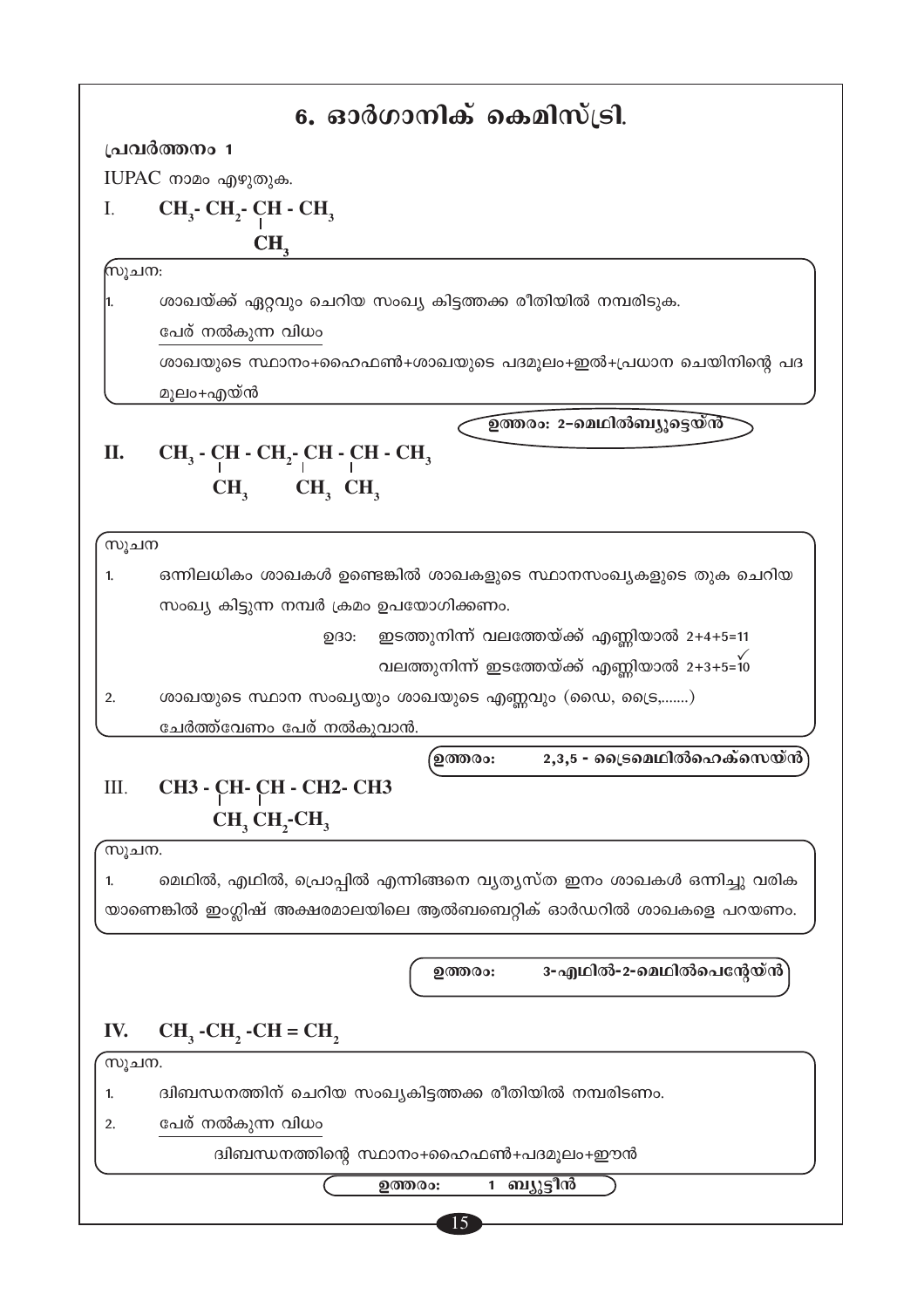| V.                                                                                  | $CH3$ - CH - CH2 - C=CH                                                                          |  |  |
|-------------------------------------------------------------------------------------|--------------------------------------------------------------------------------------------------|--|--|
|                                                                                     | CH <sub>3</sub>                                                                                  |  |  |
| സൂചന.                                                                               |                                                                                                  |  |  |
| 1.                                                                                  | ദ്വിബന്ധനമോ, ത്രിബന്ധനത്തിനോടൊപ്പം ശാഖവരികയാണെങ്കിൽ ബന്ധനത്തിന്                                  |  |  |
|                                                                                     | ചെറിയ സംഖ്യ കിട്ടത്തക്ക രീതിയിൽ നമ്പറിടണം. എന്നാൽ പേര് നൽകുമ്പോൾ ശാഖ                             |  |  |
|                                                                                     | യുടെ സ്ഥാനവും പേരും ആദ്യം പറയണം                                                                  |  |  |
|                                                                                     | 4-മെഥിൽ-1-പെന്റൈൻ<br>ഉത്തരം                                                                      |  |  |
| VI.                                                                                 | $CH_3$ -CH-CH <sub>2</sub> -CH <sub>3</sub>                                                      |  |  |
|                                                                                     | $CH_2CH_3$<br>$CH_3$ -CH-CH <sub>2</sub> -CH <sub>3</sub><br>CH,CH,<br>ഉത്തരം : 3-മെഥിൽപെന്റേയ്ൻ |  |  |
|                                                                                     | VII. $CH_2$ - $CH_2$ - $CH_3$                                                                    |  |  |
|                                                                                     | ബ്യുട്ടേയ്ൻ<br>ഉത്തരം:<br>CH <sub>3</sub>                                                        |  |  |
|                                                                                     |                                                                                                  |  |  |
|                                                                                     | VIII. CH <sub>3</sub> - CH <sub>2</sub> - CH <sub>2</sub> - OH<br>1 പ്രൊപ്പനോൾ<br>ഉത്തരം:        |  |  |
| സൂചന.                                                                               |                                                                                                  |  |  |
|                                                                                     | ഫങ്ഷണൽ ഗ്രൂപ്പ് വന്നാൽ പേര് നൽകുന്ന വിധം                                                         |  |  |
| $1.-OH$                                                                             |                                                                                                  |  |  |
|                                                                                     | Alkane - $e + o1 \rightarrow$ Alkanol                                                            |  |  |
|                                                                                     | Eg: Ethane - e + ol $\rightarrow$ Ethanol [CH <sub>3</sub> -CH <sub>2</sub> -OH]                 |  |  |
| $2.-CO-$                                                                            |                                                                                                  |  |  |
|                                                                                     | Alkane - $e + on \rightarrow$ Alkanon                                                            |  |  |
|                                                                                     | Eg: Propane - e + on $\longrightarrow$ Propanon [CH <sub>3</sub> -CO-CH <sub>3</sub> ]           |  |  |
| $3.-CHO$                                                                            |                                                                                                  |  |  |
|                                                                                     | Alkane - $e + a1 \rightarrow$ Alkanal                                                            |  |  |
| Eg: Propane - $e + al \rightarrow$ Propanal [CH <sub>3</sub> -CH <sub>2</sub> -CHO] |                                                                                                  |  |  |
| 4. - COOH                                                                           |                                                                                                  |  |  |
|                                                                                     | Alkane - $e + oic \text{ acid} \longrightarrow$ Alkanoic acid                                    |  |  |
|                                                                                     | Eg: Propane - e + oic acid $\rightarrow$ Propanoic acid [CH <sub>3</sub> -CH <sub>2</sub> -COOH] |  |  |
| $5.-O-$                                                                             |                                                                                                  |  |  |
|                                                                                     | ചെറിയ ഗ്രൂപ്പിന്റെ പദമൂലം+ഓക്സി+വലിയ ഗ്രൂപ്പിന്റെ പദമൂലം+എയ്ൻ                                    |  |  |
|                                                                                     | ഉദാ: $\text{CH}_{3}$ -O- $\text{CH}_{2}$ -C $\text{H}_{3}$ (മെഥോക്സിഎഥേയ്ൻ)                      |  |  |
|                                                                                     | ( CHO,CO, COOH എന്നീ ഫങ്ഷണൽ ഗ്രൂപ്പ് വന്നാൽ ഇതിലെ "C"യും പദമൂലമായി                               |  |  |
|                                                                                     | പരിഗണിക്കണം. )<br>16                                                                             |  |  |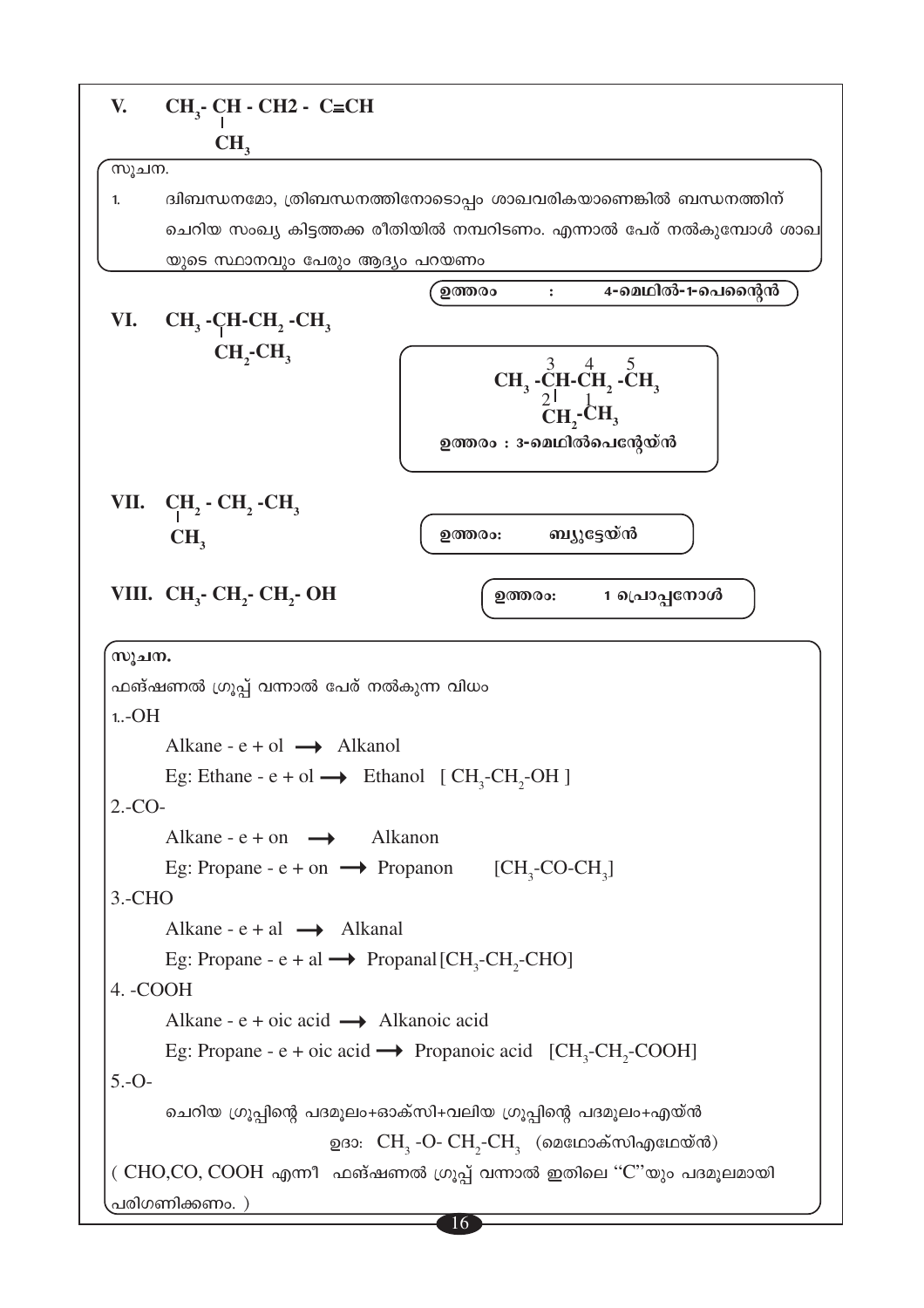താഴെ കൊടുത്തിരിക്കുന്ന പട്ടികയിൽ നിന്നും ഐസോമെറുകളുടെ ജോഡികൾ കണ്ടെത്തി എഴുതുക. ഓരോന്നും ഏത് തരം ഐസോമെറിസം ആണെന്നു കണ്ടെത്തുക.

| $\cdot$ CH <sub>3</sub> -CH <sub>2</sub> -O-CH <sub>3</sub>                  | $\cdot$ CH <sub>2</sub> -CH <sub>2</sub> -CH <sub>2</sub> -CH <sub>3</sub>   |
|------------------------------------------------------------------------------|------------------------------------------------------------------------------|
| $\bullet$ CH <sub>3</sub> -CH-CH <sub>3</sub>                                | $\cdot$ CH <sub>2</sub> -CH <sub>2</sub> -CH <sub>2</sub> -OH                |
| CH <sub>2</sub>                                                              |                                                                              |
| $\bullet$ CH <sub>3</sub> -CH <sub>2</sub> -CH <sub>2</sub> -Br              | $\cdot$ CH <sub>2</sub> -CH <sub>2</sub> -O-CH <sub>2</sub> -CH <sub>3</sub> |
| $\cdot$ CH <sub>3</sub> -CH <sub>2</sub> -CH <sub>2</sub> -O-CH <sub>3</sub> | $\cdot$ CH <sub>3</sub> -CH-CH <sub>3</sub>                                  |
|                                                                              |                                                                              |

സൂചന.

ഓരോന്നിന്റെയും തന്മാത്രാ വാക്യം കണ്ടെത്തി ഒരേ തന്മാത്രാ വാക്യം വരുന്ന ജോഡിക  $1.$ ളിലെ ഘടന പരിശോധിച്ച് ഐസോമെറിസം കണ്ടെത്തണം. ഐസോമെറിസം കണ്ടെത്തുന്ന വിധം.

ചെയിൻ ഐസോമെറിസം  $1.$ 

ഒരേ തന്മാത്രാ വാകൃമാണ്. എന്നാൽ കാർബൺ ചെയ്ൻ വൃതൃസ്തമാണ്.

233: 1. 
$$
CH_3-CH_2-CH_2-CH_3
$$
  
\n+  $CH_3$   
\n $CH_3-CH-CH_3$   
\n $CH_3$   
\n $CH_3$   
\n $CH_3$   
\n $CH_3CH_3$   
\n+  $CH_3CH_3$   
\n $CH_3CH_3$   
\n $CH_3CH_3$   
\n $CH_3CH_3$   
\n $CH_3-CH_2-CH_3$   
\n $CH_3-CH_2-CH_3$   
\n $CH_3$   
\n $CH_3$   
\n $CH_3$   
\n $CH_3$   
\n $CH_3$   
\n $CH_3$   
\n $CH_3$   
\n $CH_3$   
\n $CH_3$   
\n $CH_3$   
\n $CH_3$   
\n $CH_3$   
\n $CH_3-CH_2-CH_3$ 

$$
\text{Q33:} \quad 3. \quad CH_3\text{-CH}_2\text{-CH}_2\text{-CH}_2\text{-OH} \quad \text{Q2H}_{10}\text{O} \quad \text{Q3D} \quad \text{Q3D} \quad \text{Q4H}_{10}\text{O}
$$

ഫങ്ഷണൽ ഗ്രൂപ്പ് ഐസോമെറിസം  $2.$ 

> ഒരേ തന്മാത്രാ വാക്യമാണ്. എന്നാൽ രണ്ടിലും വ്യത്യസ്ത ഫങ്ഷണൽ ഗ്രൂപ്പ് ആയി രിക്കും

$$
\begin{array}{ccc}\n\text{Q33:} & 1. & \text{CH}_3\text{-CH}_2\text{-OH} \\
 & + & \text{CH}_3\text{-O-CH}_3\n\end{array}\n\begin{array}{c}\n\text{C}_2\text{H}_6\text{O} \\
\text{C}_2\text{H}_6\text{O}\n\end{array}
$$

ഫങ്ഷണൽ ഗ്രൂപ്പ് ഐസോമെറിസം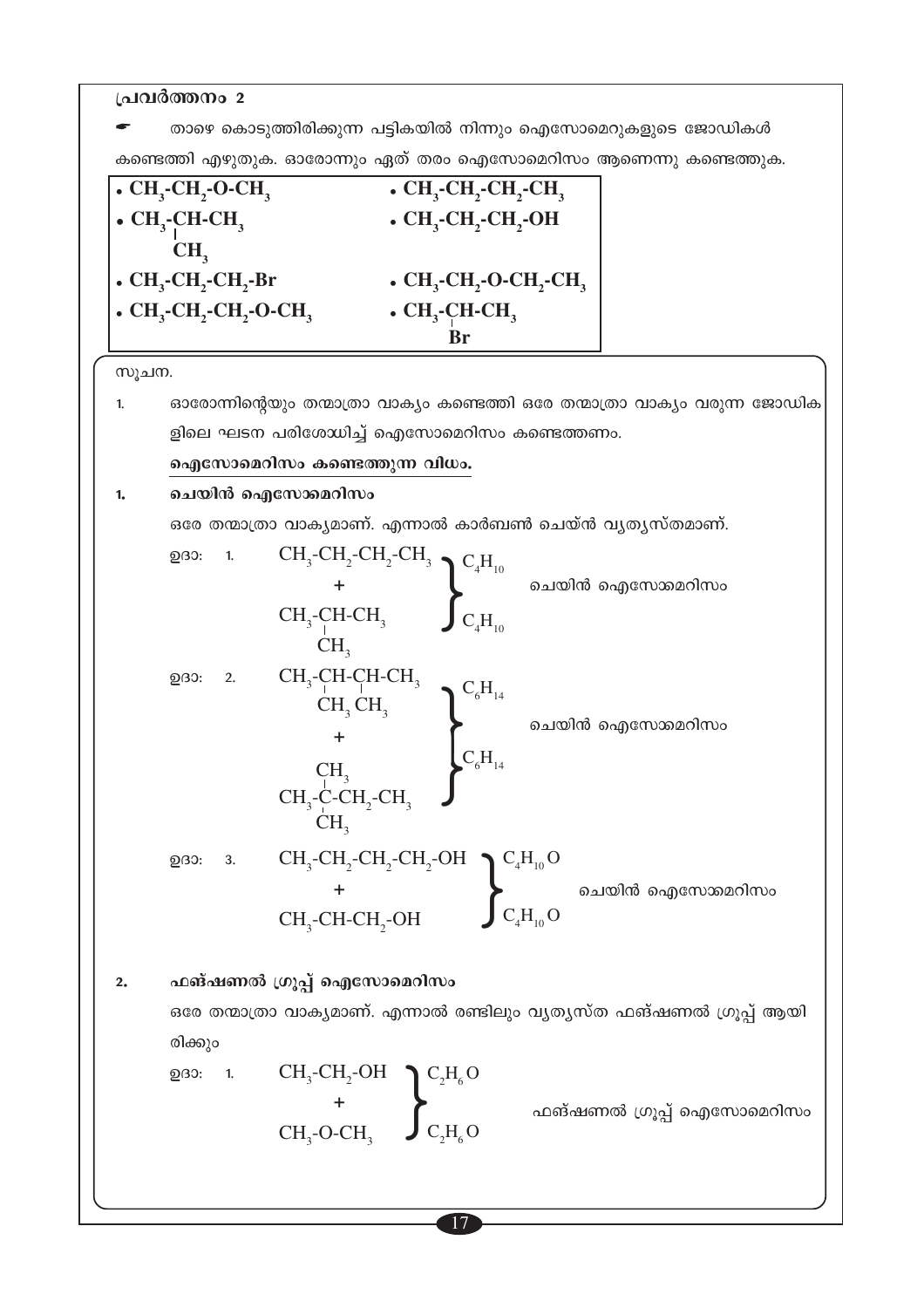$$
\begin{array}{ccc}\n\text{Q33:} & 2. & \text{CH}_3\text{-CH}_2\text{-CHO} & \text{C}_3\text{H}_6\text{O} \\
& & + & \text{CH}_3\text{-CO-CH}_3 & \text{C}_3\text{H}_6\text{O}\n\end{array}
$$

ഫങ്ഷണൽ ഗ്രൂപ്പ് ഐസോമെറിസം

#### പൊസിഷൻ ഐസോമെറിസം  $3.$

ഒരേ തന്മാത്രാ വാക്യവും ഒരേ ഫങ്ഷണൽ ഗ്രൂപ്പുമായിരിക്കും. എന്നാൽ ഫങ്ഷൻ ഗ്രൂപ്പിന്റെ സ്ഥാനത്തിൽ വ്യത്യാസം ഉണ്ടായിരിക്കും. (ദിബന്ധനത്തിന്റെയോ, ത്രിബന്ധന ത്തിന്റെയോ പൊസിഷനിൽ വ്യത്യാസം വന്നാലും പൊസിഷൻ ഐസോമെറിസമാണ്.) CH CH CH CH OH **ACH O** 

$$
CH_{3}-CH_{2}-CH_{2}-CH_{3}
$$
\n
$$
CH_{3}-CH_{2}-CH_{2}-CH_{3}
$$
\n
$$
CH_{3}-CH_{2}-CH_{2}-CH_{3}
$$
\n
$$
CH_{3}-CH_{2}-CH_{2}-CH_{3}
$$
\n
$$
CH_{3}-CH_{2}-CH_{2}-CH_{3}
$$
\n
$$
CH_{3}-CH_{2}-CH_{2}-CH_{2}
$$
\n
$$
CH_{3}-CH_{2}-CH_{2}-CH_{2}
$$
\n
$$
CH_{3}-CH_{2}-CH_{2}-CH_{3}
$$
\n
$$
CH_{3}-CH_{2}-CH_{2}-CH_{3}
$$
\n
$$
CH_{3}-CH_{2}-CH_{2}-CH_{3}
$$
\n
$$
CH_{3}-CH_{2}-CH_{2}-CH_{3}
$$
\n
$$
CH_{3}-CH_{2}-CH_{2}-CH_{3}
$$
\n
$$
CH_{3}-CH_{2}-CH_{2}-CH_{3}
$$
\n
$$
CH_{3}-CH_{2}-CH_{2}-CH_{3}
$$
\n
$$
CH_{3}-CH_{2}-CH_{2}-CH_{3}-Cl
$$
\n
$$
CH_{3}-CH_{2}-CH_{2}-CH_{2}-Cl
$$
\n
$$
CH_{3}-CH_{2}-CH_{2}-CH_{2}-Cl
$$

#### മെറ്റാമെറിസം  $4.$

ഒരേ തന്മാത്രാ വാക്യവും, രണ്ടിലും ഈഥർ ഫങ്ഷണൽ ഗ്രൂപ്പുമാണ്. എന്നാൽ ഈഥർ ഫങ്ഷണൽ ഗ്രൂപ്പിന്റെ സ്ഥാനത്തിൽ വ്യത്യാസമുണ്ട്.

<sup>18</sup>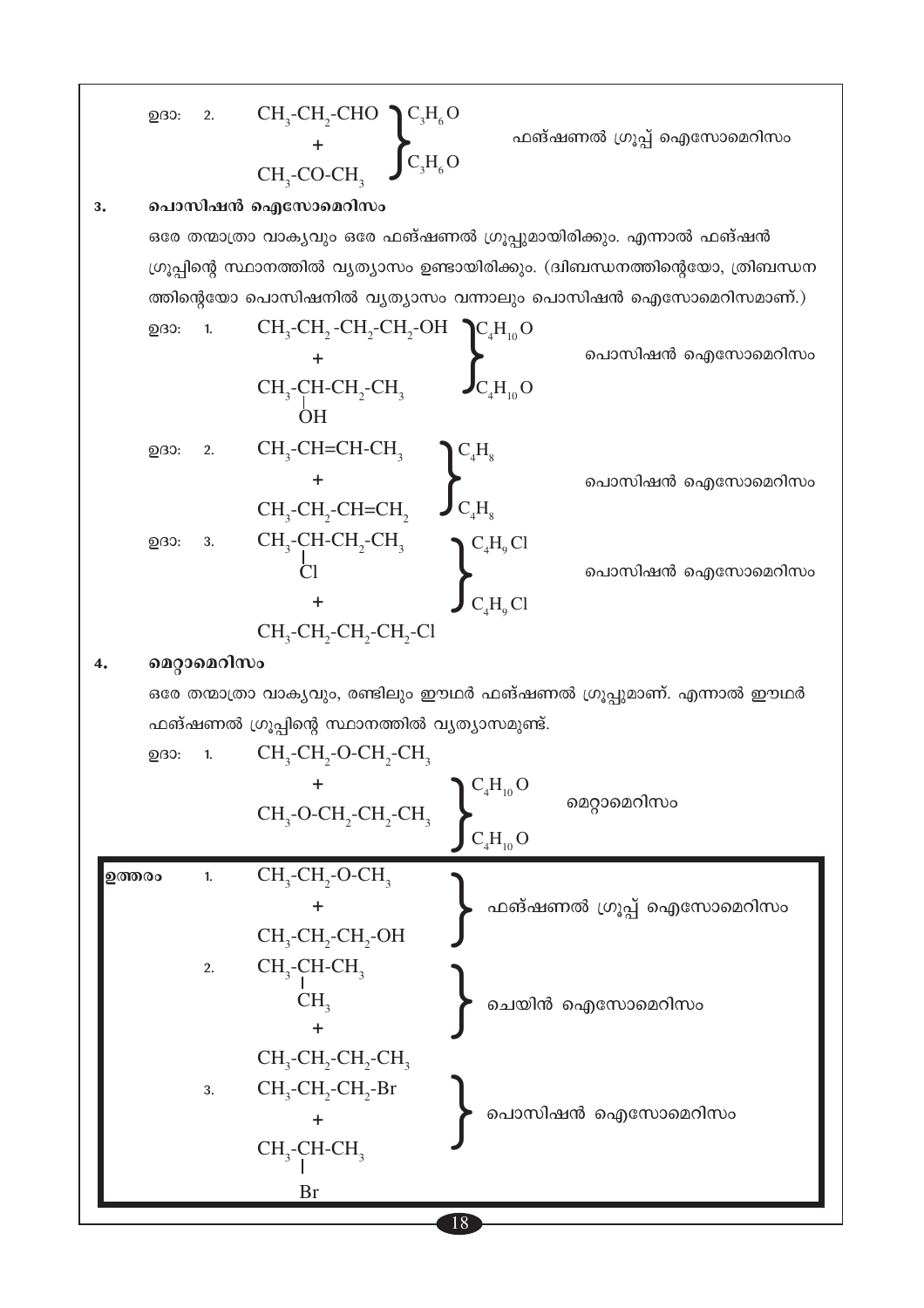4. CH<sub>3</sub>-CH<sub>2</sub>-CH<sub>2</sub>-O-CH<sub>3</sub>  
\nCH<sub>3</sub>-CH<sub>2</sub>-CH<sub>2</sub>-O-H<sub>3</sub>  
\nCH<sub>3</sub>-CH<sub>2</sub>-CH<sub>2</sub>-CH<sub>3</sub>  
\nand 
$$
CH_3
$$
 (C<sub>8</sub>H<sub>12</sub>O) and  $At$  and  $at$  (C<sub>8</sub>H<sub>10</sub>O)  
\nand  $at$  (C<sub>8</sub>H<sub>10</sub>O) and  $at$  (C<sub>8</sub>H<sub>10</sub>O) and  $at$  (C<sub>8</sub>H<sub>10</sub>O) and  $at$  (C<sub>8</sub>H<sub>10</sub>O) and  $at$  (C<sub>8</sub>H<sub>10</sub>O) and  $at$  (C<sub>8</sub>H<sub>10</sub>O) and  $at$  (C<sub>8</sub>H<sub>10</sub>O) and  $at$  (C<sub>8</sub>H<sub>10</sub>O) and  $at$  (C<sub>8</sub>H<sub>10</sub>O) and  $at$  (C<sub>8</sub>H<sub>10</sub>O) and  $at$  (C<sub>8</sub>H<sub>10</sub>O) and  $at$  (C<sub>8</sub>H<sub>10</sub> – C<sub>8</sub> – C<sub>8</sub>-C<sub>8</sub>-C<sub>8</sub>-C<sub>8</sub>-C<sub>8</sub>-C<sub>8</sub>-C<sub>8</sub>-C<sub>8</sub>-C<sub>8</sub>-C<sub>8</sub>-C<sub>8</sub>-C<sub>8</sub>-C<sub>8</sub>-C<sub>8</sub>-C<sub>8</sub>-C<sub>8</sub>-C<sub>8</sub>-C<sub>8</sub>-C<sub>8</sub>-C<sub>8</sub>-C<sub>8</sub>-C<sub>8</sub>-C<sub>8</sub>-C<sub>8</sub>-C<sub>8</sub>-C<sub>8</sub>-C<sub>8</sub>-C<sub>8</sub>-C<sub>8</sub>-C<sub>8</sub>-C<sub>8</sub>-C<sub>8</sub>-C<sub>8</sub>-C

I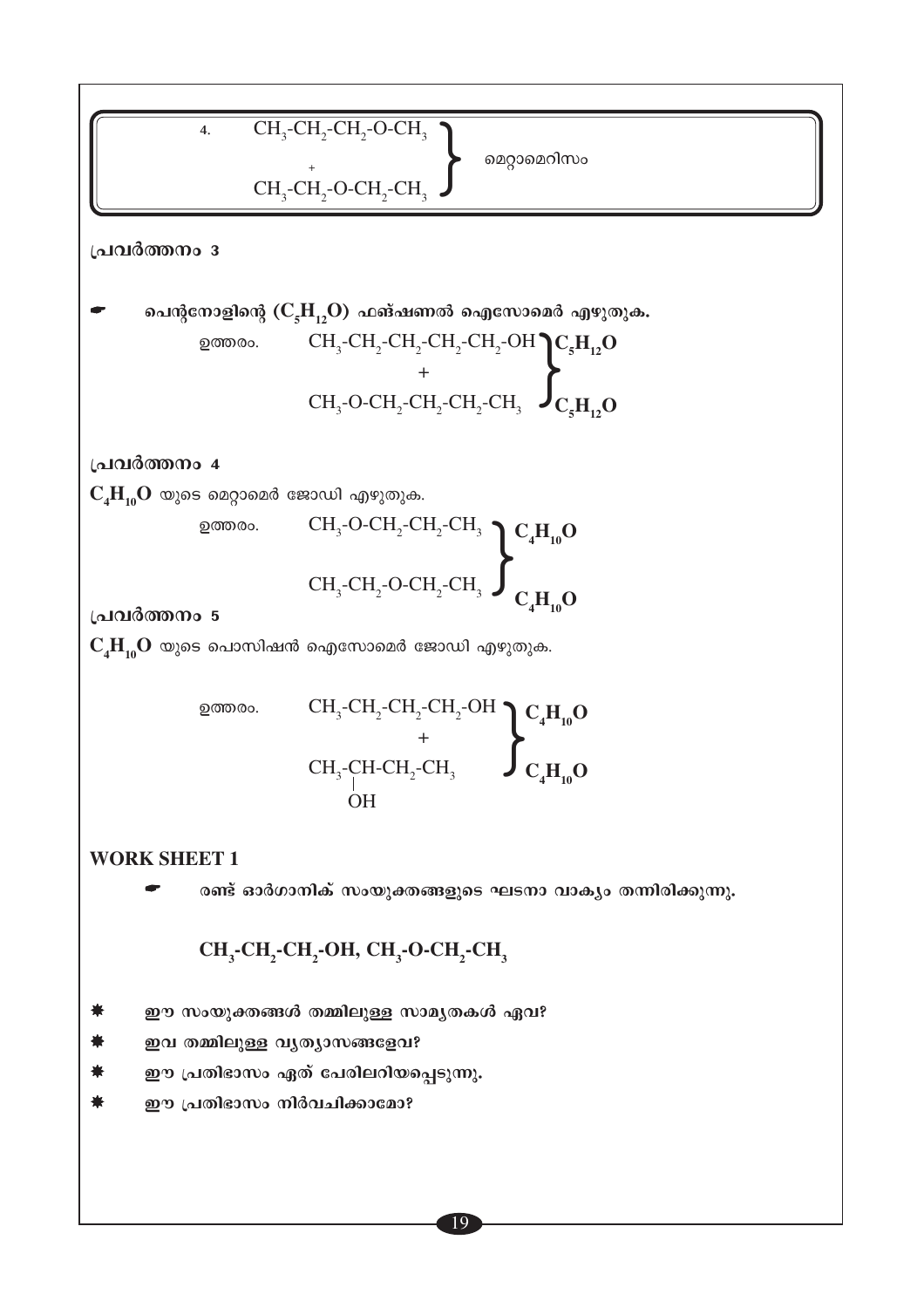#### **WORK SHEET 2**

ഒരു ഹൈഡ്രോകാർബണിന്റെ ഘടന നൽകിയിരിക്കുന്നു ഇത് സുക്ഷമമായി പരിശോ ധിച്ച് ചോദ്യങ്ങൾക്കുത്തരം എഴുതുക.

# $\operatorname{CH_3\text{-}CH_2\text{-}CH\text{-}CH\text{-}CH_3\text{-}CH_3\text{-}CH_3} \xrightarrow{\text{CH}_3\text{CH}_3} \xrightarrow{\text{CH}_3} \xrightarrow{\text{CH}_3}$

- പ്രധാന ചെയിനിലുള്ള കാർബൺ ആറ്റങ്ങളുടെ എണ്ണമെത്ര?
- പദമൂലം ഏത്?
- കാർബൺ- കാർബൺ ബന്ധനം ഏത് തരത്തിൽ പെടുന്നു.
- എത്ര ശാഖകൾ ഉണ്ട്?
- ശാഖകൾ ഏത് ഇനത്തിൽ പെടുന്നു? (മെഥിൽ, എഥിൽ,......)
- ഏതൊക്കെ കാർബൺ ആറ്റങ്ങളിലാണ് ശാഖകൾ ഉള്ളത്? ∗
- ₩ ഈ സംയുക്തത്തിന്റെ IUPAC നാമം എന്ത്?

#### **WORK SHEET 3**

 $C_{5}H_{12}O$  എന്ന തന്മാത്രാ വാക്യം ഉപയോഗിച്ച് ചെയ്ൻ ഐസോമെർ, ഫങ്ഷണൽ ഐസോമെർ, പൊസിഷൻ ഐസോമെർ, മെറ്റാമർ എന്നിവയ്ക്ക് ജോഡികൾ കണ്ടെ **അാമോ?**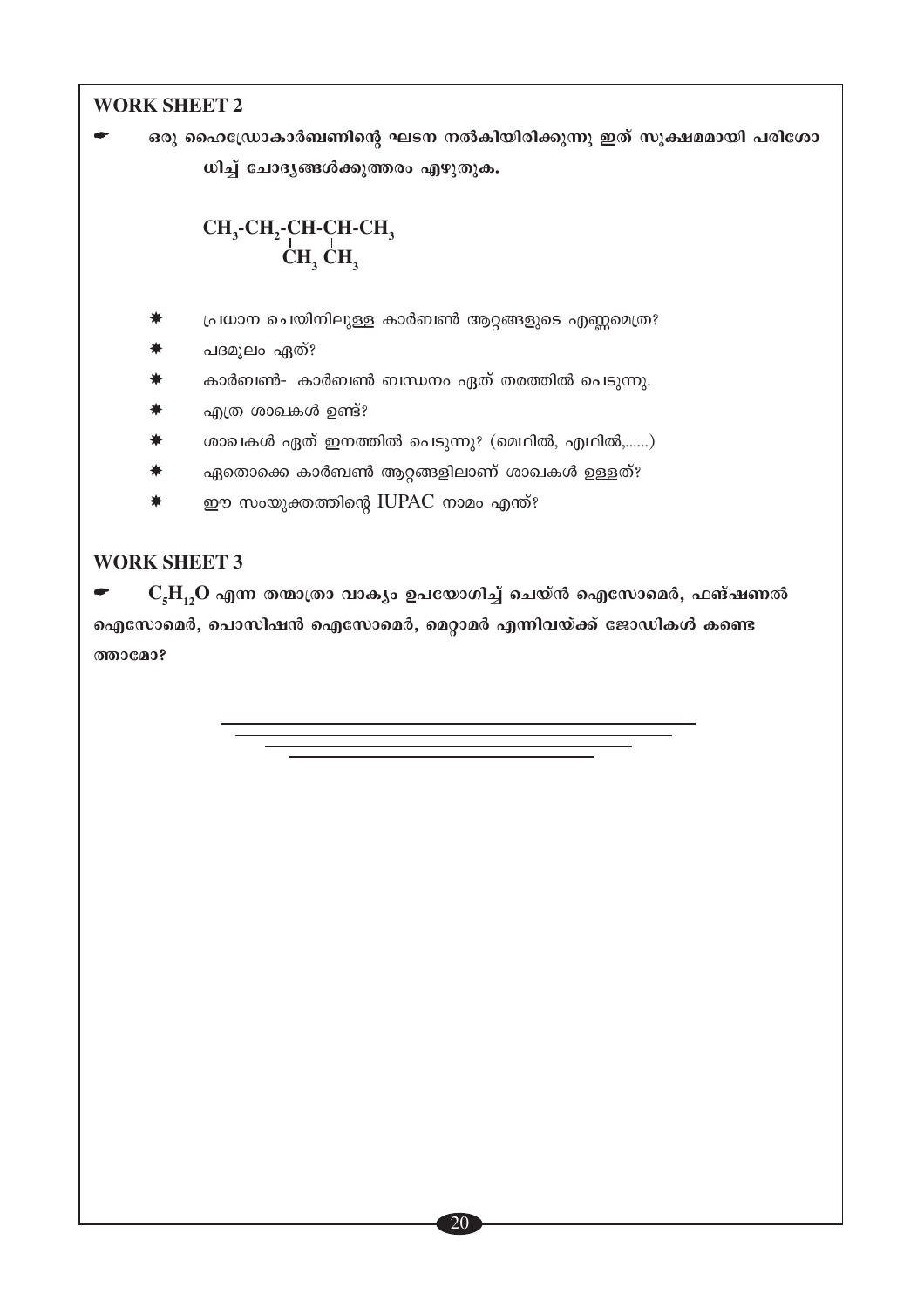```
& ക്ക േ?
```
- വിക്കും? അഭികാരങ്ങളുടെയും ഉത്പ്പന്നങ്ങളുടെയും ആറ്റങ്ങളുടെ എണ്ണം തുല്യമായിരി
- എങ്കിൽ പ്രൊപ്പെയ്നെ വായുവിന്റെ അസാന്നിധൃത്തിൽ ചൂടാക്കിയാൽ എന്ത് സംഭ
- ചൂട് കൂടിയാൽ തന്മാത്രക്ക് എന്തു സംഭവിക്കും?
- വായുവിന്റെ അസാന്നിദ്ധ്യത്തിൽ ചൂടാക്കിയാൽ ജ്വലനം നടക്കുമോ?

എന്നാൽ

ല്ലാമാണ്?

- എങ്കിൽ പ്രൊപ്പെയ്ൻ വായുവിൽ ചൂടാക്കിയാൽ ലഭിക്കുന്ന ഉത്പ്പന്നങ്ങൾ ഏതെ
- $H + O2 \longrightarrow ?$
- 
- $C + O2 \longrightarrow ?$
- എങ്കിൽ
- ഈ പ്രവർത്തനം ജ്വലനമല്ലേ?
- ത്തിൽ പ്രവർത്തിക്കുക?
- വായുവിൽ ചൂടാക്കുമ്പോൾ ഏതുമൂലകമായിരിക്കും പ്രൊപ്പെയ്നുമായി വേഗ
- ഏതെല്ലാം മൂലകങ്ങളാണുള്ളത്?

പ്രൊപ്പെയ്ന്റെ രാസസൂത്രം?

പ്രൊപ്പെയ്നെ രാസസൂത്രം?

#### **സംഭവിക്കും?**

<sup>്ട്ര്</sup> പ്രൊപ്പെയ്നെ വായുവിലും വായുവിന്റെ അസാന്നിദ്ധൃത്തിലും ചൂടാക്കിയാലും എന്തു

#### പ്രവർത്തനം 2

#### (തുടർന്നുള്ള ആദേശ പ്രവർത്തനങ്ങളും എഴുതിക്കണം)



- ഇതിൽ ആദേശം ചെയ്യാവുന്ന എത്ര ഹൈഡ്രജൻ ആറ്റങ്ങളു്?
- 
- 

ഇനി ഘട്ടം ഘട്ടമായി നടക്കുന്ന ആദേശ പ്രവർത്തനം എഴുതാമോ.............

### പ്രൊപ്പെയ്ൻ പൂരിതമോ അപൂരിതമോ?

പ്രൊപ്പെയ്ന്റെ ഒരു തന്മാത്രയിലെ കാർബൺ ആറ്റങ്ങൾ എത്രയാണ്?

### നെ?

### പ്രവർത്തനം 1 <sup>്ട്രം</sup> പ്രൊപ്പെയ്ൻ ക്ലോറിനുമായി ആദേശരാസപ്രവർത്തനത്തിൽ ഏർപ്പെടുന്നത് എങ്ങി

### 7 – ഓർഗാനിക് സംയുക്തങ്ങൾ – രാസ പ്രവർത്തനങ്ങൾ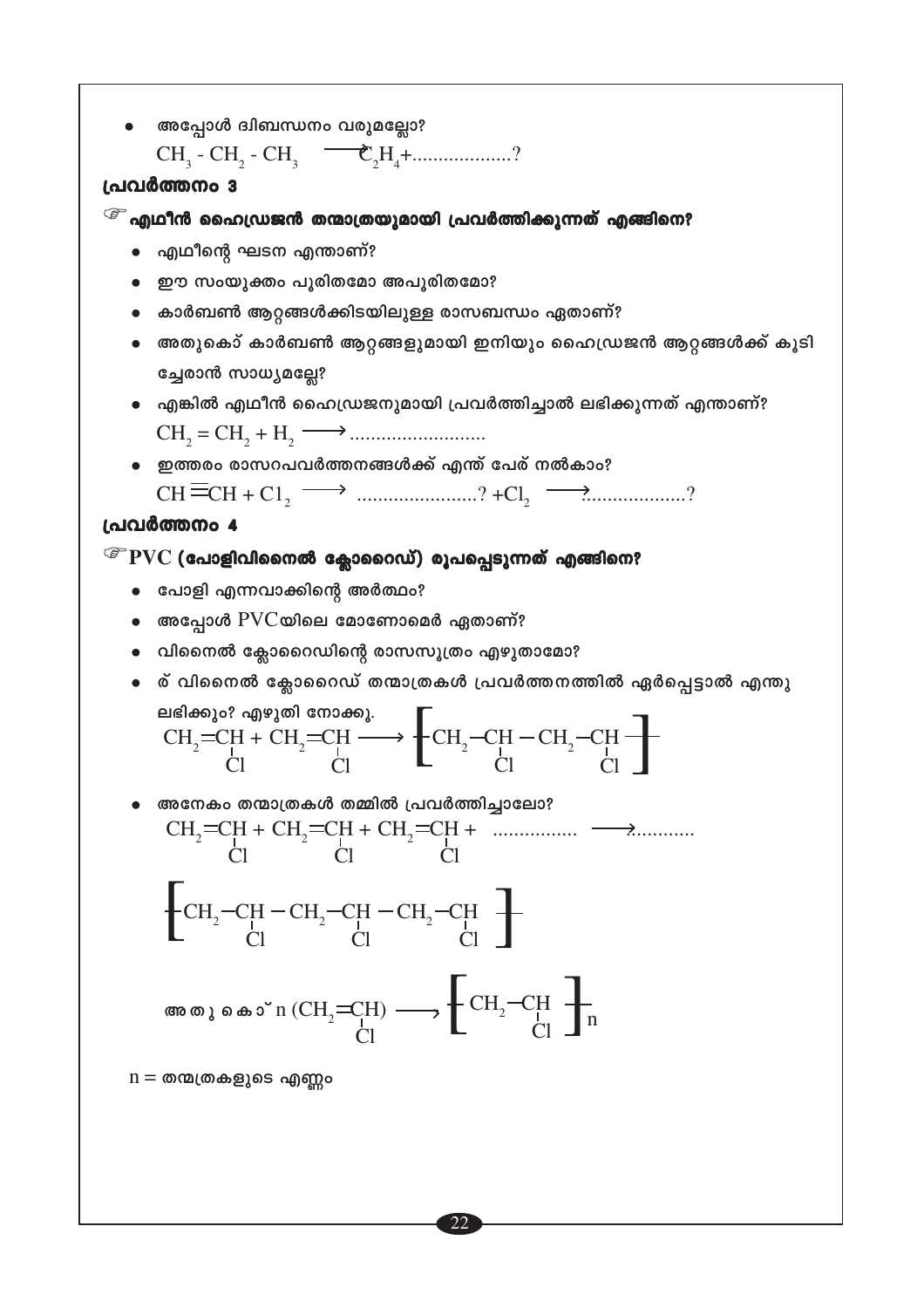#### $^\circledcirc$  റെക്ടിഫൈഡ് സ്പിരിട്ട് ഉാക്കുന്നത് എങ്ങിനെ?

- ആൽക്കഹോളിന്റെ ഫംങ്ഷനൽ ഗ്രൂപ്പ്? CH<sub>3</sub> - CH<sub>2</sub> - OHளு IUPAC மைவையை
- എഥനോൾ നിർമ്മിക്കാനുള്ള ചില നാടൻ രിതികൾ നിങ്ങൾക്ക് അറിയാമല്ലോ?
- ഇവിയെല്ലാം നടക്കുന്ന രാസപ്രവർത്തനം ഫെർമെന്റേഷൻ അല്ലേ?
- എങ്കിൽ പഞ്ചസാര ലായനിയിൽ നിന്ന് എഥനോൾ ഉത്പ്പാദിപ്പിക്കാമോ? എങ്ങി നെ?
	- 1. പഞ്ചസാര ലായിനി നേർപ്പിക്കുക. (10ഗ്രാം പഞ്ചസാര 100മില്ലി ജലത്തിൽ)
	- 2. യീസ്റ്റ് ചേർത്ത് സൂക്ഷിക്കുക
	- 3. ലഭിക്കുന്നത് 8 10% ആൽക്കഹോളാണ്. ഇതാണ് വാഷ്
	- 4. വാഷിനെ അംശീയ സ്വേദനം നടത്തി 95% ആൽക്കഹോൾ (റെക്റ്റിഫൈഡ് സ്പിരിട്ട്) തയ്യാറാക്കുന്നു.
- ഇവിടെ നടക്കുന്ന രാസ പ്രവർത്തനങ്ങൾ
- പഞ്ചസാരയുടെ രാസസൂത്രം?
- യീസ്റ്റിലെ എൻസൈമുകൾ ഏവ?  $\bullet$
- പഞ്ചസാര ലായനിയുമായി പ്രവർത്തിക്കുന്ന എൻസൈം?  $\bullet$
- കിട്ടുന്ന ഉത്പ്പന്നങ്ങൾ?
- രാസസമവാകൃം എഴുതാമോ?
- രാമത്തെ ഈ ഉത്പ്പന്നങ്ങളുമായി സൈമേസ് എന്ന എൻസൈം പ്രവർത്തി  $\bullet$ ച്ചാൽ ലഭിക്കുന്നത്?
- രാസസമ വാക്യം എഴുതുക...............
- എന്താണ് അബ്സല്യൂട്ട് ആൽക്കഹോൾ?
- പവർ ആൽക്കഹോൾ ?
- മെഥിലേഷൻ / ഡീനേച്ചറിംങ്?

#### പട്ടിക പൂർത്തിയാക്കു...............

| ആൽക്കഹോൾ ശതമാനം               | പേര് |
|-------------------------------|------|
| $8 - 10\%$                    |      |
| 95%                           |      |
| 100%                          |      |
| $100\%$ ആൽക്കഹോൾ + പെട്രോൾ    |      |
| ആൽക്കഹോൾ + പിരിഡിൻ/           |      |
| റബ്ബർ ഡിസ്റ്റിലേറ്റ് / മെഥനോൾ | .    |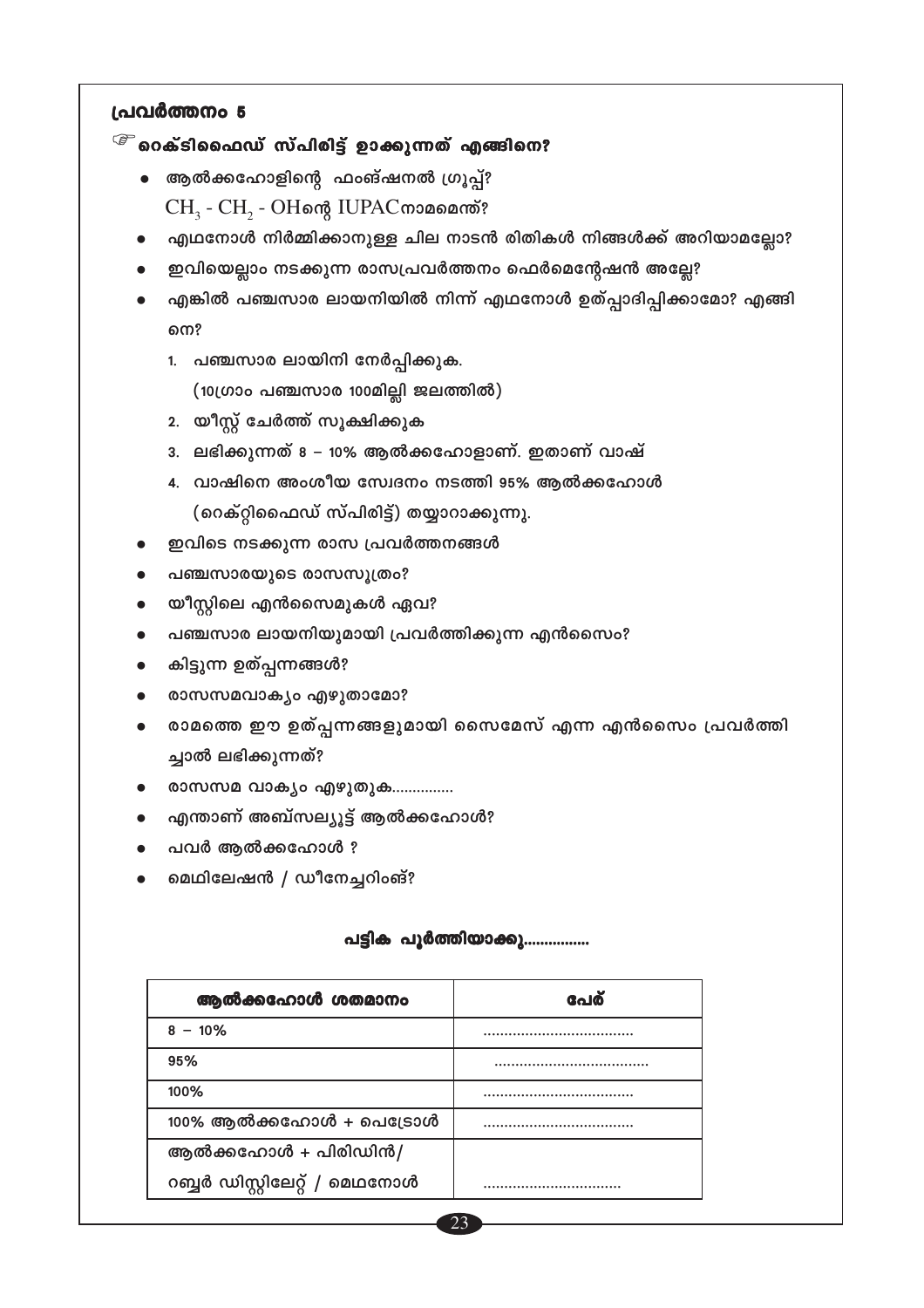<sup>്ട്ര</sup> കാർബോക്സിലിക് ആസിഡുകളുടെ രാസപ്രവർത്തനങ്ങൾ

- വിനാഗിരി പരിചിതമല്ലേ?
- ഓർഗാനിക് ആസിഡുകളുടെ ഫംങ്ഷനൽ ഗ്രൂപ്പ്?
- CH<sub>3</sub> COOHள& IUPAC moമം?
- $\bullet$  എഥനോയിക് ആസിഡ് (അസറ്റിക് ആഡിസ്) $\rm Zn, Mg, Na$  ഇവയുമായി പ്രവർത്തി ക്കുന്നത് എങ്ങിനെ?
- $i)$  Na യുമായുള്ള പ്രവർത്തനം ശ്രദ്ധിക്കൂ............
	- $a)$   $CH<sub>2</sub>$   $COO(H)$ ലെ മാർക്കു ചെയ്ത $H$ നെ  $Na$  ആദേശം ചെയ്യുന്നു.
	- b) അപ്പോൾ CH3  $COONa+H$ കിട്ടുന്നു. എന്നാൽ  $H$  ആറ്റമായി നിൽക്കുമോ? അപ്പോൾ

CH<sub>3</sub>- COOH  
CH<sub>3</sub>- COOH 
$$
\longrightarrow
$$
 2CH<sub>3</sub>-COONa + H<sub>2</sub>

 $\overline{\text{ii}}$ ) ഇതുപോലെ  $\text{Zn}$  പ്രവർത്തിക്കുമോ..........

ര<sup>്</sup> Zn ആറ്റങ്ങൾ വേണമോ................... പക്ഷേര് ആസിഡുതന്മാത്രകൾ വേ?  $2CH_2$ -COOH + Zn  $\longrightarrow$  (CH, COO), Zn

ഇതുപോലെ  $Mg$  യുടെ പ്രവർത്തനം എഴുതുമല്ലോ?

 $\overline{\text{iii}}$ ) എന്നാൽ  $\text{CH}_{3}$ -  $\text{COOH}$  എഥനോളുമായി പ്രവർത്തിച്ചാൽ

 $C_2H_5$  എഥിൽ,  $CH_3COO$ അസറ്റേറ്റ് / എഥനേറ്റ്

അപ്പോൾ കിട്ടുന്നഎസ്റ്ററിന്റെ പേര്..............?

#### പ്രവർത്തനം 7

```
^\circledcirc മൂത്ര സാമ്പിളിൽ ഗ്ലൂക്കോസിന്റെ സാന്നിദ്ധ്യം അറിയാൻ
```
- സൂക്രോസ്, ലാക്ടോസ്, ഗ്ലൂക്കോസ് മാൾട്ടോസ് തുടങ്ങിയവയിലെല്ലാം അടങ്ങി യിരിക്കുന്ന മുലകങ്ങൾ?
- ഇത്തരം സംയുക്തങ്ങളുടെ പൊതുവായ പേര്?
- സൂക്രോസ്, ലാക്ടോസ്, ഗ്ലൂക്കോസ് ഇവയിൽ ഏതാണ് മോണോസാക്റൈഡ്? എന്തു കൊ്?
- ഗ്ലൂക്കോസിന്റെ സാന്നിദ്ധ്യം തിരിച്ചറിയേതിന്റെ ആവശ്യകത എന്ത്?
- വൃതൃസ്ത ഗാഢതയുള്ള ഗ്ലൂക്കോസ് ലായനിയിൽ ബെനഡിക്റ്റ് ലായനി ചേർത്താൽ നിറത്തിലുള്ള വൃത്യാസം കത്തെൂ…………….(ചുവപ്പ് നിറത്തിന്റെ തീവ്രതയിലുള്ള വൃത്യാസം.)

24

• ഇതുപോലെയുള്ള നിറവൃത്യാസം മൂത്രസാമ്പിളിൽ ഉാവുകയില്ലേ? ഇത്തരത്തിൽ പ്രമേഹരോഗനിർണ്ണയം നടത്താൻ കഴിയില്ലേ?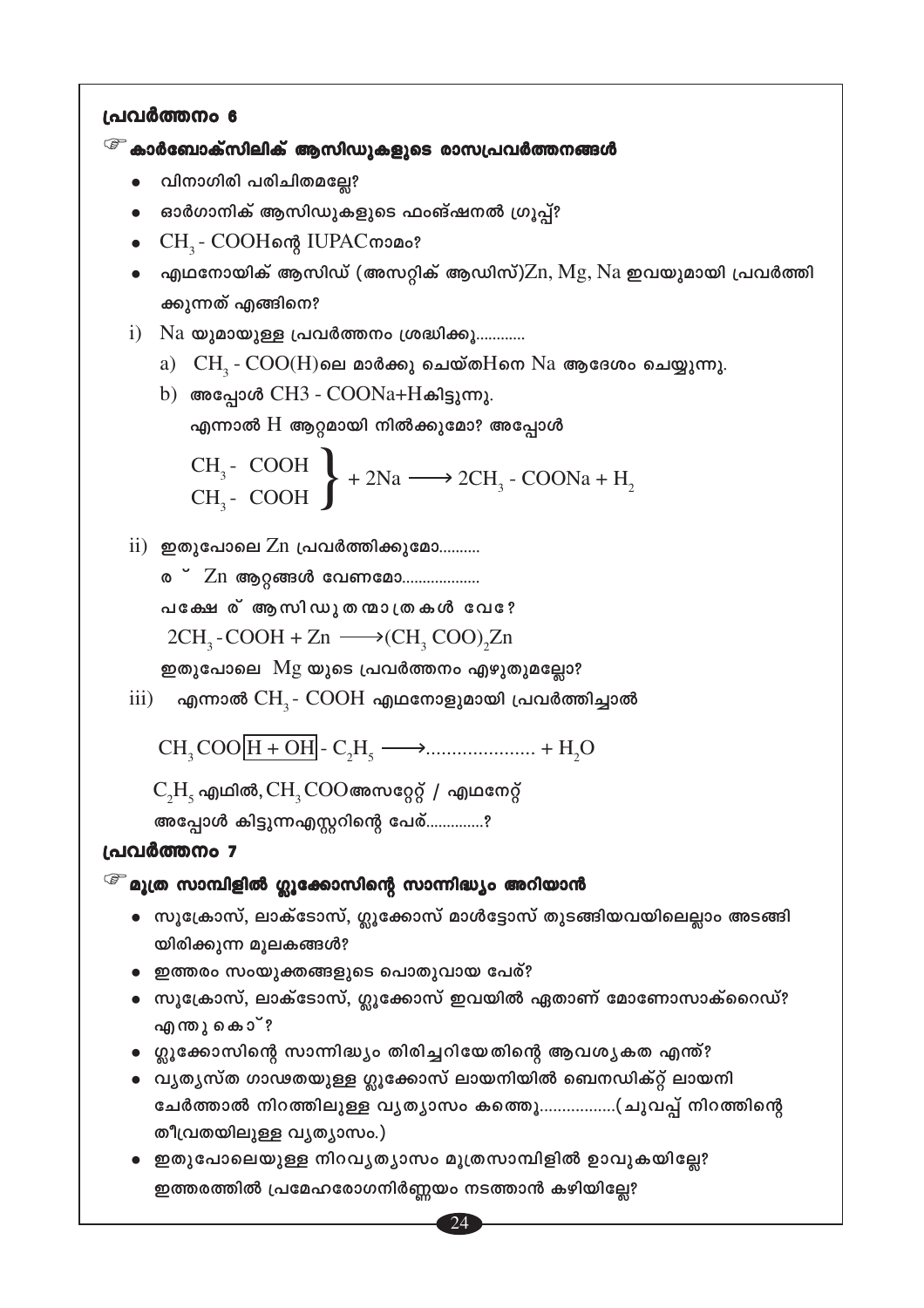| പ്രവർത്തനം 8 |  |
|--------------|--|
|--------------|--|

<sup>്ട്ട്</sup> വിട്ടുപോയവ പൂരിപ്പിക്കുക.

| ._._.                                              |                     |                      |  |
|----------------------------------------------------|---------------------|----------------------|--|
| രാസ പ്രവർത്തനം                                     | ഉൽപ്പന്നം           | രാസപ്രവർത്തനത്തിന്റെ |  |
|                                                    |                     | സ്വഭാവം/ പേര്        |  |
| $C_5H_{12} + Cl_2$                                 | $C_5H_{11}Cl + HCl$ | ആദേശരാസപ്രവർത്തനം    |  |
| $C_5H_{10} + Cl_2$                                 | $C_5H_{10}Cl_2$     |                      |  |
| $C_{12}H_{22}O_{11} + H_2O$                        |                     | ഹൈഡ്രോളിസിസ്         |  |
| $C_{12}H_{22}O_{11} \stackrel{\text{mod}$ được say |                     | ഫെർമന്റേഷൻ           |  |
| $C_6H_{12}O_6+C_6H_{12}O_6$ Zymase                 | $C_2H_5OH + CO_2$   |                      |  |
| $C_4H_{10} + O_2$                                  |                     | ജ്വലനം               |  |
| $C_4H_{10}$ + Heat                                 | $C_2H_4 + C_2H_6$   |                      |  |
| $C_{24}H_{42}O_{21} + H_2O$                        |                     |                      |  |
| $CH \equiv C - CH_3 + \dots$                       | $CH_2=CCI-CH_3$     | . <b>.</b> .         |  |
| $n(CH_2 = CH_2)$                                   |                     | പോളിമെറൈസേഷൻ         |  |
| $CH_3COOH + OH - CH_2CH_3$                         |                     | എസ്റ്ററിഫിക്കേഷൻ     |  |

 $\widehat{\mathscr{F}}$  വിട്ടുപോയവ പൂരിപ്പിക്കുക.

| ആസിഡ്                                          | ആൽക്കഹോൾ   | എസ്റ്റർ                   |
|------------------------------------------------|------------|---------------------------|
| എഥനോയിക്ആസിഡ്                                  | മെഥനോൾ     | മെഥിൻ എഥനേറ്റ്/അസറ്റേറ്റ് |
|                                                |            | എഥിൻ എഥനേറ്റ്/അസറ്റേറ്റ്  |
| ബ്യൂട്ടനോയിക് ആസിഡ്                            | മെഥനോൾ     | .                         |
|                                                | $C_6H_5OH$ | $CH_3COOC_6H_5$           |
| CH <sub>3</sub> COOH                           |            | $CH_3COOC_8H_{17}$        |
| $CH_3$ -CH <sub>2</sub> -CH <sub>2</sub> -COOH | $C_2H_5OH$ | .                         |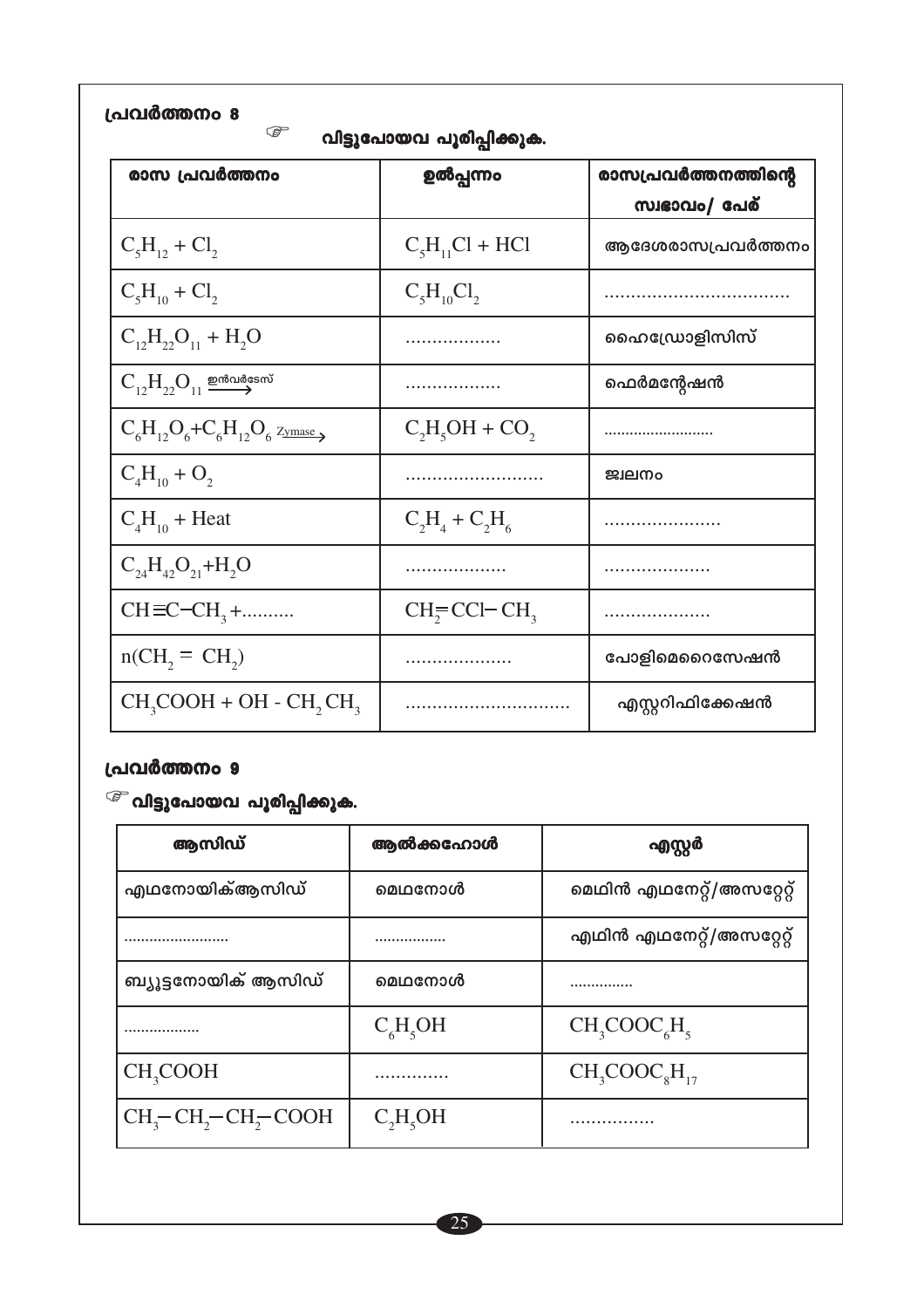# സൂചന:-ആസിഡ് + ആൽക്കഹോൾ  $\qquad$  എസ്റ്റർ + ജലം എസ്റ്ററിന്റെ പേരിലെ ആദൃപകുതി ആൽക്കഹോളിനെയും രാം പകുതി ആസി ഡിനെയും സൂചിപ്പിക്കുന്നു. എസ്റ്ററിന്റെ രാസസൂത്രത്തിലെ ആദ്യപകുതി ആസിഡിനെയും രാം പകുതി ആൽക്കഹോളിനെയും സൂചിപ്പിക്കുന്നു. ആൽക്കഹോളിലെ  $OH$  ഉം ആസിഡിലെ  $H$  ഉം സംയോജിച്ച് ജലമുാകുന്നു. പ്രവർത്തനം 10  $^\circledcirc$  ഏതാനും ഹൈഡ്രോ കാർബണുകളുടെ രാസസൂത്രം താഴെ തന്നിരിക്കുന്നു.  $\left(\mathrm{CH}_4^\mathrm{ } ,\, \mathrm{C}_3\mathrm{H}_8^\mathrm{ } ,\, \mathrm{C}_2\mathrm{H}_2^\mathrm{ } ,\, \mathrm{C}_2\mathrm{H}_4^\mathrm{ } ,\, \mathrm{C}_4\mathrm{H}_6^\mathrm{ } ,\right)$ ത്രിബന്ധനമുള്ള സംയുക്തങ്ങളേവ? ദ്വി ബന്ധനമുള്ള സംയുക്തങ്ങളേവ? ഏകബന്ധമുള്ള സംയുക്തങ്ങളേവ?  $\rm Cl_{_2}$ മായി ആദേശരാസപ്രവർത്തനത്തിൽ ഏർപ്പെടാൻ കഴിയുന്ന സംയുക്തങ്ങളേ  $Q_{12}$ താപീയവിഘടനത്തിന് വിധേയമാകുന്ന സംയുക്തങ്ങളേവ? പോളിമറൈസേഷന് വിധേയമാകുന്ന സംയുക്തമേത്?  $\mathrm{H}_{2}$ മായി അഡീഷൻ പ്രവർത്തനത്തിനു വിധേയമാകുന്ന സംയുക്തങ്ങളേവ? • ഇവയുടെയെല്ലാം ജ്വലനഫലമായി ഉാകുന്ന ഉൽപ്പന്നങ്ങൾ ഏവ? സൂചന ആൽക്കോയ്നുകളുടെ പൊതുവാകൃം  $\mathrm{C_rH}_{2n+2}$ ആൽക്കീനുകളുടെ പൊതുവാക്യം  $\rm C_{_{n}}\rm H_{_{2n}}$ ആൽക്കൈനുകളുടെ പൊതുവാക്യം  $\mathrm{C_rH}_{\gamma_{n-2}}$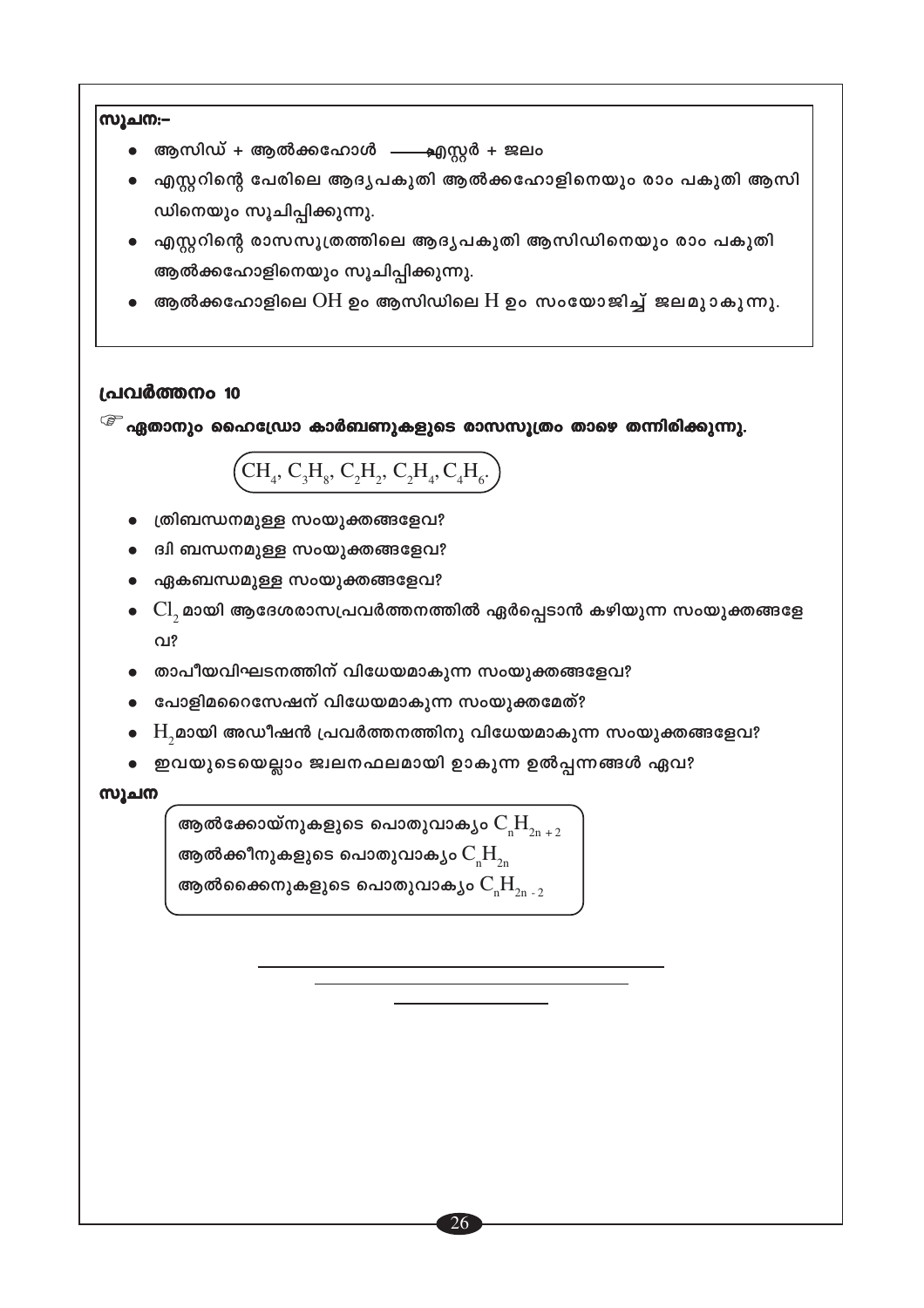## 8.ലോഹ നിഷ്കർഷണം

#### പ്രവർത്തനം-1

<sup>്ട്രా</sup> ചില ലോഹങ്ങളുടെ അയിരുകളുടെ പേര് താഴെ തന്നിരിക്കുന്നു. അവയുടെ സാന്ദ്രണ ഉപയോഗിക്കുന്ന മാർഗ്ഗവും അത് തിരഞ്ഞെടുക്കാനുളള കാരണവും കത്തുെ. ത്തിന്

| അയിര്              | സാന്ദ്രണ രീതി | കാരണം |
|--------------------|---------------|-------|
| ഹെമറ്റൈറ്റ്        |               |       |
| ബോക്സൈറ്റ്         |               |       |
| സിങ്ക് ബ്ലെൻഡ്     |               |       |
| ്കോപ്പർ പിറൈറ്റിസ് |               |       |

#### പ്രവർത്തനം-2

 $\widehat{\mathscr{E}}$  ഓരോ ആവശ്യത്തിനും വേ വസ്തു ബോക്സിൽ നിന്ന് തിരഞ്ഞെടുക്കുക.

- a. രക്ത സമ്മർദ്ദമുള്ള രോഗിക്ക്
- $b_{\cdot}$ മണ്ണിലെ അമ്ലത്വം കുറയ്ക്കൽ
- പ്രതിമ, ബാൻഡേജ് നിർമ്മാണം C.
- d. സിമന്റിന്റെ സെറ്റിംഗ് സമയം നിയന്ത്രിക്കൽ
- $e_{1}$ ഫോം ഫയർ അഗ്നിശമിനിയിൽ
- f. തെങ്ങിന്റെ മയടപ്പ് രോഗം ചെറുക്കാൻ

തുരിശ് പ്ലാസ്റ്റർ ഓഫ് പാരീസ് ആലം ഇന്തുപ്പ് കുമ്മായം ജിപ്സം

#### പ്രവർത്തനം-3

<sup>്ട്ര്</sup> ചില ലോഹങ്ങളുടെ സവിശേഷത താഴെ തരുന്നു. ലോഹസംസ്കരണത്തിനുള്ള മാർഗ്ഗം

#### ക െത്ത മോ?

| ലോഹം | സവിശേഷത                             | ഭലാഹസംസ്കരണ മാർഗ്ഗം |
|------|-------------------------------------|---------------------|
|      | എളുപ്പം ഉരുകുന്ന ലോഹം               |                     |
|      | താഴ്ന്ന ഇലക്ട്രോ പോസിറ്റീവ് സ്വഭാവം |                     |
|      | എളുപ്പം ബാഷ്പമാകുന്നു               |                     |

#### പ്രവർത്തനം-4

 $\widehat{\mathscr{E}}$  ബ്ലാസ്റ്റ് ഫർണസിൽ നടക്കുന്ന ചില രാസ പ്രവർത്തനങ്ങൾ താഴെ തന്നിരിക്കുന്നു.  $CaCO<sub>3</sub> \rightarrow CaO + CO<sub>2</sub>$ 

 $FeO + CO \rightarrow Fe + CO$ 

 $C + CO<sub>2</sub> \rightarrow CO$ 

 $CaO + SiO<sub>2</sub> \rightarrow CaSiO<sub>3</sub>$ 

- 1. ഇതിൽ നിന്ന് നിരോക്സീകാരി, ഗാങ്, ഫ്ളക്സ്, സ്ലാഗ് ഇവ ഏതെന്ന് എടുത്തെഴുതുക.
- 2. അയിരിന്റെ നിരോക്സീകരണം കാണിക്കുന്ന പ്രവർത്ത $\sqrt{w}$   $GXY$ ?
- 3. EmKv D-mIp¶ { ] hÀ \w GXv?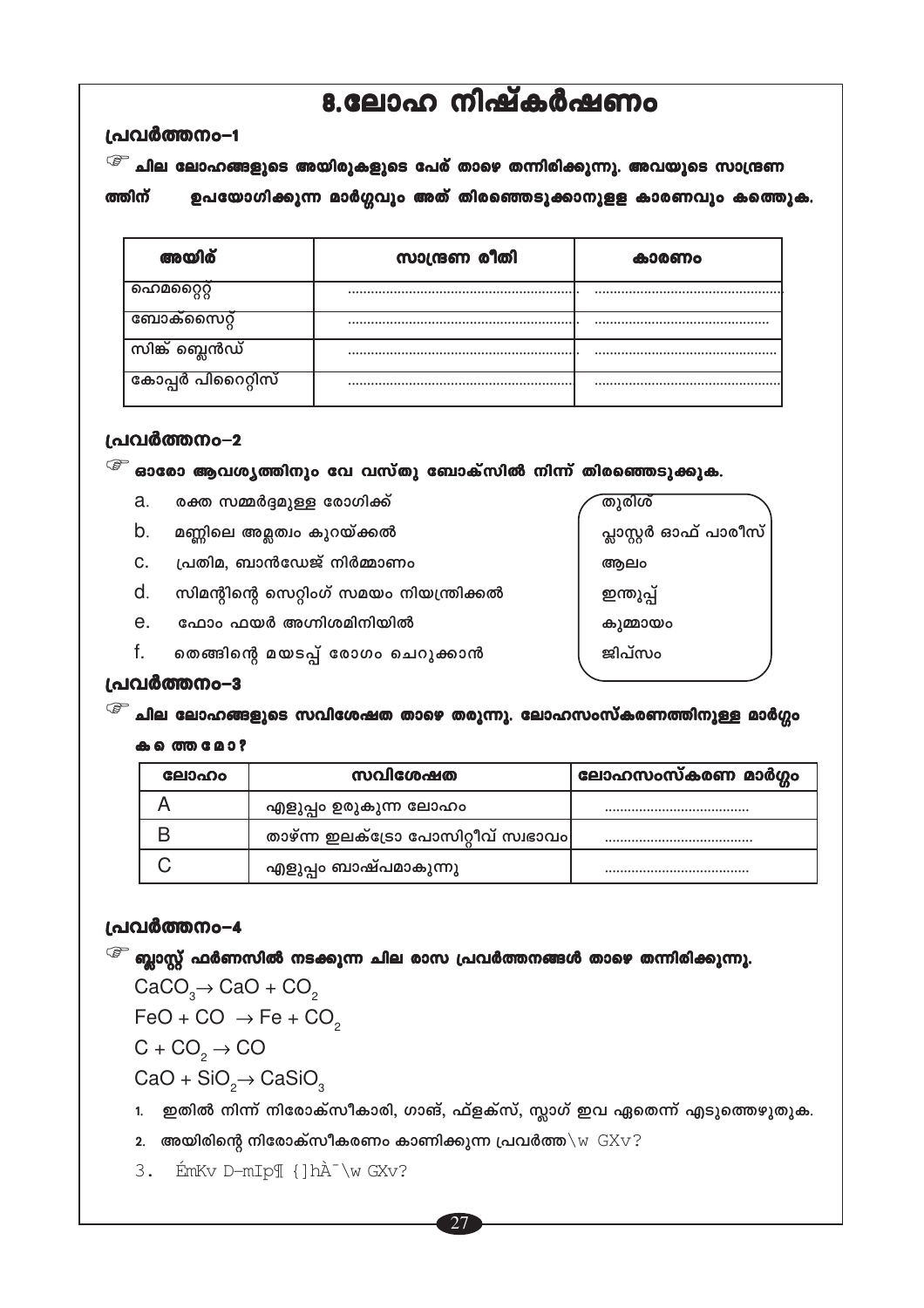#### (പവർത്തനം–5

 $Mn_2 O_3 + Al \rightarrow Mn + Al_2 O_3$ 

- ChnsS Aegan\nb-nsâ [À½w F v?
- · tIm; v D] tbmKn; msX Aeqan\nbw D] tbmKn"Xv F p sIm-v?

#### പ്രവർത്തനം-6

Wmsg ]dbp¶ teml§sf, ip<sup>2</sup>oIcn" Abncn \n¶pw \nÀ½n;p¶ amÀ¤w FgpXpI?

| temlw           | teml IA1/2W |
|-----------------|-------------|
| s]mkmkyw        |             |
| t{Imanbw        |             |
| $S M v \dot{I}$ |             |
| seUv            |             |

#### പ്രവർത്തനം-7

<sup>@</sup> tIm dnsâ ip<sup>2</sup>oIcW amÀ¤ nsâ Nn{XamWv Xmsg X¶ncn;p¶Xv.



- മാലിന്യങ്ങൾ അടങ്ങിയ കോപ്പർ ശുദ്ധീകരിക്കുന്നതിനുളള ഈ മാർഗ്ഗം ഏത്?  $1.$
- 2. ഇതിൽ ആനോഡായി എടുത്ത പദാർത്ഥം ഏത്?
- 3. ഈ പ്രവർത്തനത്തിന് ശുദ്ധമായ കോപ്പർ ആവശ്യമാണോ? എങ്കിൽ ഏത് ഇലക്ട്രോഡായി ഉപയോഗിക്കണം?
- 4. ഇലക്ട്രോലൈറ്റായി ഏത് ലായനിയാണ് തെരഞ്ഞെടുക്കുക.
- 5. ആനോഡിൽ നടക്കുന്ന പ്രവർത്തനം താഴെ തരുന്നു.

 $Cu \rightarrow Cu^{2+} + 2e^{-}$ 

എങ്കിൽ കാഥോഡിൽ നടക്കുന്ന പ്രവർത്തനം എഴുതാമോ?

6. രാസ പ്രവർത്തനം തീരാനാകുമ്പോഴേക്കും ആനോഡിലും കാഥോഡിനും വലിപ്പിൽ എന്ത് മാറ്റമാണുാകുക?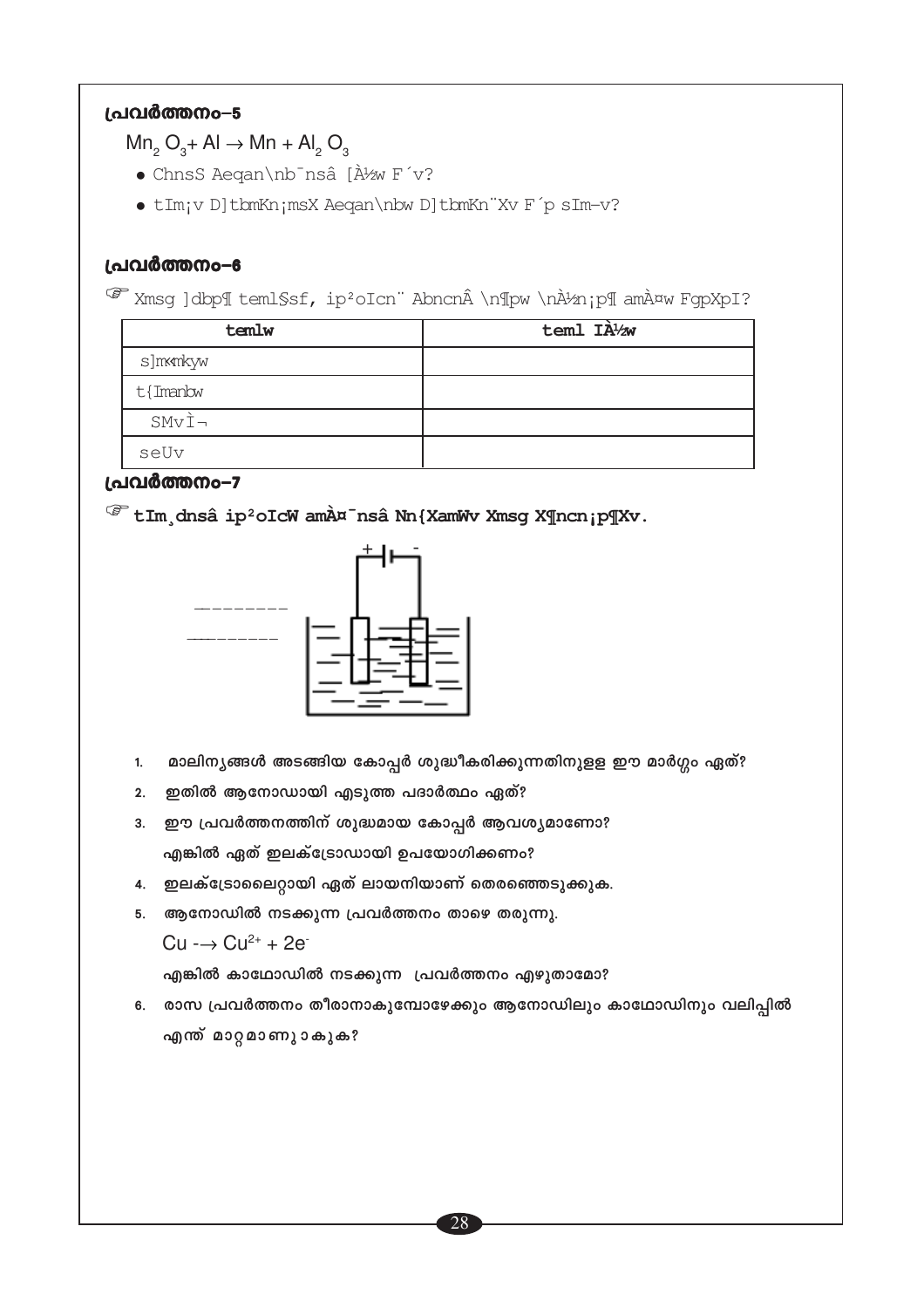### $\widehat{\mathscr{E}}$  താഴെ തന്നിരിക്കുന്നവയുടെ ഉപയോഗത്തിന് ഏത് തരം സ്റ്റീലാണ് നിങ്ങൾ തെരഞ്ഞെടു

#### ക്കുക. അതിലെ കാർബണിന്റെ അളവ് എത്ര?

| ഉപയോഗം               | സ്റ്റീലിന്റെ പേര് | കാർബണിന്റെ അളവ് |
|----------------------|-------------------|-----------------|
| ശാസ്ത്രക്രിയാ ഉപകരണം |                   |                 |
| കൃഷിയായുധങ്ങൾ        |                   |                 |
| റെയിൻ പാളം           |                   |                 |

#### പ്രവർത്തനം-9

 $\widehat{\mathscr{E}}$  എ, ബി. സി എന്നീ സ്റ്റീൽ കമ്പികളെ വിവിധ രീതിയിൽ താപോപചാരത്തിന് വിധേയമാക്കി യപ്പോൾ ലഭ്യമായ സവിശേഷതകൾ പട്ടികപ്പെടുത്തിയിരിക്കുന്നു. പട്ടിക പരിശോധിച്ച് പട്ടി കയിലെ വിട്ടു പോയവ പൂരിപ്പിക്കുക.

| സ്റ്റീൽ | സ്വാഭാവം                          | താപോപചാര രീതിയുടെ പേര് |
|---------|-----------------------------------|------------------------|
| എ       | വളച്ചപ്പോൾ പൊട്ടിപ്പോയി           |                        |
| வி      | സ്പിംങിന്റെ സ്വാഭാവം കാണിക്കുന്നു |                        |
| സി      | വളച്ചപ്പോൾ വളഞ്ഞു                 |                        |
|         | തന്നെയിരിക്കുന്നു                 |                        |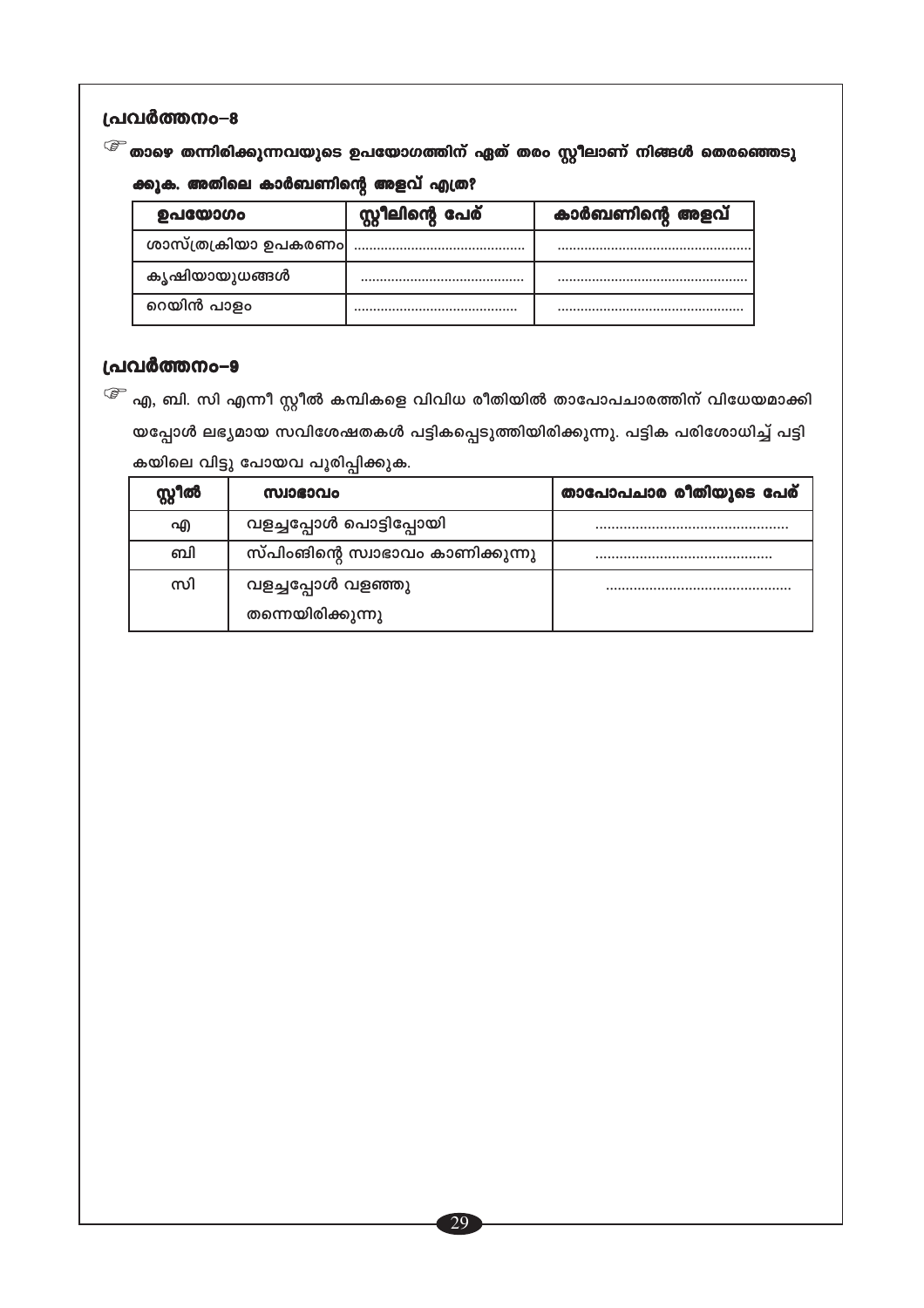## 9. നൈട്രജനും ഫോസ്ഫറസ്സും

#### ്രപവർത്തനം : 1

ഹേബർ പ്രക്രിയയിൽ അമോണിയ നിർമ്മിക്കുമ്പോൾ നടക്കുന്ന രാസ പ്രക്രിയയുടെ രാസ സമവാകൃമാണ് താഴെ തന്നിരിക്കുന്നത്.

 $N_1 + 3H_2 \xrightarrow{\longrightarrow} 2NH_1 + \omega$ 

ഈ സമവാക്യം പരിശോധിച്ച് ചോദ്യങ്ങൾക്ക് ഉത്തരമെഴുതുക.

- മർദ്ദം കൂട്ടിയാൽ എന്ത് സംഭവിക്കും. ? കാരണം വിശദീകരിക്കുക.
- ഊഷ്മാവ് കൂട്ടിയാൽ എന്ത് സംഭവിക്കും. ? എന്തുകൊണ്ട് .?
- $\bullet$  കുടുതൽ അളവിൽ അമോണിയ ലഭിക്കാൻ വേണ്ട സാഹചര്യങ്ങൾ ഏവ. ?

#### സൂചന :

- അമോണിയയുടെ വ്യാവസായിക നിർമ്മാണത്തെ നിയന്ത്രിക്കുന്നത് ലേ –ഷാറ്റ്ലിയർ തത്വമാണ്.
- ലേ ഷാറ്റ്ലിയർ തത്വം പ്രകാരം സംതുലനാവസ്ഥയിലുള്ള വ്യൂഹത്തിൽ ഗാഡത, ഊഷ്മാവ്, മർദ്ദം, എന്നിവയിലുള്ള മാറ്റം ഇല്ലായ്മചെയ്യാൻ വ്യൂഹം സ്വയം ഒരു പുനർക്രമീകരണം നടത്തും.
- ഈ രാസപ്രവർത്തനത്തിൽ അഭികാരതന്മാത്രകളുടെ ആകെ എണ്ണം 1+3=4 ഉം ഉൽഷന്ന തന്മാത്രകളുടെ ആകെ എണ്ണം 2 ഉം ആണ്. അതിനാൽ പുരോ പ്രവർത്തനം വഴി വ്യാപ്തം കുറയുന്നു. തന്മൂലം മർദ്ദവും.
- ഈ വ്യൂഹത്തിൽ മർദ്ദം കൂട്ടിയാൽ ലേ ഷാറ്റ്ലിയർ തത്വമനുസരിച്ച് വ്യൂഹം മർദ്ദം കുറ യ്ക്കാൻ ശ്രമിക്കും. തൽഫലമായി വ്യാപ്തം കുറയുന്ന പ്രവർത്തനമായ പുരോപ്രവർത്തനനി രക്ക് വർദ്ധിക്കുന്നു. കൂടുതൽ ഉൽഷന്നമുണ്ടാകുന്നു.
- ഈ രാസപ്രവർത്തനത്തിൽ താപം ഉൽഷന്നമായി ലഭിക്കുന്നതിനാൽ ഇതൊരുതാപമോചക പ്രവർത്തനമാണ്.
- അതിനാൽ ഊഷ്മാവ് കൂട്ടിയാൽ വ്യൂഹം ലേ ഷാറ്റ്ലിയർ തത്വമനുസരിച്ച് ഊഷ്മാവ് കുറയ്ക്കാൻ ശ്രമിക്കുന്നു. താപശോഷക പ്രവർത്തനം നടന്നാലാണ് ഊഷ്മാവ് കുറയുക. ഇവിടെ താപശോഷക പ്രവർത്തനം പാശ്ചാത് പ്രവർത്തനമായതിനാൽ ഊഷ്മാവ് കുട്ടി യാൽ പാശ്ചാത് പ്രവർത്തനനിരക്ക് കൂടുന്നു.
- $\bullet$  കൂടുതൽ അളവിൽ അമോണിയ ലഭിക്കാൻ പുരോപ്രവർത്തനനിരക്ക് വർദ്ധിക്കുകയാണ് വേണ്ടത്. അതിനായി:-

30

- 1. അഭികാരകങ്ങളുടെ ഗാഡത വർദ്ധിപ്പിക്കുക
- 2. മർദ്ദം വർദ്ധിപ്പിക്കുക.
- 3. ഊഷ്മാവ് കുറയ്ക്കുക
- 4. രാസ പ്രവർത്തനത്തിന്റെ തുടക്കത്തിൽ ഉൽപ്രേരകമായ ഇരുമ്പ് ഉപയോഗിക്കുക.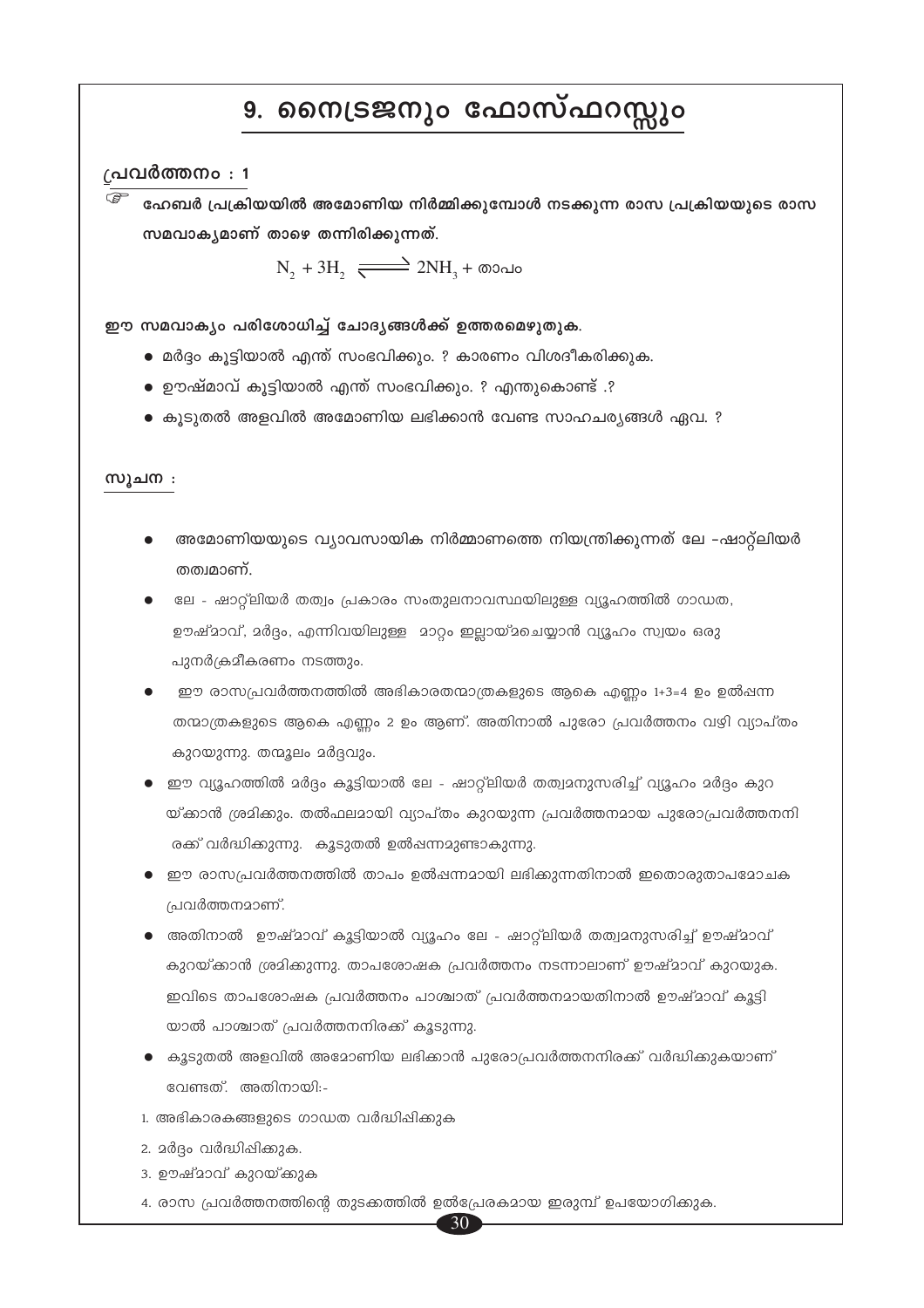$\mathbb{G}$ സമ്പർക്കപ്രക്രിയ ( കോൺട്രാക്ട് പ്രക്രിയ ) വഴി സൾഫ്യൂരിക്കാസിഡ് നിര്മ്മിക്കുമ്പോൾ താഴെ പറയുന്ന രാസപ്രവർത്തനം നടക്<mark>കു</mark>ന്നു.

 $2SO_2 + O_2 \rightleftharpoons 2SO_3 + \omega_0$ 

1. ഏത് തത്വമാണ് ഇതിൽ ഉപയോഗിച്ചിരിക്കുന്നത്. ?

2. ഈ പ്രവർത്തനത്തിൽ ഊഷ്മാവ് വർദ്ധഷിച്ചാൽ സംതുലന വ്യൂഹത്തിന് എന്ത് സംഭവിക്കു ന്നു.

3. ഈ പ്രവർത്തനത്തിൽ മർദ്ദം വർദ്ധിപ്പിച്ചാൽ സംതുലന വ്യൂഹത്തിന് എന്ത് സംഭവിക്കുന്നു. ?

സൂചന $: q.no : 1 - \omega$  നൽകിയത് തന്നെ.

#### പ്രവർത്തനം : 3

 $\mathbb{G}$ ഉഭയ ദിശാ പ്രവർത്തനത്തെ സൂചിപ്പിക്കുന്ന രാസ സമവാകൃമാണ് താഴെ കൊടുത്തിരിക്കു ന്നത്.

 $2SO_2 + O_2$   $\longrightarrow$   $2SO_3 + \omega$ 

1. അഭികാരകങ്ങളുടെ ആകെ വ്യാപ്തമാണോ, ഉല്പന്നങ്ങളുടെ ആകെ വ്യാപ്തമാണോ കൂടുതൽ ?

2. മർദ്ദം കുറക്കുന്നത് ഏത് ദിശയിലേക്കുള്ള പ്രവർത്തനത്തിന്റെ വേഗതക്കാണ് അനുകൂ ലമാവുക, ? എന്തുകൊണ്ട് ?

3. പുരോപ്രവർത്തനത്തിന്റെ വേഗതകൂട്ടാൻ ഊഷ്മാവിൽ എന്ത് മാറ്റം വരുത്തണം ?

#### സൂചന :

- അഭികാരകങ്ങളുടെ ആകെ എണ്ണo $2 + 1 = 3$
- $\bullet$  ഉല്പന്നങ്ങളുടെ ആകെ എണ്ണം = 2
- മർദ്ദം കുറഞ്ഞാൽ മർദ്ദം കൂട്ടുന്നതിനായി വ്യാപ്തം കൂടുന്ന പശ്ചാത് പ്രവർത്തന നിരക്ക് കൂടുന്നു.

#### പ്രവർത്തനം : 4

<sup>്ട്ട്</sup> വിട്ട ഭാഗം പൂരിപ്പിക്കുക.

 $P_4 + \dots + P_5$ 

 $\ldots$   $+ 6H_2O \longrightarrow 4H_2PO$ 

സൂചന :

ഫോസ്ഫറസ് ഓക്സിജനുമായി കൂടിച്ചേർന്നാണ് (ജ്വലനം നടന്ന്) ഫോസ്ഫറസ് പെന്റോക്സൈഡ് ഉണ്ടാകുന്നത്.

 $P_4 + 5O_2 \longrightarrow 2P_2O_5$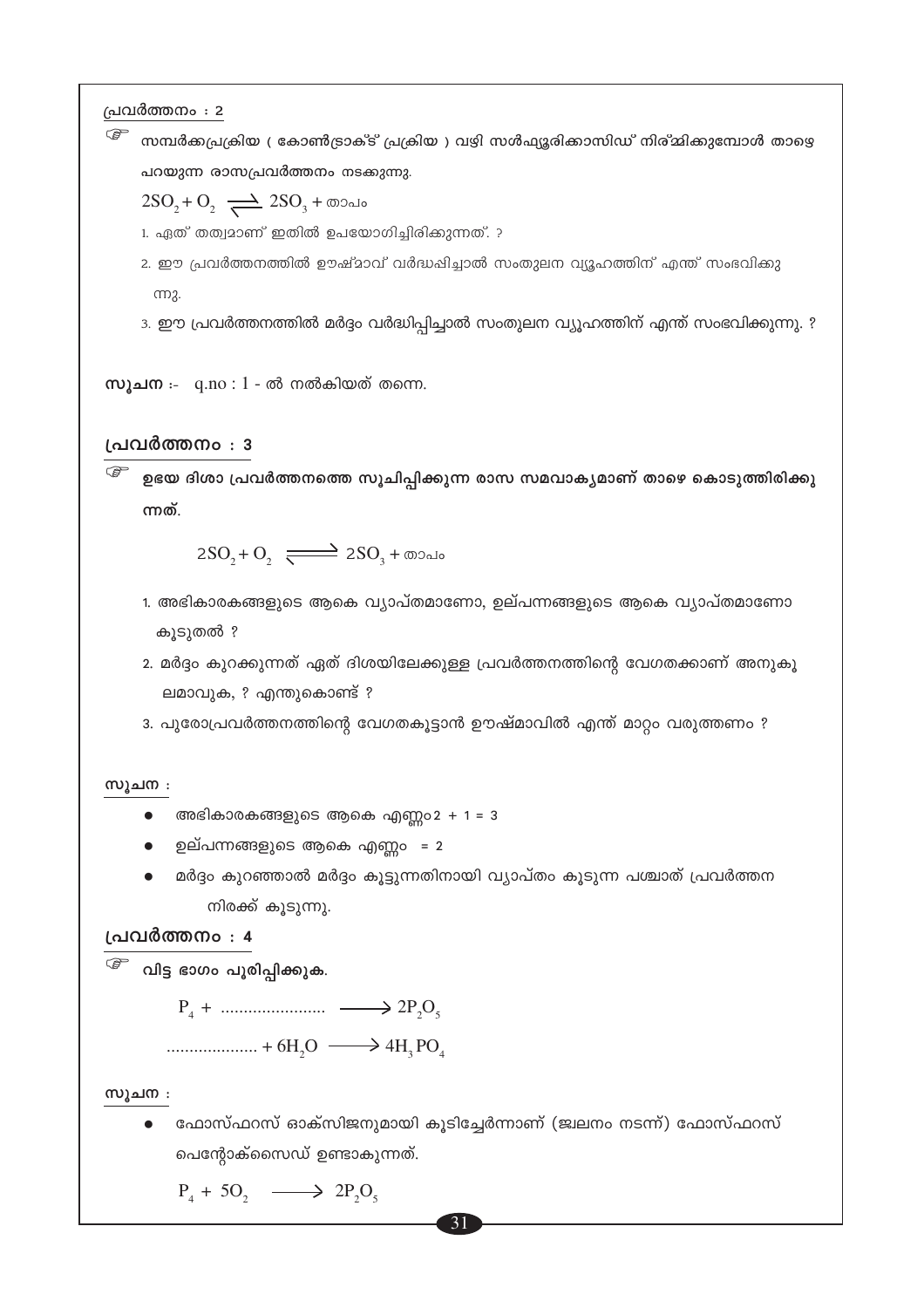ഫോസ്ഫറസ് പെന്റോക്സൈഡ് ജലത്തിൽ ലയിക്കുമ്പോൾ ഫോസ്ഫോറിക് ആസിഡ് ഉണ്ടാകുന്നു.

 $P_2O_5 + 6H_2O \longrightarrow 4H_1PO_4$ 

#### പ്രവർത്തനം : 5

ഒരു ഉഭയദിശ പ്രവർത്തനത്തിന്റെ സംതുലനാനസ്ഥക്ക് യോജിക്കാത്ത പ്രസ്താവന തെര ഞ്ഞെടുത്തെഴുതുക.

- 1. ഇരു ദിശകളിൽ നിന്നും പ്രാപിക്കാൻ കഴിയും.
- 2. അഭികാരങ്ങളുടെയും ഉല്പന്നങ്ങളുടെയും മാസിൽ വ്യത്യാസമില്ല.
- 3. ഉഭയദിശ പ്രവർത്തനത്തിൽ മാത്രം കാണുന്നു.
- 4. സംതുലനാവസ്ഥക്ക് ശേഷം പ്രവർത്തനം നടക്കുന്നില്ല.

#### സൂചന :

• സംതുലനാവസ്ഥക്ക് ശേഷം പുരാപശ്ചാത് പ്രവർത്തനങ്ങൾ തുല്യനിരക്കിൽ നടക്കു ന്നതിനാൽ (4) എന്ന ചോയ്സ് തെറ്റാണ്.

#### പ്രവർത്തനം : 6

<sup>്త്രా</sup> സംതുലനാവസ്ഥയിലുള്ള ഒരു ഉഭയദിശാ പ്രവർത്തനമാണ് താഴെ കൊടുത്തിരിക്കുന്നത്.  $2CO + 0, \rightleftarrows 2CO,$ 

1. ഓക്സിജന്റെ ഗാഢത വർദ്ധിപ്പിച്ചാൽ എന്ത് സംഭവിക്കും ? എന്തുകൊണ്ട് ?

#### സൂചന :

• അഭികാരകത്തിന്റെ ഗാഢത വർദ്ധിപ്പിച്ചാൽ ലേ – ഷാറ്റ്ലിയൻ തത്വമനുസര്ച്ച് വ്യൂഹം അഭികാരക ഗാഢത കുറക്കാൻ ശ്രമിക്കും. ഇതിനായി അഭികാരകങ്ങൾ ഉപയോഗിക്ക പ്പെടുന്ന പുരോപ്രവർത്തനം ത്വരിതപ്പെടുത്തും.

#### പ്രവർത്തനം : 7

- 1.  $2SO_2 + O_2 \implies 2SO_3 + \omega$
- 2.  $2NH_3 + \omega \infty$ do  $\implies N_2 + 3H_3$
- $H_1 + I_2 \xrightarrow{\longrightarrow} 2HI + \omega$
- (a) താപമോചക പ്രവർത്തനങ്ങളും താപശോഷക പ്രവർത്തനങ്ങളും ഏവ ?
- (b) താപ നിലയിലെ വർദ്ധനവ് ഇവയിൽ ഏത് രാസപ്രവർത്തനത്തിന്റെ പുരോ പ്രവർത്തന വേഗ തയെയാണ്കൂട്ടുക, എന്തുകൊണ്ട് ?
- (c) മർദ്ദത്തിന് സ്വാധീനമില്ലാത്ത പ്രവർത്തനമേത് ? എന്തുകൊണ്ട് ?
- (d) മർദ്ദം കൂടിയാൽ പുരോപ്രവർത്തന വേഗത കൂടുന്ന പ്രവർത്തനം ഏത് ? എന്തുകൊണ്ട് ?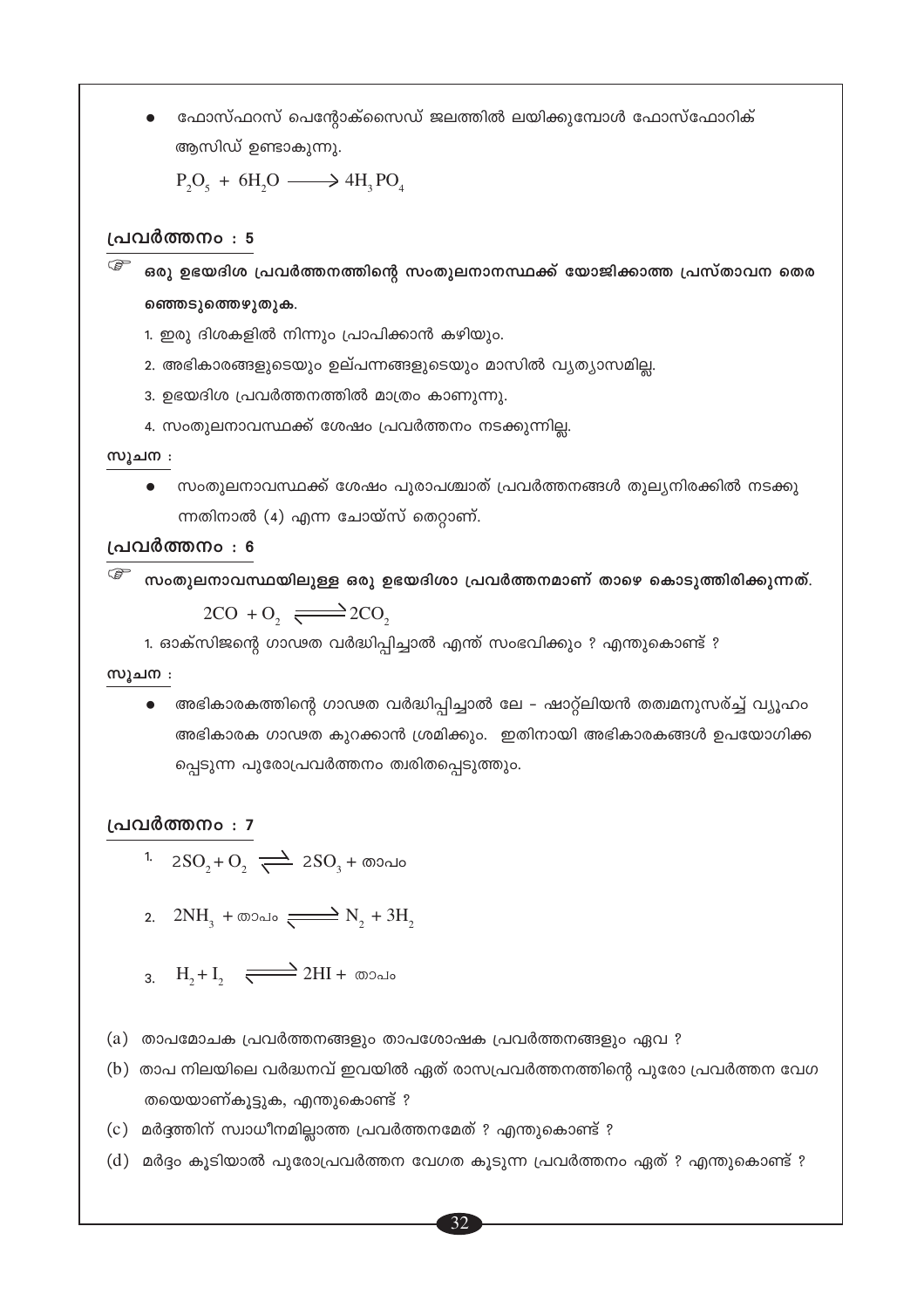സൂചന :

- താപം പുറത്ത് വിടുന്നവയാണ് (താപം ഉല്പന്നമായി ലഭിക്കുന്നവ) താപമോചക പ്രവർത്തനം
- താപം സ്വീകരിക്കുന്നവയാണ് (താപം അഭികാരകമായി വരുന്നവ) താപശോഷക പ്രവർത്തനം.
- താപ നിലയിലെ വർദ്ധനവ് ലേ ഷാറ്റ്ലിയൻ തത്വമനുസരിച്ച് താപശോഷക പ്രവർത്തനത്തിന്റെ വേഗത കൂട്ടുന്നു.
- തന്മാത്രകളുടെ എണ്ണം കൂടുമ്പോൾ, വ്യാപ്തം കൂടുന്നു മർദ്ദവും, തന്മാത്രകളുടെ എണ്ണം കുറഞ്ഞാൽ വ്യാപ്തം കുറയുന്നു – മർദ്ദവും.
- ഒരു രാസ പ്രവർത്തനത്തിൽ അഭികാരക തന്മാത്രകളുടെ ആകെ എണ്ണവും ഉല്പന്ന തന്മാത്രകളുടെ ആകെ എണ്ണവും തുല്യമായിരുന്നാൽ ആ വ്യൂഹത്തിൽ മർദ്ദത്തിന് സ്വാധീനമില്ല.
- മർദ്ദം കൂടിയാൽ വ്യാപ്തം കുറയുന്ന ദിശയിലുള്ള (തന്മാത്രകളുടെ എണ്ണം കുറയുന്ന) രാസ പ്രവർത്തന വേഗത വർദ്ധിക്കുന്നു.

#### പ്രവർത്തനം : 8

 $\begin{picture}(40,40) \put(0,0){\line(1,0){150}} \put(15,0){\line(1,0){150}} \put(15,0){\line(1,0){150}} \put(15,0){\line(1,0){150}} \put(15,0){\line(1,0){150}} \put(15,0){\line(1,0){150}} \put(15,0){\line(1,0){150}} \put(15,0){\line(1,0){150}} \put(15,0){\line(1,0){150}} \put(15,0){\line(1,0){150}} \put(15,0){\line(1,0){150}} \$ നൈട്രജൻ ക്രീയാശീലം കുറഞ്ഞ ഒരു മുലകമാണ്. രാസ ബന്ധനത്തിന്റെ അടിസ്ഥാന ത്തിൽ ഇതിന് കാരണം കണ്ടെത്തുക.

സൂചന:−

ആറ്റോമിക സംഖ്യ 7 ആയ നൈട്രജൻ ദ്വയാറ്റോമിക തന്മാത്രയായാണ് നിലനിൽക്കുന്നത്. നൈട്രജൻ ആറ്റങ്ങൾ തമ്മിലുള്ള ത്രിബന്ധനമാണ് നൈട്രജന് നിഷ്ക്രിയത്വം നൽകുന്നത്.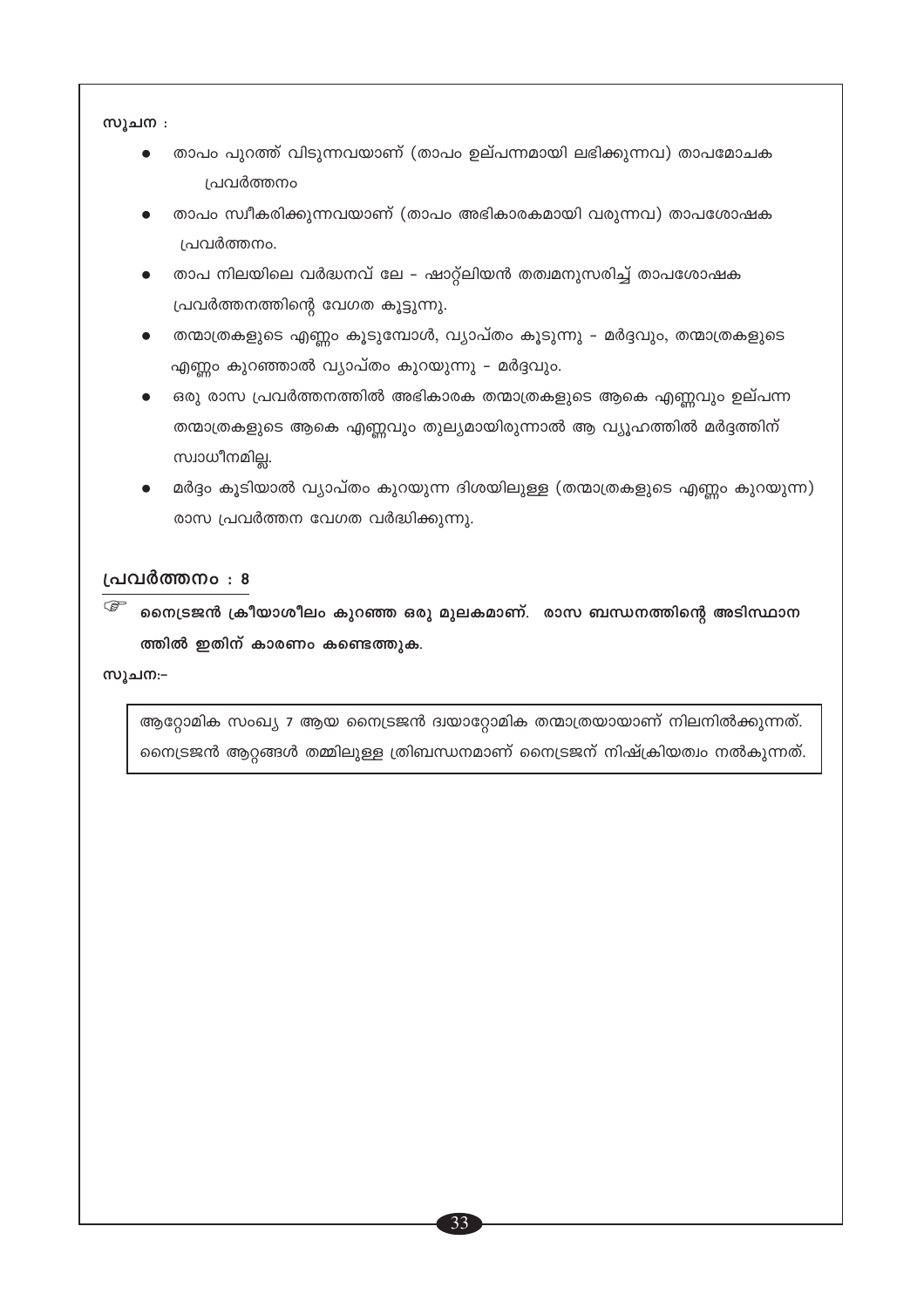#### **WORK SHEET 1**

 $\mathbb{F}$ അമോണിയയുടെ വ്യാവസായിക നിർമ്മാണത്തിന്റെ രാസസമവാക്യം താഴെ തരുന്നു. സമവാക്യം നിരീക്ഷിച്ച് ചോദ്യങ്ങൾക്ക് ഉത്തരം കണ്ടെത്തുക.  $N_2 + 3H_2 \rightleftharpoons$  $=$ 2NH $_{3}$  + താപം അഭികാരകത്തിലെ നൈട്രജന്റെ വ്യാപ്തം എത്ര ? അഭികാരകത്തിലെ ഹൈഡ്രജന്റെ വ്യാപ്തം എത്ര ? എങ്കിൽ അഭികാരകത്തിലെ ആകെ വ്യാപ്തം എത്ര ? ഉല്പന്നത്തിലെ ആകെ വ്യാപ്തം എത്ര ? പുരോ പ്രവർത്തന ഫലമായി വ്യാപ്തത്തിൽ വരുന്ന വ്യത്യാസം എന്ത് ? എങ്കിൽ ഈ രാസ പ്രവർത്തനത്തിൽ മർദ്ദം വർദ്ധിപ്പിച്ചാൽ ഏത് രാസ പ്രവർത്തനം ത്വരിതപ്പെടും ? ഇതിൽ വ്യാപ്തം കൂടുന്ന പ്രവർത്തനം ഏതിലാണ് ? (പുരോ / പശ്ചാത്) എങ്കിൽ മർദ്ദം കുറച്ചാൽ ഏത് രാസ പ്രവർത്തനം ത്വരിതപ്പേടും ? ഈ രാസ പ്രവർത്തനത്തിൽ താപം ഉല്പന്നമായി ലഭിക്കുന്നതിനാൽ പുരോ പ്രവർത്തനം താപമോചകമോ ?, താപശോഷകമോ ? പൂരോ പ്രവർത്തനം താപമോചകമെങ്കിൽ പശ്ചാത് പ്രവർത്തനം ഏതായിരിക്കും ? ഊഷ്മാവിലുണ്ടാകുന്ന വർദ്ധനവ് താപശോഷക പ്രവർത്തനത്തെ ത്വരിതപ്പെടുത്തു മെങ്കിൽ ഈ രാസ പ്രവർത്തനത്തിൽ ഊഷ്മാവ് വർദ്ധിപ്പിച്ചാൽ പശ്ചാത് പ്രവർത്തനം ത്വരിതപ്പെടുമോ ? ഊഷ്മാവ് കുറച്ചാൽ പുരോ പ്രവർത്തനത്തിൽ വരുന്ന മാറ്റം എന്ത് ? എങ്കിലും 500 ഡിഗ്രി സെൽഷ്യസിലാണ് രാസപ്രവർത്തനം നടത്തുന്നത്. എന്ത് കൊണ്ട്? സൂചന : 1. ഊഷ്മാവിലുണ്ടാകുന്ന വർദ്ധനവ് താപശോഷക പ്രവർത്തനത്തെ ത്വരിതപ്പെടുത്തും. 2. ഊഷ്മാവിലുണ്ടാകുന്ന കുറവ് താപമോചകപ്രവർത്തനത്തെ ത്വരിതപ്പെടുത്തും. 3. മർദ്ദത്തിലുണ്ടാകുന്ന വർദ്ധനവ് വ്യാപ്തം കുറയുന്ന ദിശയിലേക്കുള്ള രാസപ്രവർത്തനം ത്വരിതപ്പെടുത്തും. 4. മർദ്ദത്തിലുണ്ടാകുന്ന കുറവ് വ്യാപതം കൂടുന്ന ദിശയിലേക്കുള്ള രാസ

പ്രവർത്തനം ത്വരിതപ്പെടുത്തും.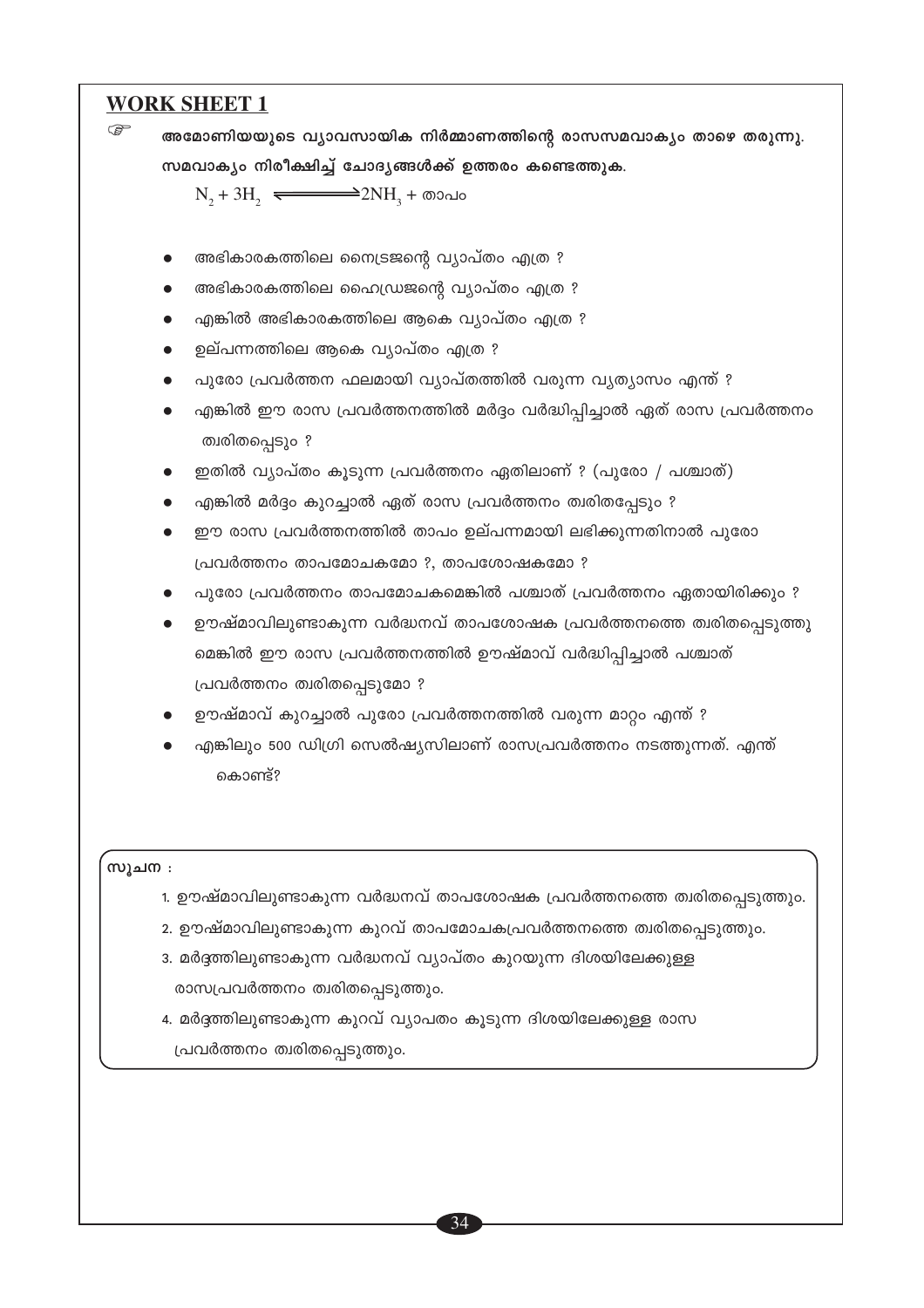## 10 ആസിഡുകൾ

#### പ്രവർത്തനം 1.

<sup>്ള്ഞ</sup> ചില സംയുക്തങ്ങളുടെ രാസബന്ധനത്തിന്റെ ചിത്രീകരണമാണ് ചുവടെ നൽകിയിരിക്കുന്നത്.



a) ഇവയിൽ ഏകാന്തജോടി ഇലക്ട്രോൺ ഇല്ലാത്ത സംയുകതങ്ങൾ ഏതൊക്കെയാണ്?

b) ചിത്രത്തിൽ നിന്നും ല്യൂവിസ് ആസിഡ്, ല്യൂവിസ് ബേസ് എന്നിവ കണ്ടെത്തിയെഴുതുക?

#### സൂചനകൾ:-

- രാസബന്ധനത്തിൽ ഏർപ്പെടാത്ത ഇലക്ട്രോൺ ജോടിയെയാണ് ഏകാന്തജോടി എന്ന് വിളിക്കുന്നത്. അതിനാൽ  $\mathsf{BCl}_3$ ,  $\mathsf{CH}_4$  എന്നിവയിൽ ഏകാന്തജോടി ഇല്ല.
- രാസബന്ധനത്തിലേർപ്പെടുമ്പോൾ ഏകാന്ത ജോടി ഇലക്ട്രോണുകളെ വിട്ടുകൊടുക്കുന്ന തൻമാത്രകളാണ് ല്യൂവിസ് ബേസ്. അതിനാൽ  $NH_{\tiny 3}$ ഒരു ല്യൂവിസ് ബേസ് ആണ്.
- രാസബന്ധനത്തിലേർപ്പെടുമ്പോൾ ഏകാന്ത ജോടി ഇലക്ട്രോണുകളെ സ്വീകരിക്കുന്ന തൻമാത്രകളാണ് ല്യൂവിസ് ആസിഡുകൾ.  $BCl_{\overline{3}}$  യിലെ ബോറോണിന് അഷ്ടകം പൂർത്തി യല്ലാത്തതിനാൽ അത് ഏകാന്ത ജോടിയെ സ്വീകരിക്കുകയും ല്യൂവിസ് ആസിഡായി പ്രവർത്തിക്കുകയും ചെയ്യുന്നു.

#### പ്രവർത്തനം 2.

 $\widehat{\mathscr{E}}$  സൾഫ്യൂരിക്കാസിഡിന്റെ ഒരു രാസപ്രവർത്തന സമവാക്യം നൽകിയിരിക്കുന്നു.

- +1 -1 +1 +6 -2 +1 -2 +1  $\circ$  0<br>8 H I + H<sub>2</sub> SO<sub>4</sub> 4H<sub>2</sub>O + H<sub>2</sub>S + 4 I<sub>2</sub>
- a)  $H_{2}S$  ൽ  $S$  ന്റെ ഓക്സികരണാവസ്ഥ കണ്ടെത്തുക.
- b) ഈ രാസപ്രവർത്തനത്തിൽ ഓക്സീകരണം സംഭവിച്ച പദാർത്ഥമേത്. എന്തുക്കൊണ്ട്?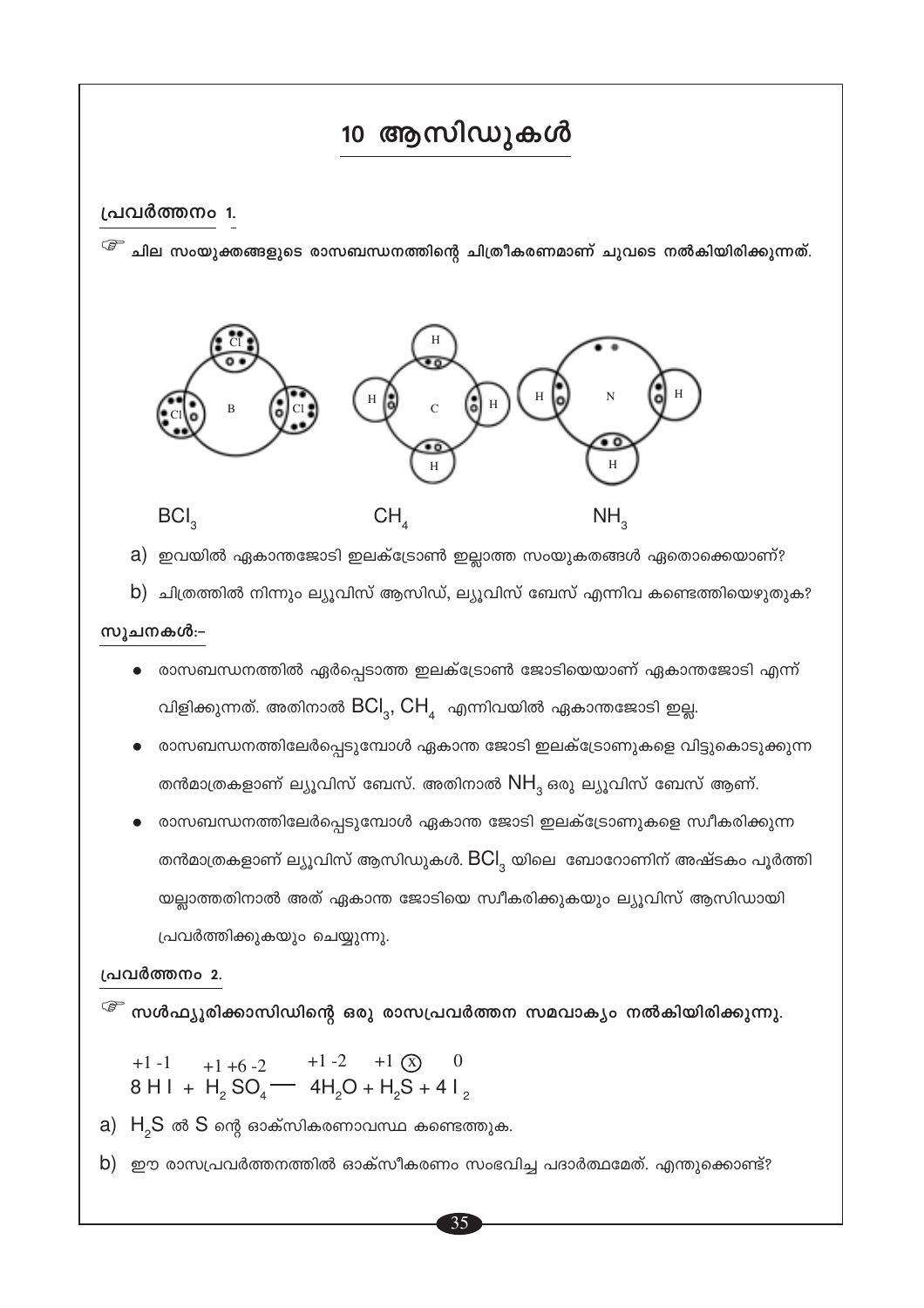സൂചന:-

- ഒരു തൻമാത്രയുടെ ആകെ ഓക്സീകരണാവസ്ഥ പൂജ്യം ആയിരിക്കും.  $\mathsf{H}_{_{\mathcal{P}}}\mathsf{S}$  ൽ ഹൈഡ്രജന്റെ ഓക്സീകരണാവസ്ഥ +1 ആയതിനാൽ ഹൈഡ്രജന്റെ ആകെ ഓക്സീകരണാവസ്ഥ +1 X  $2 = +2$  അതിനാൽ സൾഫറിന്റെ ഓക്സീകരണാവസ്ഥ -2.
- ഓക്സീകരണാവസ്ഥ കുറയുന്നതിനെ നിരോക്സീകരണാവസ്ഥ എന്നും, ഓക്സീകരണാ വസ്ഥ വർദ്ധിക്കുന്നതിനെ ഓക്സീകരണാവസ്ഥ എന്നും പറയുന്നു.
- ഈ രാസപ്രവർത്തനത്തിൽ  $\mathsf H\, \mathsf I$  ലെ അയഡിന് -1 ൽ നിന്നും  $\,$  '0' ലേക്ക് ഓക്സീകരാണ വസ്ഥ കൂടിയതിനാൽ അയഡിന് ഓക്സീകരണം സംഭവിച്ചു എന്നു പറയാം.

#### പ്രവർത്തനം 3.

|  |  |  | <sup>്ള്ச</sup> ബന്ധം കണ്ടെത്തി ചേർത്തെഴുതുക |  |
|--|--|--|----------------------------------------------|--|
|--|--|--|----------------------------------------------|--|

|                 | R                |                                 |
|-----------------|------------------|---------------------------------|
| അമോണിയം അയോൺ    | ബനഡിക്ട് ലായനി   | തവിട്ട് നിറത്തിലുള്ള അവക്ഷിപ്തം |
| നൈട്രേറ്റ് അയോൺ | ബേരിയം ക്ലോറൈഡ്  | വെളുത്ത അവക്ഷിപ്തം              |
| ഗ്ലൂക്കോസ്      | ഫെറസ് സൾഫേറ്റ് + | പച്ചമുതൽ ചുവപ്പ് വരെ നിറമുള്ള   |
|                 | സൾഫ്യൂരിക്കാസിഡ് | അവക്ഷിപ്തം                      |
| സൾഫേറ്റ് അയോൺ   | നെസ്ലേഴ്സ് ലായനി | ബ്രൗൺ റിംഗ്                     |

#### പ്രവർത്തനം 4.

<sup>്ളా</sup> മൂന്ന് വ്യത്യസ്ത മണ്ണ് സാമ്പിളുകളുടെ P<sup>H</sup> മൂല്യം താഴെ കൊടുത്തിരിക്കുന്നു.

| സാപിംൾ              | $PH$ $\sim$<br>മൂല്യം |
|---------------------|-----------------------|
| സാംപിൾ $\mathsf{l}$ | 5                     |
| സാംപിൾ II           |                       |
| സാംപിൾ III          | 10                    |

a) ഇവയെ ആസിഡ് ഗുണമുള്ളത്, നിർവ്വീര്യമായത്. ബേസിക് ഗുണമുള്ളത് എന്ന് തരം തിരിക്കുക. ഇവയിൽ  $H^*$  അയോണിന്റെ ഗാഢത ഏറ്റവും കൂടുതൽ ഏതിലാണ്?

- b) ഇവയിൽ നീല ലിറ്റ്മസിനെ ചുവപ്പിക്കുന്നതും ചുവന്ന ലിറ്റ്മസിനെ നീലയാക്കുന്നതും ഏതൊക്കെ സാമ്പിളുകളാണ് ?
- $c$ ) സസ്യങ്ങളുടെ ശരിയായ വളർച്ചക്ക് ഇവയിൽ ഏത് സാംപിളിലാണ് ചുണ്ണാമ്പ് ചേർക്കേണ്ടത്?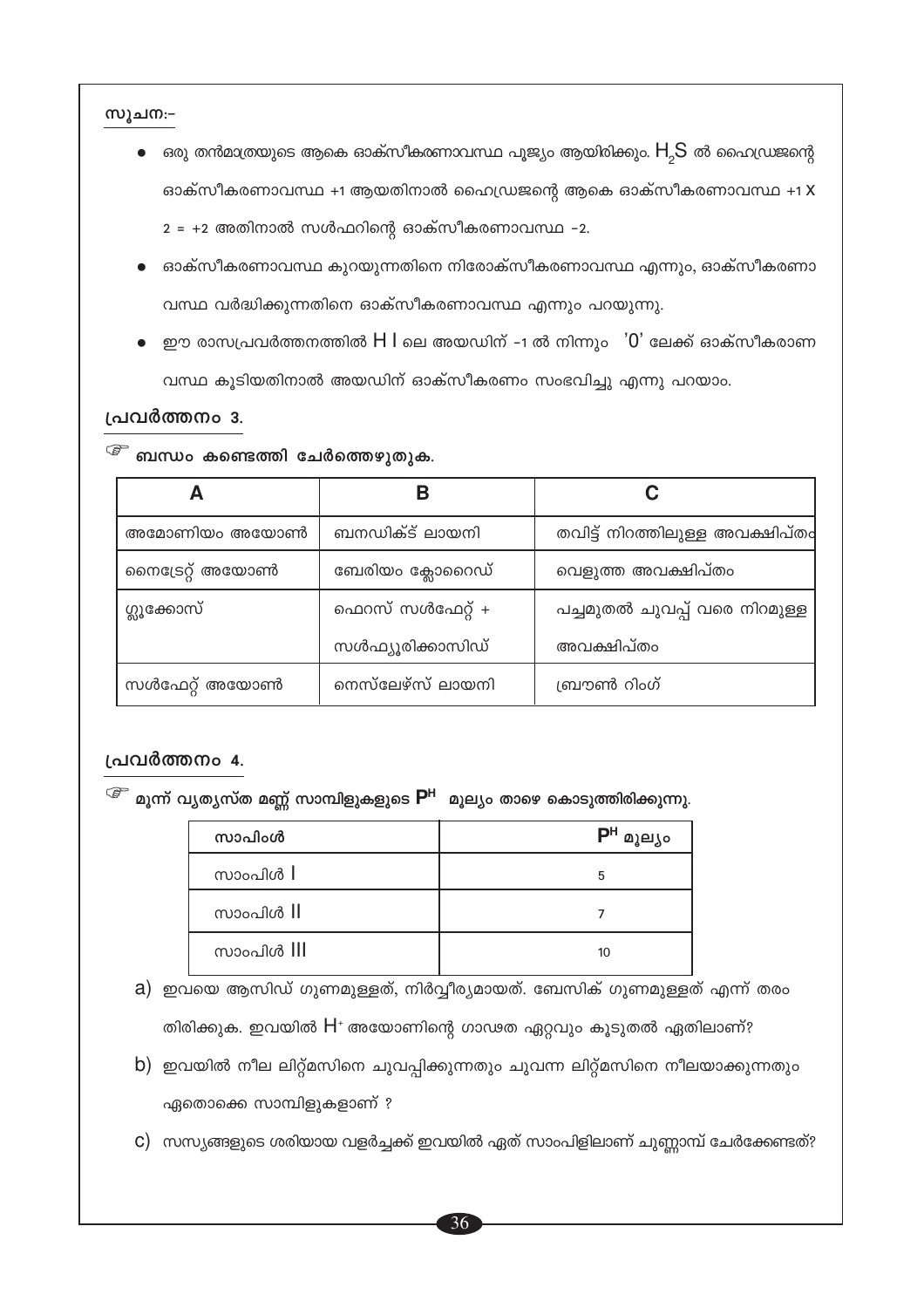സുചനകൾ:-

- ലായനികളുടെ  $P^H$ മുല്യം 0 മുതൽ 14 വരെയായാണ് കണക്കാക്കുന്നത്.
- നിർവ്വീര്യലായനിയുടെ  $P^H$ മൂല്യം 7 ആയിരിക്കും. 7-ൽ താഴെ  $P^H$  മൂല്യമുള്ളവ ആസിഡും 7-ൽ കൂടുതൽ P<sup>H</sup> മുല്യമുള്ളവ ബേസുകളും ആയിരിക്കും.
- ആസിഡുകളുടെ P<sup>H</sup> മൂല്യം 7-ൽ കുറവ് മുതൽ പൂജ്യം വരെ ആയതിനാൽ ഏറ്റവും ശക്തി യേറിയ ആസിഡിന്റെ  $P^H$  മൂല്യം പൂജ്യം ആയിരിക്കും.
- ആസിഡുകളിൽ  $\mathsf{H}^*$  അയോണിന്റെ ഗാഢത കൂടുതലും ബേസുകളിൽ  $\mathsf{OH}^{\text{-}}$  അയോണിന്റെ ഗാഢത കൂടുതലും നിർവ്വീര്യ ലായനിയിൽ  $H^*$ , OH എന്നിവയുടെ ഗാഢത തുല്യവുമാ രിക്കും.

തി

- ആസിഡുകൾ നീല ലിറ്റ്മസിനെ ചുവപ്പാക്കുകയും ബേസുകൾ ചുവന്ന ലിറ്റ്മസിനെ നീല യാക്കുകയും ചെയ്യുന്നു.
- ആസിഡ് ഗുണമുള്ള മണ്ണിലാണ് അതിനെ നിർവ്വീര്യമാക്കുന്നതിന് വേണ്ടി ബേസിക് ഗുണ മുള്ള ചുണ്ണാമ്പ് ചേർക്കുന്നത്.

#### പ്രവർത്തനം 5.

- <sup>്ട്ട്</sup> നൈട്രിക് ആസിഡിന്റെ വ്യാവസായിക നിർമ്മാണത്തിന്റെ രാസസമവാക്യങ്ങൾ താഴെ കൊടു ത്തിരിക്കുന്നു. ചാർട്ട് പൂരുപ്പിക്കുക.
	- a)  $4NH_3 + \dots + \dots + 6H_9$
	- b)  $\ldots$   $\ldots$   $+$  O<sub>2</sub>  $\longrightarrow$  2NO<sub>2</sub>
	- c)  $\ldots$   $+ \ldots$   $+ \ldots$   $+ \ldots$   $+ \ldots$   $+ \ldots$

**സൂചന** :-

- $4NH_3 + 5O_3 \longrightarrow 4NO + 6H_3O$
- 2NO +  $O_2 \longrightarrow 2$  NO<sub>2</sub>
- $4NO<sub>2</sub> + 2H<sub>2</sub>O + O<sub>2</sub> \longrightarrow 4HNO<sub>3</sub>$
- അമോണിയയും ഓക്സിജനും തമ്മിൽ ഉൽപ്രേരകമായ പ്ലാറ്റിനത്തിന്റെ സാന്നിധ്യത്തിൽ ചൂടാക്കി നൈട്രിക് ഓക്സൈഡ് ഉണ്ടാക്കുന്നു.
- $\bullet$  NO കൂടുതൽ ഓക്സിജനുമായി സംയോജിച്ച് നൈട്രജൻ ഡയോക്സൈഡ് ഉണ്ടാകു

m<sub>1</sub>.

 $\bullet \;\; \text{NO}_2$ , ഓക്സിജന്റെ സാന്നിധ്യത്തിൽ ജലത്തിൽ ലയിപ്പിച്ച് നൈട്രിക് ആസിഡ് ഉണ്ടാകുന്നു.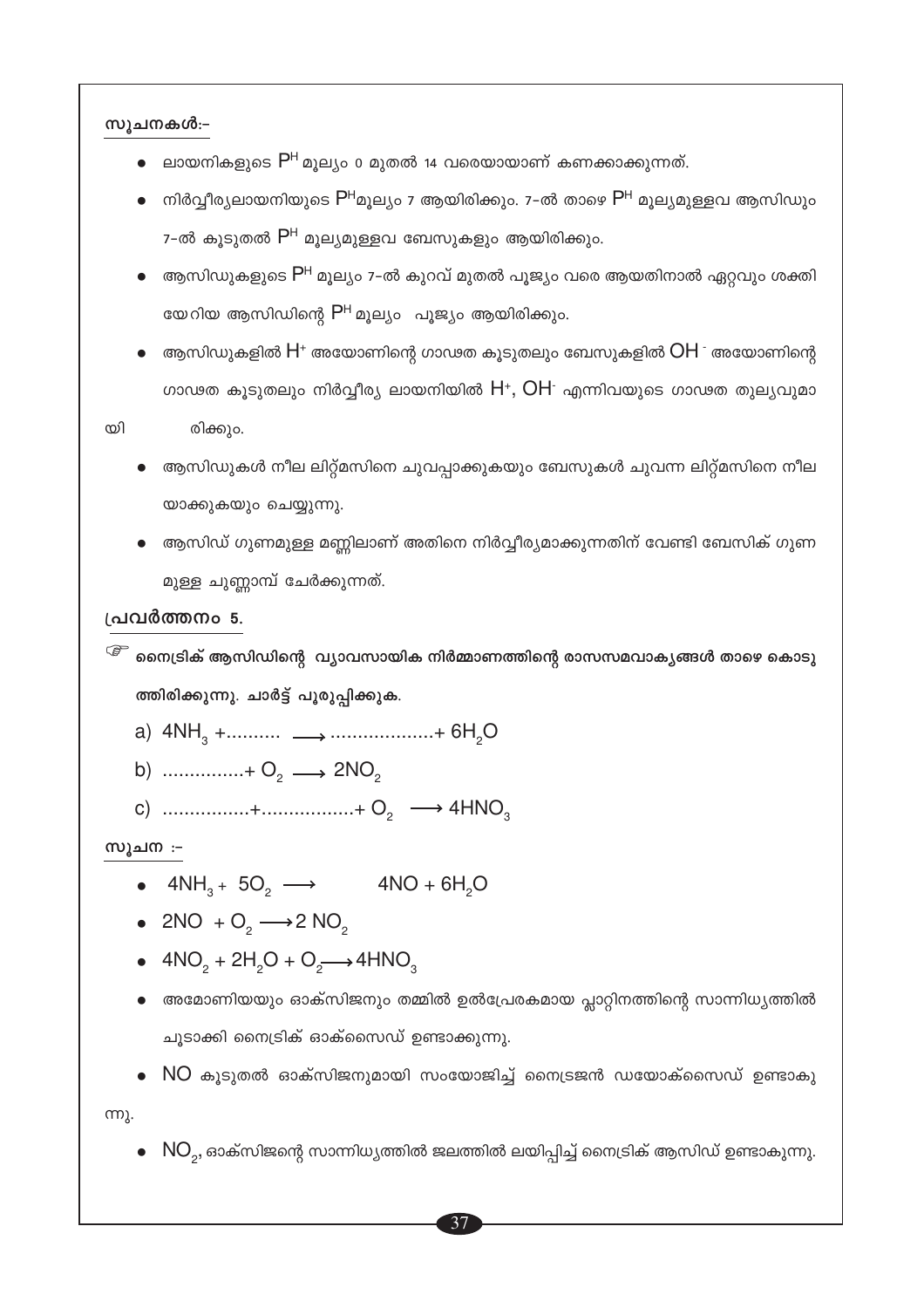പ്രവർത്തനം 6.

സൾഫ്യൂരിക്കാസിഡിന്റെ ചില രാസപ്രവർത്തനങ്ങളുടെ സമവാകൃങ്ങൾ താഴെ തന്നിരി ക്കു ന്നു. a)  $2Na NO_3 + H_2SO_4 \longrightarrow Na_2 SO_4 + 2HNO_3$ b) C+  $2H_2SO_4$   $\longrightarrow$   $2H_2O + 2SO_2 + CO_2$ c) 2 NaOH +  $H_2SO_4$   $\longrightarrow$  Na<sub>2</sub> SO<sub>4</sub> + 2H<sub>2</sub>O d)  $C_{12} H_{22} O_{11} + H_2 SO_4 \longrightarrow 12C + 11 H_2 SO_4$ . H<sub>2</sub>O മുകളിൽ കൊടുത്തിരിക്കുന്ന സമവാകൃങ്ങളിൽ 1)  $H<sub>2</sub>SO<sub>4</sub>$ ന്റെ ഓക്സീകരണഗുണം കാണിക്കുന്ന സമവാക്യം ഏത്? 2)  $H_{2}SO_{4}$ ന്റെ നിർജ്ജലീകരണ ഗുണം കാണിക്കുന്ന സമവാക്യം ഏത്? **സൂചന** :- $\bullet$  സൾഫ്യുരിക്കാസിഡ് അലോഹങ്ങളായ  $\mathsf{C},\mathsf{S},\mathsf{I}$  തുടങ്ങിയ ആറ്റങ്ങളുമായി പ്രവർത്തിക്കു മ്പോഴാണ് ഓക്സീകരണഗുണം കാണിക്കുന്നത്.  $\bullet$  രാസപ്രവർത്തനം (b) ൽ രാസപ്രവർത്തനത്തിന് മുമ്പ്  $\mathsf{H}_{{}_2}\mathsf{SO}_4$  ൽ സൾഫറിന്റെ ഓക്സീകരണാവസ്ഥ +6 ആണ്. രാസപ്രവർത്തന ശേഷം  $S$  ന്റെ ഓക്സീകരണാവസ്ഥ +4 ആണ്. ഇവിടെ ഓക്സീകരണാവസ്ഥ കുറയുന്നതിനാൽ  $H_{2}SO_{4}$  നിരോക്സീകരിക്ക ട്ടു. നിരോക്സീകരിക്കപ്പെടുന്ന സംയുക്തം ഓക്സീകാരിയായി പ്രവർത്തിക്കുന്നു. പ്പെ പദാർത്ഥങ്ങളിൽ രാസപരമായി സംയോജിച്ചിരിക്കുന്ന ജലത്തെ ആഗിരണം ചെയ്യുന്ന പ്രവർത്തനമാണ് നിർജ്ജലീകരണം (പ്രവർത്തനം ഡി)

#### പ്രവർത്തനം 7.

<sup>്ളം</sup> ഉചിതമായി പുരിപ്പിക്കുക.

| ലായനി | ഹൈഡ്രജൻ അയോൺ      | $P^H$ മൂല്യം        | സ്വഭാവം |
|-------|-------------------|---------------------|---------|
|       | ഗാഢത (മോൾ/ലിറ്റർ) |                     |         |
| Α     | $10^{-3}$         | $log 1/10^{-3} = 3$ | ആസിഡ്   |
| B     | $10^{-8}$         |                     |         |
| C     | $10^{-7}$         | $- - -$             |         |
|       | $10^{-4}$         | $- - -$             | ---     |
|       | $10^{-12}$        | ---                 | ---     |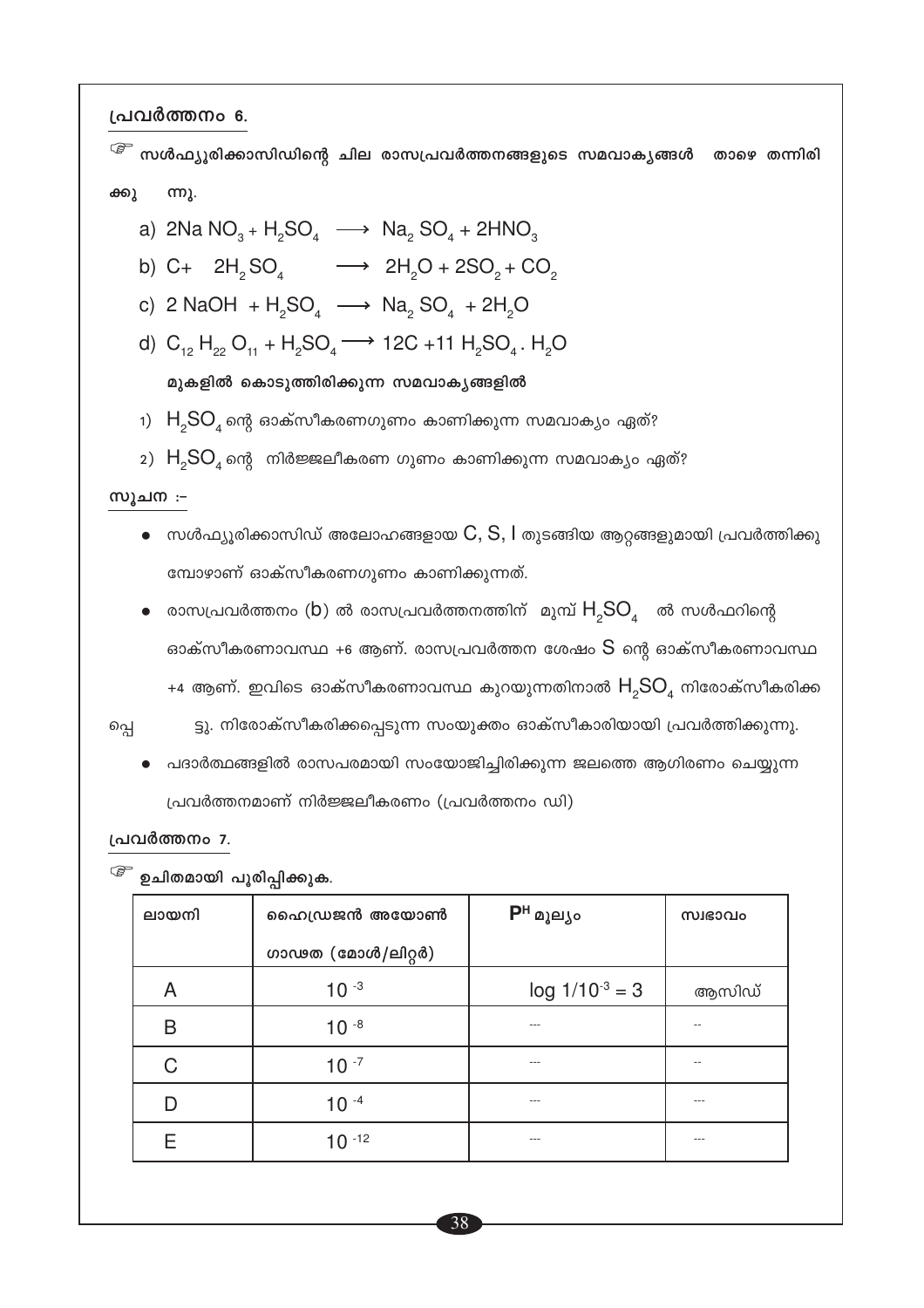#### സൂചന :-

 $\bullet$   $P^H = \log_2 1$  . അതിനാൽ ഒരു ലായനിയുടെ  $H^+$  അയോണിന്റെ ഗാഢത 10 $^{\text{\tiny -3}}$  ആയാൽ  $(H+)$ 

 $P<sup>H</sup>$  മൂല്യം ' $3'$  ആയിരിക്കും.

● നിർവ്വീര്യലായനിയുടെ  $P^H = 7$ , 7 ൽ കുറവ് ആസിഡ്. 7 ൽ കൂടുതൽ ആൽക്കലി.

#### പ്രവർത്തനം 8.

<sup>്ള്</sup> സൾഫ്യൂരിക്കാസിഡിന്റെ വ്യാവസായിക നിർമ്മാണവുമായി ബന്ധപ്പെട്ട് താഴെ തന്നിരിക്കുന്ന ഫ്ളോചാർട്ട് പൂർത്തിയാക്കുക.



- 1) a,b,c എന്നിവ ഏത്?
- $2)$  സൾഫ്യൂരിക്കാസിഡ് നിർമ്മാണത്തിൽ ഉപയോഗിക്കുന്ന ഉൽപ്രേരകം എന്ത്?
- $3)$  സൾഫ്യൂരിക്കാസിഡ് നിർമ്മാണത്തിനുപയോഗിക്കുന്ന അനുകൂല ഊഷ്മാവ് എത്ര?

#### സൂചന **:-**

- $S + O_2$   $\longrightarrow$   $SO_2$
- 
- $SO_3 + H_2SO_4 \longrightarrow H_2S_2O_7$
- $H_2S_2O_7 + H_2O \longrightarrow 2H_2SO_4$
- ഉൽപ്രേരകം പ്ലാറ്റിനം കലർത്തിയ ആസ്ബസ്റ്റോം അല്ലെങ്കിൽ വനേഡിസം പെന്റോക്സൈഡ്.
- $\bullet$  അനുകൂല ഊഷ്മാവ്  $450^{\circ}$ C